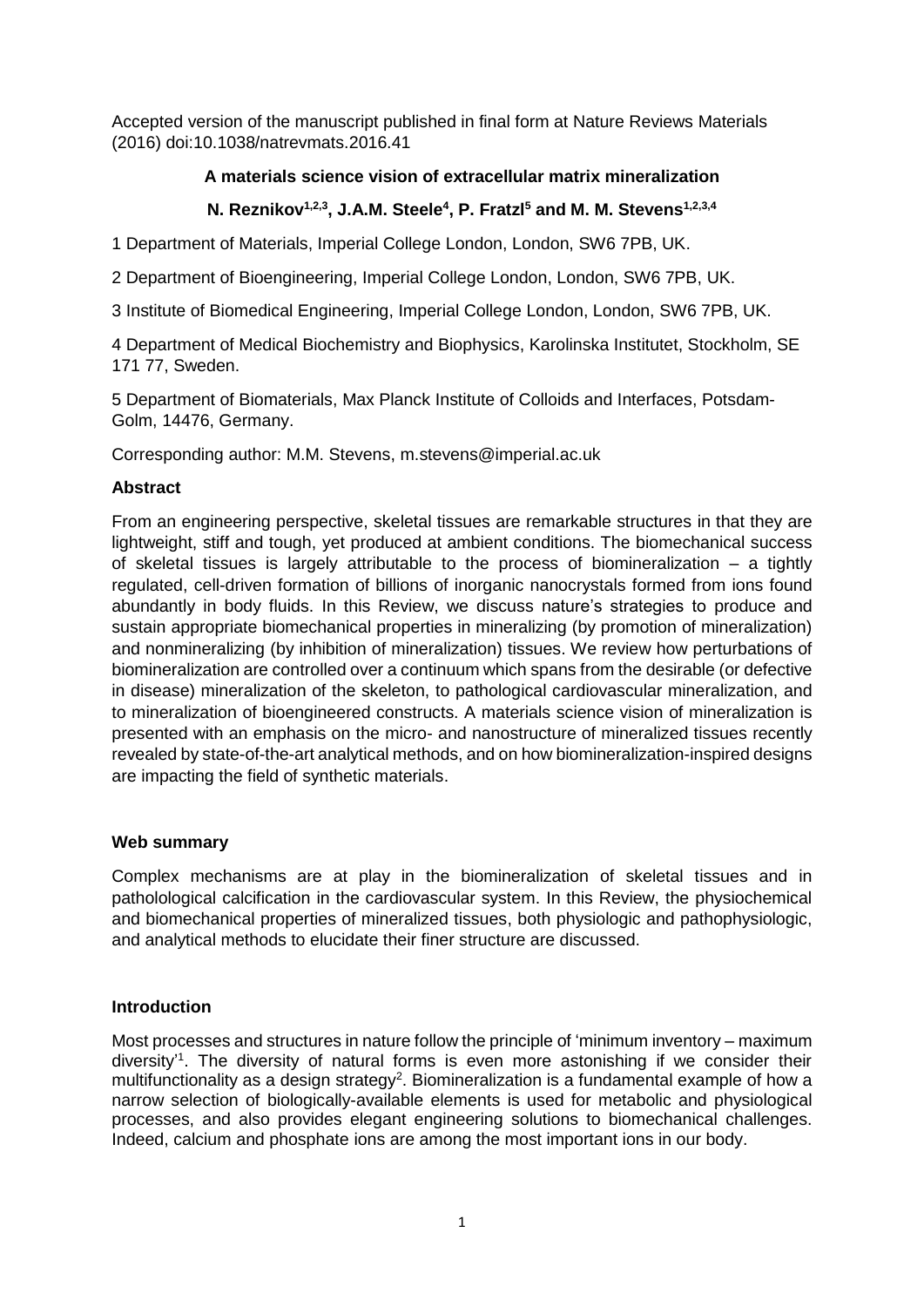Calcium is used in muscle contraction[,](#page-12-0) nerve signal transmission and in blood clotting,<sup>3</sup> and phosphate serves as a basis for the metabolic pathway between adenosine di- and triphosphate conversions as well as being a potent route by which proteins are modified specifically for cell signalling<sup>[4](#page-12-1)</sup> and for binding to mineral crystals in the body<sup>[5,](#page-12-2) [6](#page-12-3)</sup>. The concentrations of calcium and phosphate ions are extremely tightly regulated in blood serum, in the extracellular tissue fluid, and intracellularly. Bone is the essential storage depot for these ions in the form of crystallites of calcium-phosphate mineral (a carbonated form of hydroxyapatite), which together with the organic matrix fulfils the mechanical functions of the skeleton by providing support, locomotion and protection. The mechanical tasks of bone require stability and strength combined with the capacity to grow and self-repair, however, the physiological roles of ionic calcium and phosphate require high reactivity and turnover, and fine regulation. Finally, both the biomechanical and metabolic roles rely on efficient transport, fast mobilization and appropriate sequestration of calcium and phosphate ions without inducing the skeleton to dissolve, and without hardening soft tissues. This phenomenon raises two important connected questions, which are not only of medical relevance but of major interest to materials chemistry: how are the aforementioned processes coordinated and regulated appropriately in a living organism, and how does their perturbation link to pathological conditions (Table 1)? This Review addresses these questions from a materials science perspective. We will outline the analytical techniques used to study mineralized and nonmineralized tissues in healthy and diseased settings, and review selected bioengineering approaches which have been developed to replicate the properties of mineralized tissues and to initiate their repair.

#### **Determinants of biomineralization**

#### *Mineral homeostasis*

Homeostasis maintains key physiological variables such as ion concentrations, temperature and pH in an optimized range *in vivo*. The body is constantly interacting with the environment, however, and as a result, homeostasis *de facto* relies on a dynamic equilibrium provided by multiple control mechanisms and feedback loops. Moreover, with respect to ion homeostasis, there is a specific set point for each physiological milieu. Although the calcium concentration in serum is maintained by the endocrine system in a narrow range of 2.2-2.7 mmol[/l](#page-12-4)<sup>7</sup>, the intracellular calcium concentration is four orders of magnitude lower<sup>[3](#page-12-0)</sup>. In bone, calcium ions are found as part of carbonated hydroxyapatite which belongs to the category of sparingly soluble minerals<sup>[8](#page-12-5)</sup>. The solubility of ionic compounds is described by the solubility product constant, Ksp – the point of equilibrium between ionic, dissociated compounds and the undissolved solid. For carbonated hydroxyapatite at physiological conditions, the logarithm of Ksp is reported to be in the range of  $-58 - -59^{9-11}$  $-58 - -59^{9-11}$  $-58 - -59^{9-11}$ , whereas the logarithm of ionic product of calcium and phosphate in plasma is about -29 that is 30 orders of magnitude above the Ksp of carbonated hydroxyapatite. Yet, spontaneous precipitation of carbonated hydroxyapatite or its metastable precursors rarely happens in healthy soft tissues, unlike in bone, where in the latter case coordinated, cell-mediated processes of deposition and resorption are in dynamic equilibrium enabling the exchange of calcium and phosphate ions. It should be noted though that even in bone, carbonated hydroxyapatite does not nucleate directly, but rather results from a cascade that includes initially disordered, less stable precursors<sup>[12](#page-12-7)</sup>. Even within small mineral particles a continuum of ordered and disordered phases can be observed<sup>[13](#page-12-8)</sup>, thus underscoring the dynamic equilibrium state of bone mineral. The discrepancies between the ion product and solubility, and the fine ionic homeostasis outside and within cells, highlight two paradoxes of biomineralization (FIG. 1). Firstly, the ability to confine carbonated hydroxyapatite formation to skeletal and dental tissues, and to avoid it (unless in pathology) in soft tissues. Secondly, the ability of the cells that directly facilitate appropriate formation of mineral to evade the toxic effects of high calcium and phosphate concentrations.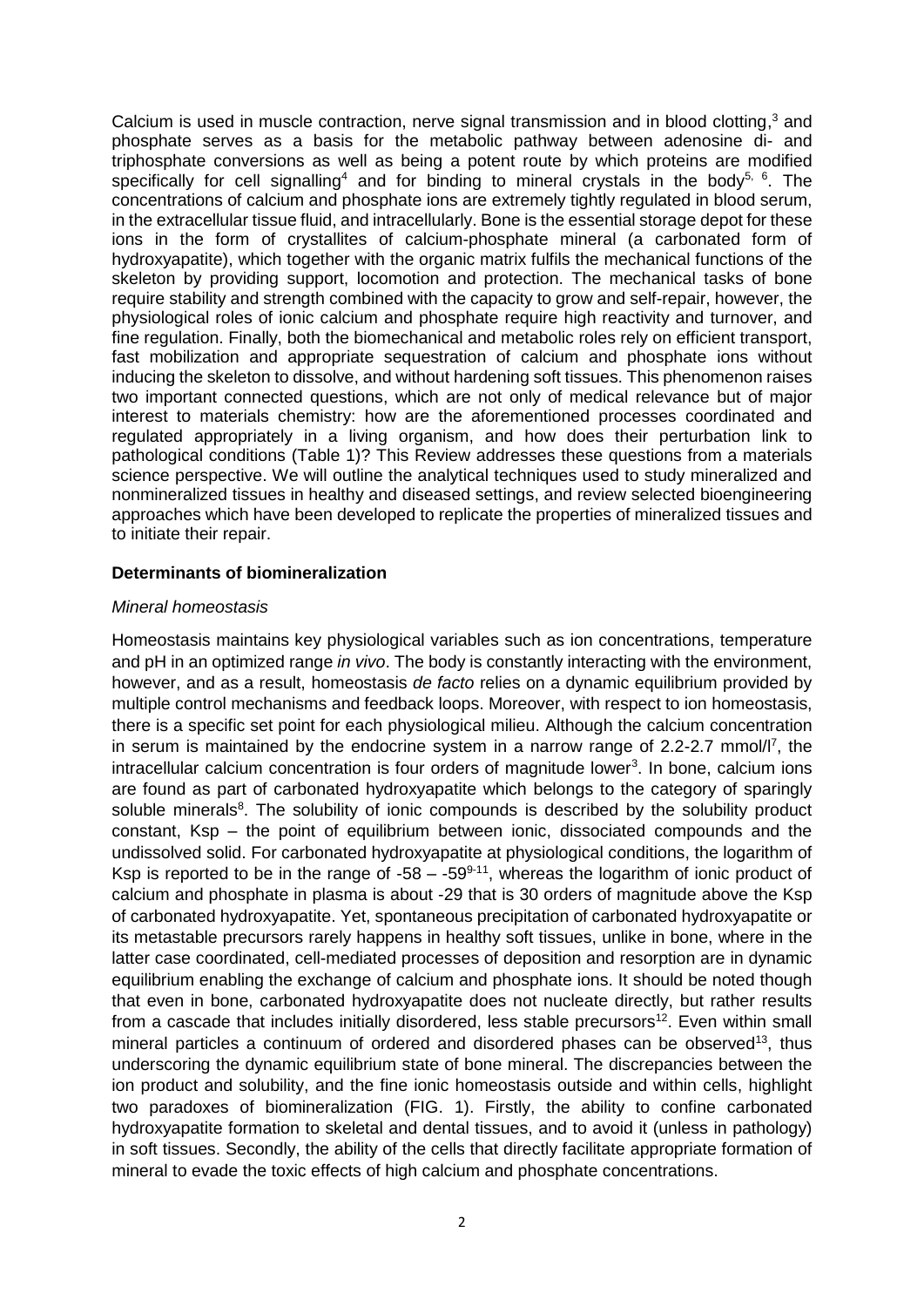Throughout the body, an astonishing variety of tissues are based on a common building block ‒ the collagen fibril. Collagen fibrils constitute a major component of the so-called connective tissues (which includes the specialized skeletal and dental connective tissues that mineralize). The fibrils are formed from triple helices stabilized by intermolecular hydrogen bonds. The fine fibrillar nature of collagen allows the lateral self-assembly and the formation of a staggered arrangement to give extensive arrays of collagen fibrils<sup>[14](#page-12-9)</sup> which are further stabilised by covalent crosslinking<sup>[15,](#page-12-10) [16](#page-12-11)</sup>. Enzymatic crosslinking of collagen is initiated by lysyl oxidase  $-$  a copper-dependent enzyme ‒ resulting in precisely positioned aromatic bonds, namely one per collagen chain<sup>[17](#page-13-0)</sup>. The complexity and hierarchical organization of collagen is tissue-specific<sup>18,</sup> [19](#page-13-2), as is the crosslinking (more specifically*,* the chemical nature and specificity of crosslinking and the combination of different types of collagens) $17,20$  $17,20$ .

Biomineralization has evolved to diversify the mechanical properties of connective tissues. For example, the type I collagen fibrils of the dermis are not destined for mineralization to keep the skin compliant, whereas a similar collagen-based matrix must be mineralized in bones and teeth to render them rigid. Importantly, in bone, the extent of mineralization is maintained within a narrow range and is normally far from being uniform<sup>[18](#page-13-1)</sup>. Interestingly, in some anatomical locations, such as at tendon attachment sites to bone or in the supporting tissues of a tooth, the interface between hard and soft tissues must be precisely graded for successful physiological performance. Thus, at hard-soft tissue interfaces, not only the extent of mineralization but also its submicron spatial gradients have to be precisely moderated.

## *General inhibition, selective promotion and selective inhibition*

In a simplified way, regulation of biomineralization can be viewed as a hierarchical cascade of events where initially, abundant calcium and phosphate ions of the extracellular milieu are prevented from precipitation by systemic biomineralization inhibitors but in skeletal tissues the inhibitory mechanisms are annulled by the action of local biomineralization promoters (typically enzymes). Additionally, local biomineralization inhibitors are active in soft tissues that are at a higher risk of pathological mineralization (for example, cardiac valves, arteries and articular cartilage) and at hard-soft tissue interfaces (for example, tendon/ligament-bone attachments, cranial sutures and the periodontal ligament).

Pyrophosphate (PPi) and the protein fetuin A are examples of systemic inhibitors of calciumphosphate precipitation from body fluids. PPi is a ubiquitous functional antagonist of inorganic phosphate (Pi), and an increase in the PPi/Pi ratio prevents spontaneous precipitation of mineral<sup>[21](#page-13-4)</sup>. Interestingly, PPi concentrations maintained by osteoblasts in forming bone constitute an extracellular depot of compartmentalized phosphate until the PPi is actively enzymatically cleaved. Extracellular polyphosphate (polyPi, an extended analogue of PPi) also serves in the transport and compartmentalization of phosphates<sup>[22](#page-13-5)</sup>. In the same way that glucose concentration is controlled by formation and destruction of glycogen, Pi concentration is regulated by formation and destruction of polyPi – a substrate for enzymatic cleavage in the skeleton<sup>[23](#page-13-6)</sup>. PolyPi-packed granules chelate calcium ions, forming neutrally charged and amorphous complexes<sup>[23](#page-13-6)</sup>; thus it seems that calcium-binding PPi and polyPi are a bioreservoir of mineral ions and effectively preclude collagen-based soft tissues from undesired mineralization.

The systemic mineralization inhibitor fetuin A is a circulating protein that in blood prevents the growth of nascent crystal nuclei and facilitates mineral particle recycling by macrophages. A single molecule of fetuin A can sequester up to 90-120 calcium atoms and 54-72 phosphate ions<sup>[24](#page-13-7)</sup>. Fetuin A with calcium and phosphate ions forms colloidal complexes (calciprotein particles) about 30-150 nm in size<sup>[25](#page-13-8)</sup>. Fetuin A has a strong affinity for bone tissue and comprises up to [25](#page-13-8)% of the noncollagenous proteins of bone $25$ .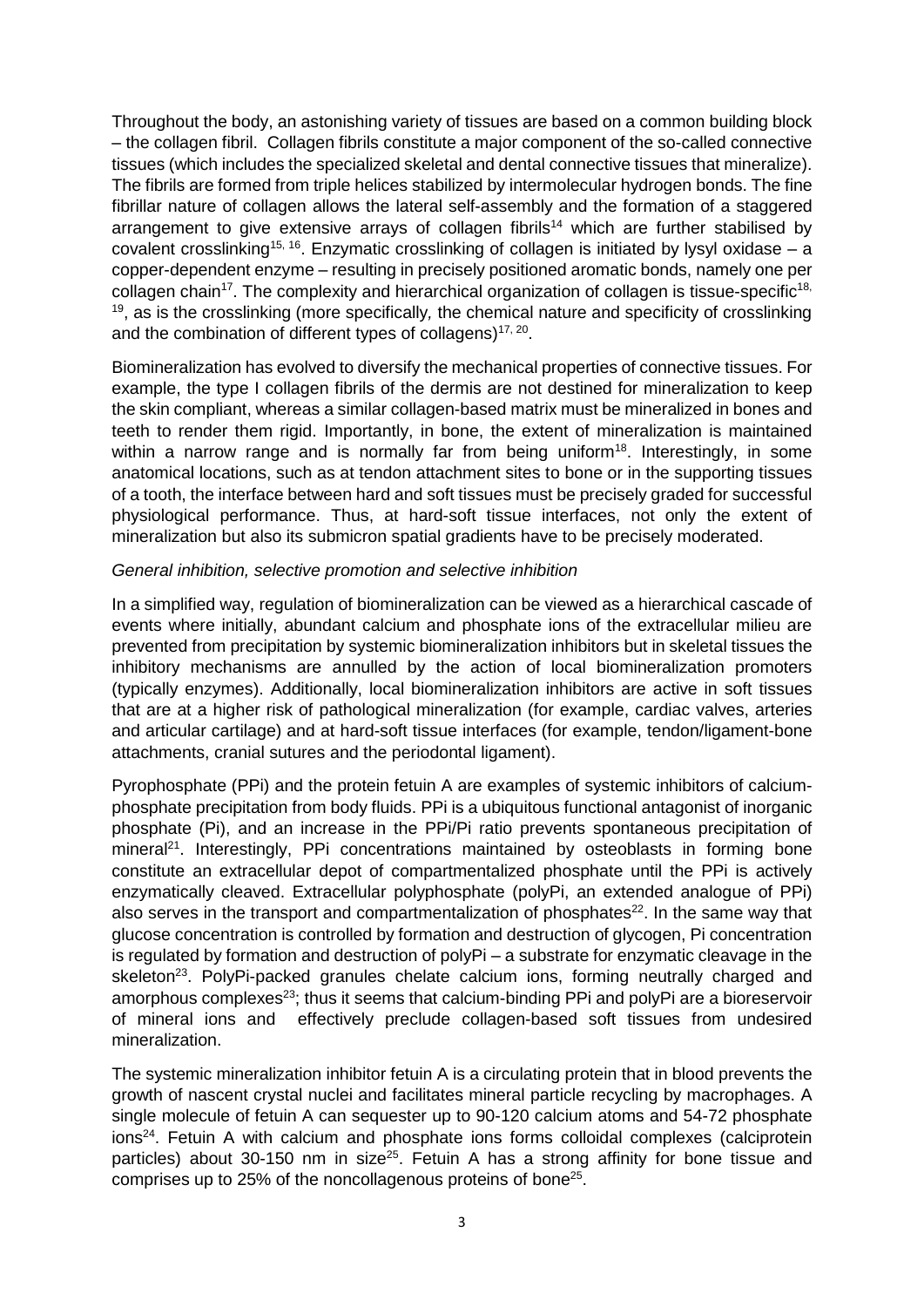As mineralization is central to skeletal function, to abolish the effect of biomineralization inhibitors in bone, osteoblasts express high levels of the PPi-degrading enzyme TNAP (tissue-nonspecific alkaline phosphatase)<sup>[26](#page-13-9)</sup>. The enzymatic activity of TNAP on PPi not only removes a potent inhibitor of mineralization, but has the added advantage of simultaneously generating phosphate ions, thus in turn promoting mineralization. In soft tissues not destined for mineralization, the ratio of PPi/Pi remains high to inhibit mineralization. It has been suggested that polyPi granules contain alkaline phosphatase and other proteins; the notion here being that if alkaline phosphatase is activated, hydroxyapatite nucleates within the granule, displaces the protein component to the granule surface to result in the formation of a crystalline core coated with an amorphous shell<sup>[23](#page-13-6)</sup>.

The biomineralization promoter bone sialoprotein (BSP) is a calcium-binding SIBLING protein [Small Integrin-Binding Ligand N-linked Glycoprotein], the function of which appears to be mineral nucleation. It is present in the extracellular matrices of bone and teeth, but not in nonmineralized tissues<sup>[27](#page-13-10)</sup>. Dentin matrix protein (DMP1) likewise is important in promoting extracellular matrix mineralization, as shown by mouse models and patients with deletion/mutations in the gene encoding DMP1 having autosomal recessive hypophosphatemic rickets (ARHR) characterized by osteomalacia. Mineralization promotion by the formation of mineral-protein complexes likely involves the stabilization of disordered mineral precursors by negatively charged proteins which localize to collagen fibril microdomains where the potential energy is lowest<sup>[28](#page-13-11)</sup>. At these sites, the mineral component of the complex electrostatically interacts with collagen to influence fibril mineralization. At low concentrations of collagen reconstituted *in vitro*, the presence of negatively charged noncollagenous proteins can lead to *in vivo*-like intrafibrillar mineralization; whereas their absence results in the precipitation of extrafibrillar mineral globules<sup>[28](#page-13-11)</sup>. However, at higher tissue-like densities of collagen fibrils, where dense monodispersed fibrils display cholesteric 3D alignment, the formation of intrafibrillar mineral has been shown to be possible without the involvement of noncollagenous proteins, and the morphology of the forming mineral reflects the spatial constraints of the dense collagen matrix<sup>[29](#page-13-12)</sup>. As a consequence, the importance of mineral nucleators may well depend on the tissue suprafibrillar hierarchical architecture.

Locally in the extracellular matrix, mineralization-inhibiting proteins like osteopontin (OPN, abundant in bone) and matrix Gla protein (MGP, abundant in blood vessels and cartilage) either regulate crystal growth in the skeleton and dentition to fine-tune the overall favourable mineralization, or inhibit crystal growth completely. In the extracellular matrix of bone, nascent mineralization foci are always associated with OPN, which is subsequently found throughout mineralized bone matrix<sup>[30](#page-13-13)</sup>. OPN also plays an important role in bone physiology as an interfacial protein bridging new bone to old bone (for example, at the cement lines located between osteons of different generations) and bridging new bone to implant surfaces<sup>[31](#page-13-14)</sup>. OPN is present at interfaces where mineralization has to be abruptly quenched – another example being at tendon insertions to bone (entheses) or the periodontal ligament<sup>[32](#page-14-0)</sup>. OPN-knockout mice do not exhibit macroscopic skeletal abnormalities (redundancy for regulating mineralization appears to be provided by other SIBLING proteins), but the size of the mineral crystals and their perfection are higher, indicating a lesser crystal growth restriction<sup>[33,](#page-14-1) [34](#page-14-2)</sup>, as would be expected given the loss of inhibitory OPN.

Although mineralization is systemically inhibited at most soft-tissue locations, articular cartilage and arteries appear to be at high risk for ectopic mineralization<sup>[35,](#page-14-3) [36](#page-14-4)</sup>. The consequence of this is especially detrimental for their physiological function, and thus an additional line of defence against mineralization is required. Both chondrocytes and vascular smooth muscle cells express MGP and this is incorporated into their extracellular matrix. Defects in the gene encoding MGP in humans (causing Singleton-Merten syndrome, Keutel syndrome) lead to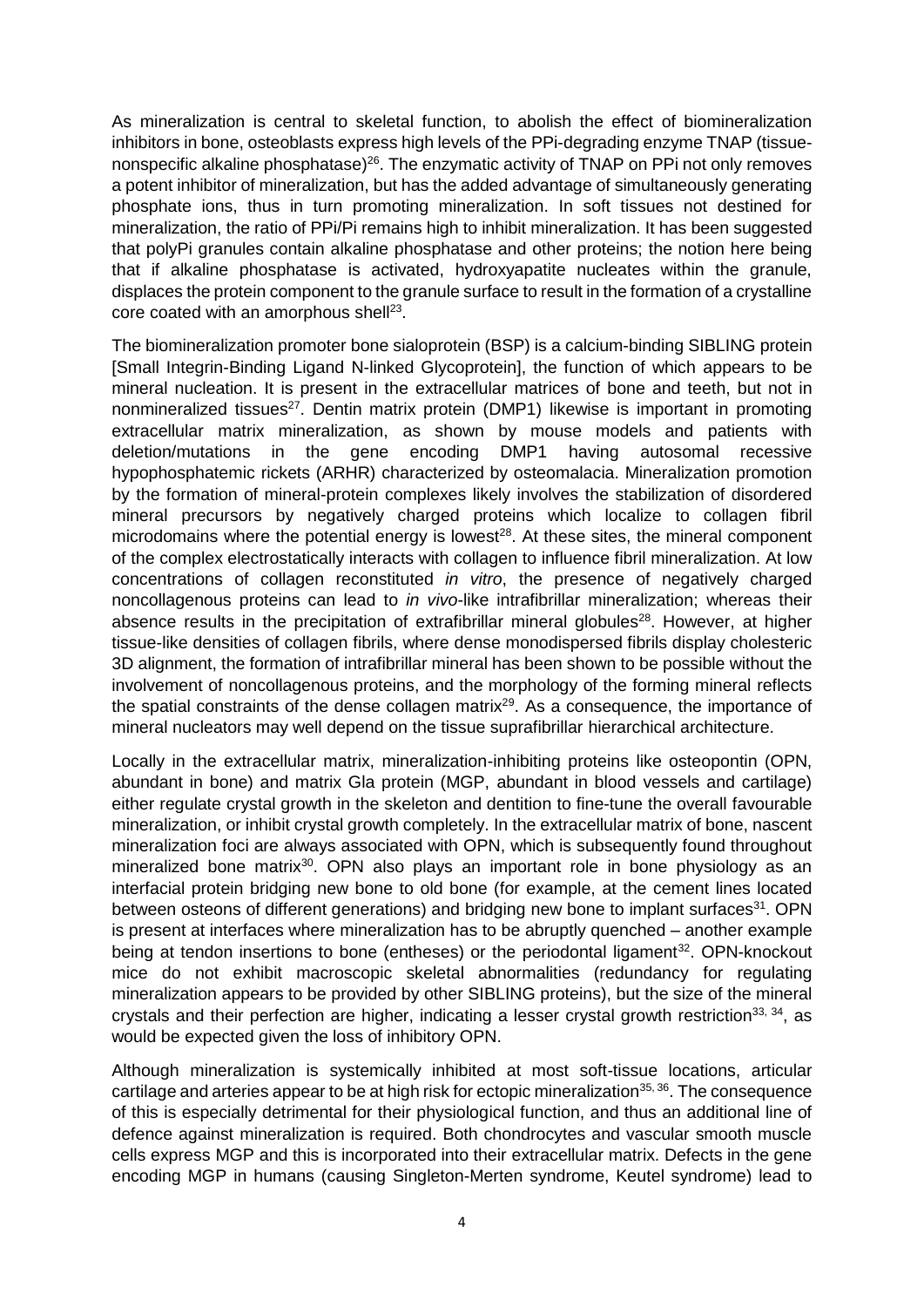catastrophic mineralization that causes fatal rupture of the aorta and/or premature growth plate fusion in long bones, and joint ankylosis<sup>[35](#page-14-3)</sup>. For other mineralization inhibitors, such as Matrix Extracellular Phosphoglycoprotein (MEPE) and the peptide Acidic Serine and Aspartate-Rich Motif (ASARM) found in SIBLING proteins, the reader can be referred to excellent recent reviews<sup>[27,](#page-13-10) [37-39](#page-14-5)</sup>.

#### *Compartmentalization of calcium and phosphate ions*

Reports of the presence of vesicles in the extracellular matrix and of amorphous calcium phosphate mineral in developing bone, started to emerge nearly half-a-century ago<sup>[41,](#page-14-7) [42](#page-14-8)</sup>. Whereas the plasma calcium level is high, intracellular calcium is kept low by sequestration by cytosolic organelles and proteins, yet calcium needs to be labile for its signalling role<sup>[3](#page-12-0)</sup>. Protective mechanisms are thus in place by which cells can urgently decrease dangerously high levels of cytosolic calcium<sup>[3](#page-12-0)</sup> by the budding off of calcium-rich vesicles into the extracellular matrix. As a result of calcium sequestration by proteins, PPi and polyPi, and following Ostwald's rule of phase transformation (in an environment of high saturation the first forming phase is likely to be metastable), extracellular vesicles contain disordered calcium phosphate<sup>[43](#page-14-9)</sup>. Of note, that biomineralization proceeds via an amorphous pathway is well recognized in the realm of invertebrates who produce their skeletons of calcium carbonate<sup>[44](#page-14-10)</sup>.

More recently, high-resolution imaging of native frozen-hydrated specimens of developing bone tissue by cryo-electron microscopy with elemental analysis have confirmed the localization of amorphous calcium phosphate within intracellular vesicles and extracellular vesicles<sup>[45](#page-14-11)</sup>. Despite the high elemental density of the vesicles loaded with disordered mineral, their Ca/Pi ratio was lower than that found in mature bone mineral and in stoichiometric hydroxyapatite. A feasible explanation is that the phosphate-rich phase (possibly polyPi) forms first and sequesters intracellular calcium which is otherwise toxic to cells<sup>[43](#page-14-9)</sup>. An *in vitro* study of an osteoblastic culture showed that analogous intracellular granules containing amorphous calcium phosphate are associated with mitochondria<sup>[46](#page-15-0)</sup>. Of note, in an *in vivo* study of developing bone in a zebrafish model using fluorescent confocal microscopy and Raman imaging, a nucleotide-like compound was also identified within the amorphous calcium phosphate-rich extracellular vesicles<sup>[47](#page-15-1)</sup>. This is in line with observations that adenosine triphosphate (ATP) is an effective stabilizer of disordered calcium phosphate mineral<sup>[41](#page-14-7)</sup>. Moreover, ATP is a substrate for TNAP<sup>[26](#page-13-9)</sup> that is highly expressed by bone cells and not only cleaves phosphate to provide ions for mineralization, but destabilizes the amorphous phase and promotes the formation of nanocrystals within the collagenous template of bone. There is a possibility that amorphous mineral transport in vesicles is not only limited to bone cells and extracellular matrix, but also takes place in the peripheral bloodstream $47,48$  $47,48$  $47,48$ .

## *Biomechanical implications of inhibition and promotion of mineralization*

Most mineralization inhibitors, that may play a dual role as mineral nucleators under certain circumstances<sup>[27](#page-13-10)</sup>, are abundant in physiologically mineralized tissues. Redundant inhibitors are incorporated into bone for a strategic reason – mineralization has to be confined to a narrow range of about 65-70% (weight)<sup>[49](#page-15-3)</sup>. As bone stiffness is inversely proportional to toughness and directly correlates with mineral content, uncontrolled mineralization can reduce work-to-fracture in bone<sup>[50-52](#page-15-4)</sup>[.](#page-15-4) There are also advantages to the properties of a biological material being predictable throughout the whole structure.

Heteronucleation – a process of the simultaneous formation of numerous crystallites in a chemically impure and biologically crowded milieu – is the most likely scenario in collagenous tissue biomineralization<sup>[41](#page-14-7)</sup>, where multiple nucleation sites are present within the extracellular matrix. However, matrix vesicles, the membrane of which differs somewhat from the cellular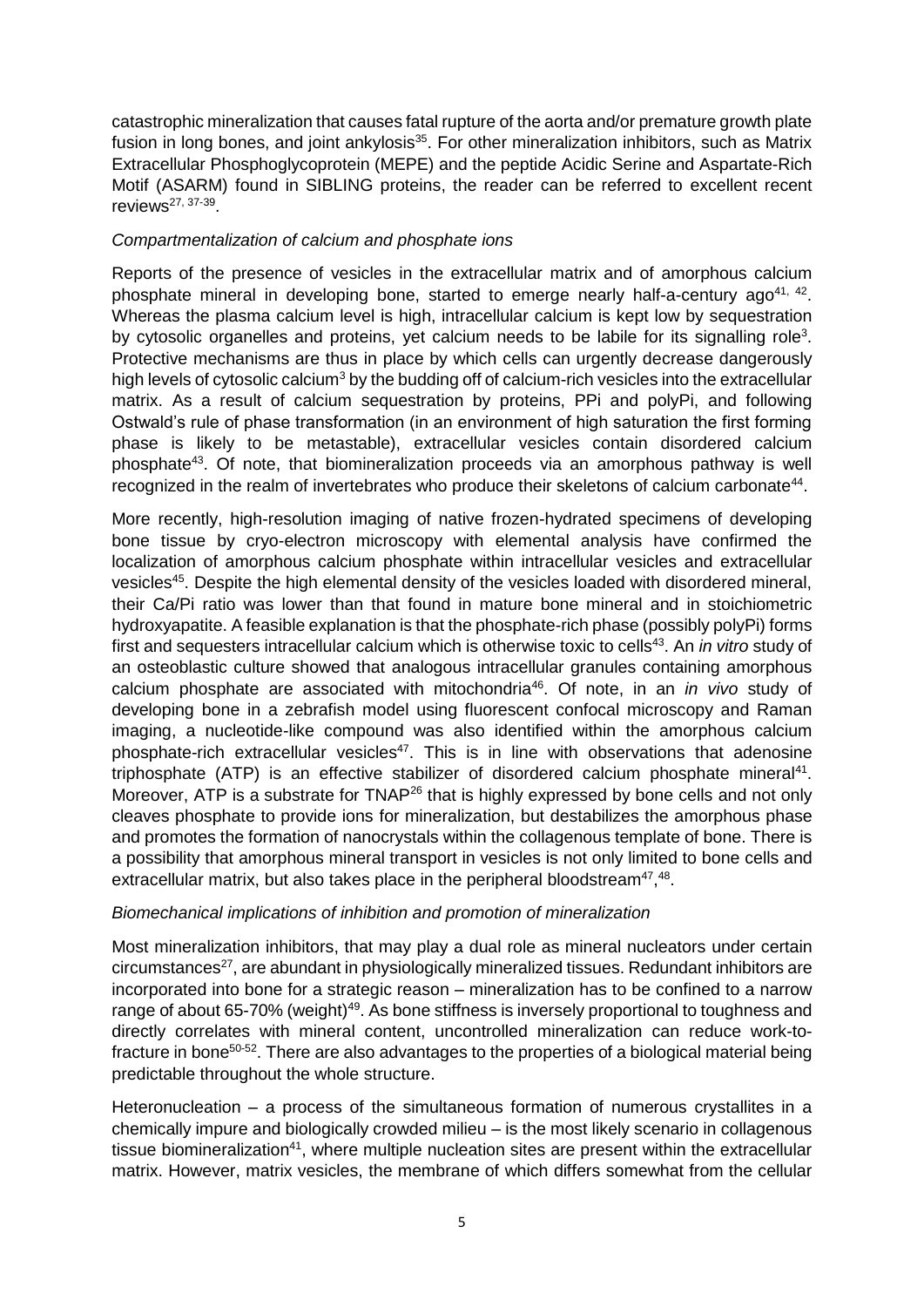membrane in its composition, provide a potential for significantly more abundant nucleation sites/promoters in the form of proteins and lipids, especially acidic phospholipids<sup>[53](#page-15-5)</sup>, in combination with their metastable ionic cargo and TNAP. As a result, the bone extracellular matrix is a polycrystalline composite, in which billions of nanocrystals have astonishingly reproducible habit, size and purity. Carbonated hydroxyapatite crystals in bone are reported to be plate-shaped, as opposed to being hexagonal/needle-shaped as they are in geogenic apatites[54](#page-15-6), and crystal size in healthy bone does not exceed *ca*. 50 nm in the longest dimension<sup>[55,](#page-15-7) [56](#page-15-8)</sup>. Finally, from an engineering point of view, bone hydroxyapatite is of 'low quality' attributable mainly to its many ionic and organic inclusions, substitutions and other imperfections<sup>8</sup>[.](#page-12-5)

Some studies on bone mineral structure have indicated that although the core of particles is crystalline, the periphery is highly substituted and practically amorphous  $13, 23, 57$  $13, 23, 57$  $13, 23, 57$  $13, 23, 57$ . It has been demonstrated that structuring water is trapped as a rigid layer in the disordered outer shell of mineral crystallites and facilitates their co-oriented stacking at an additional hierarchical level<sup>[57](#page-15-9)</sup>. Although amorphous calcium phosphate particles are transient in nature, stable amorphous calcium phosphate hydrophilic coatings on carbonated hydroxyapatite are present even in mature bone<sup>[57](#page-15-9)</sup>. Thus, the structuring role of water is as important within the inorganic phase of skeletal tissues, as it is in the architecture of organic moieties: structural water imparts to bone mineral certain unique properties, such as the nano-size and the poor crystallinity<sup>[57](#page-15-9)</sup>. From a physico-chemical aspect, the nanoscale size of the crystallites and their low purity, to a limited extent, compensate for the sparingly soluble nature of carbonated hydroxyapatite. From a biological perspective, the implications of the small, impure crystals are the following: high reactivity (high surface-to-bulk ratio, excessive ions can be sequestered or lacking ions can be mobilized), compatibility with the organic matrix (they can fit within and between crosslinked collagen fibrils without disrupting matrix integrity), and multiple interfaces are established at the nanoscale that hinder crack propagation. Another benefit of having small (rather than large) crystalline particles is that smaller stiff and brittle elements are less sensitive to defects and stress concentrators<sup>[58](#page-15-10)</sup>.

The small size of hydroxyapatite crystals lodged within a continuous collagenous framework allows for implementation of one of nature's most elegant biomechanical solutions – pre-stress<sup>[59,](#page-15-11) [60](#page-15-12)</sup>. The hydration shell of collagen is provided by small proteoglycans SLRPs (Small Leucine-Rich Proteoglycans) that decorate the surface of collagen fibrils<sup>[61](#page-15-13)</sup>. The precisely located, enzymatic covalent crosslinks in the collagenous scaffold confine bound water to the interfibrillar space<sup>[62](#page-16-0)</sup>. As a result of the crosslinking, the collagenous matrix is effectively a continuous framework with limited extensibility that cannot swell to accommodate bound water, and the osmotic pressure provided by proteoglycans builds up to the kPa range<sup>[63-65](#page-16-1)</sup>. During the process of mineral nucleation and growth in bone, water is gradually displaced by the crystallites<sup>[66](#page-16-2)</sup>. Hence, the collagen matrix imparts compressive stress on the mineral phase developed under the spatial constraints of the aligned and crosslinked framework<sup>[63](#page-16-1)</sup>. The net result of putting the collagenous scaffold under pre-tension, and the mineral component under pre-compression, is a toughening of the structure. Pre-tension ensures collagen fibrils remain in tension under most physiological strains, including under compression, as compressive stress will first be dissipated on pre-tension neutralization<sup>[67](#page-16-3)</sup>. The same holds true for the hydroxyapatite crystals; they are exceptionally resistant to compression, a degree of precompression (0.08%[67](#page-16-3)) will defer the critical tensile loads. In summary, both the organic and inorganic constituents synergistically work in their preferred mode by virtue of their prestressed structural arrangement. Amongst synthetic materials, the closest analogue is reinforced concrete, in which rods of ductile steel are under tension, and stiff concrete is under compression.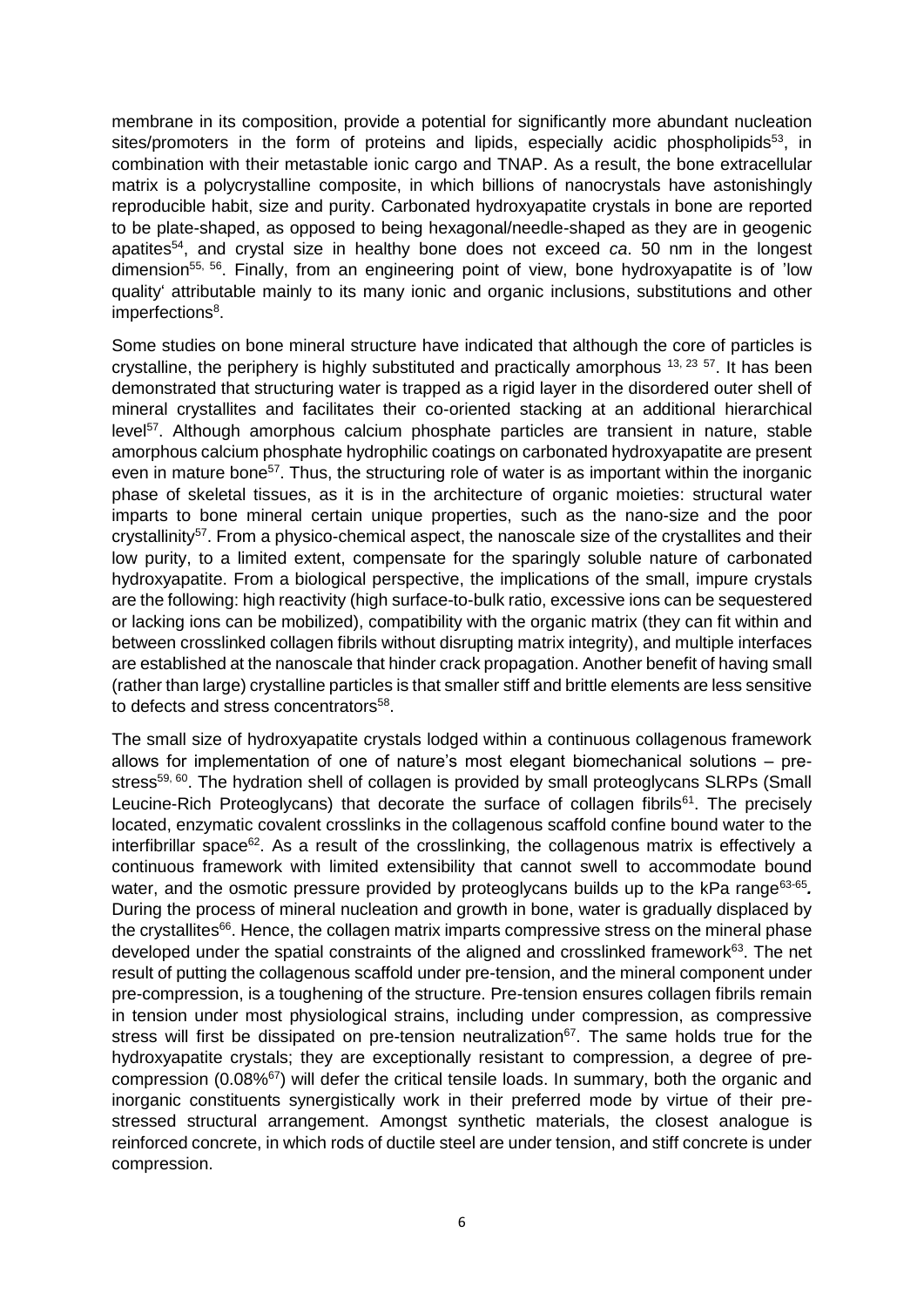The noncollagenous proteins intercalated with the stress-bearing collagenous framework serve as a basis for an important biomechanical phenomenon – sacrificial bonds. Sacrificial bonds bridge dissimilar constituents in a composite<sup>[68](#page-16-4)</sup>; they can be severed at critical loads, but then re-established at rest<sup>[50,](#page-15-4) [69](#page-16-5)</sup>. Sacrificial bonds provide the first tier in bearing high stress. Further stress is absorbed by the collagen chains themselves, with only the highest stress being imparted to the mineral crystallites<sup>[69](#page-16-5)</sup>. Indeed, as found by simultaneous monitoring of strain in bone by a strain gauge, small-angle scattering and wide-angle diffraction, the strains experienced by the macro-specimen, its collagen framework and the crystals, are not equal. Of the net strain experienced by the specimen, only 80% is effectively transduced to collagen fibrils, meaning that before they are loaded there is a limited amount of shear between adjacent fibrils. In turn, of the net strain experienced by collagen fibrils, only about 90% is transduced onto the hydroxyapatite crystallites, with the remainder being absorbed by the interfacial proteins<sup>[69,](#page-16-5) [70](#page-16-6)</sup>.

The microheterogeneity of bone is an important toughening mechanism, which likely also defines the difference between the properties of young and senescent bone. Most of a mature skeleton is comprised of lamellar bone, which can be thought of as a plywood-like layering of collagen arrays oriented in different directions. In fact, within lamellar bone, 10-15% of collagen fibrils form disordered arrays<sup>[71,](#page-16-7) [72](#page-16-8)</sup>. These disordered arrays are positioned at the boundaries of 2-3 micrometre-thick ordered lamellae with distinct orientation of collagen fibrils. The disordered layers at the interlamellar boundaries are less mineralized, in addition to the loose packing of collagen and higher hydration<sup>[73](#page-16-9)</sup>. This contributes to microscale fluctuations of the Young's modulus; the numerous interfaces of varying stiffnesses, together with alternating collagen alignment, explain the observation that a crack in healthy bone never follows a straight line (an energetically low-cost path). Deviation of the crack leads to energy dissipation and is visible as a 'zig-zag' pattern at the fracture surface<sup>[50](#page-15-4)</sup>.

## **Cardiovascular mechanics**

The cardiovascular system is the second most mechanically challenged system after the musculoskeletal system (Box 1). Loading of the heart and arteries is automatic and repetitive (FIG. 2), driven by the pace-making apparatus of the beating heart and moderated by autonomous nervous signals and adreno-cortical humoral signals. The life-long provision of steady orthograde blood flow, together with the attenuation of the pulsatile waves in the peripheral tissues, put a special set of mechanical requirements on the components of the cardiovascular system: namely, compliance, resilience and fatigue-resistance.

With ageing, the cardiac valves and the arterial walls become more rigid with declining capacity to ensure one-way blood flow and to dampen pulsatile waves. The higher rigidity of aged valves and arteries can be attributed to reduced collagen compliance and impaired elastin recoil. With gradual cardiovascular stiffening often comes mineralization – a qualitative transition whereby a compliant organic structure accrues an abnormal and debilitating inorganic constituent. There are four principal types of cardiovascular mineralization: atherosclerotic calcification, medial artery calcification, cardiac valve calcification and vascular calciphylaxis. These types of calcificaion can co-exist, escalating the severity of a clinical condition<sup>[74](#page-16-10)</sup>. Although calcification in atherosclerosis can be viewed as a compensatory response to a chronic inflammation (as observed in tuberculosis lesions, carcinomas, and parasite invasion sites), and vascular calciphylaxis is an extreme example of metabolic disorder with up to 80% mortality rate<sup>[74](#page-16-10)</sup>, in this Review, we mainly focus on medial and valvular calcification (Table 1).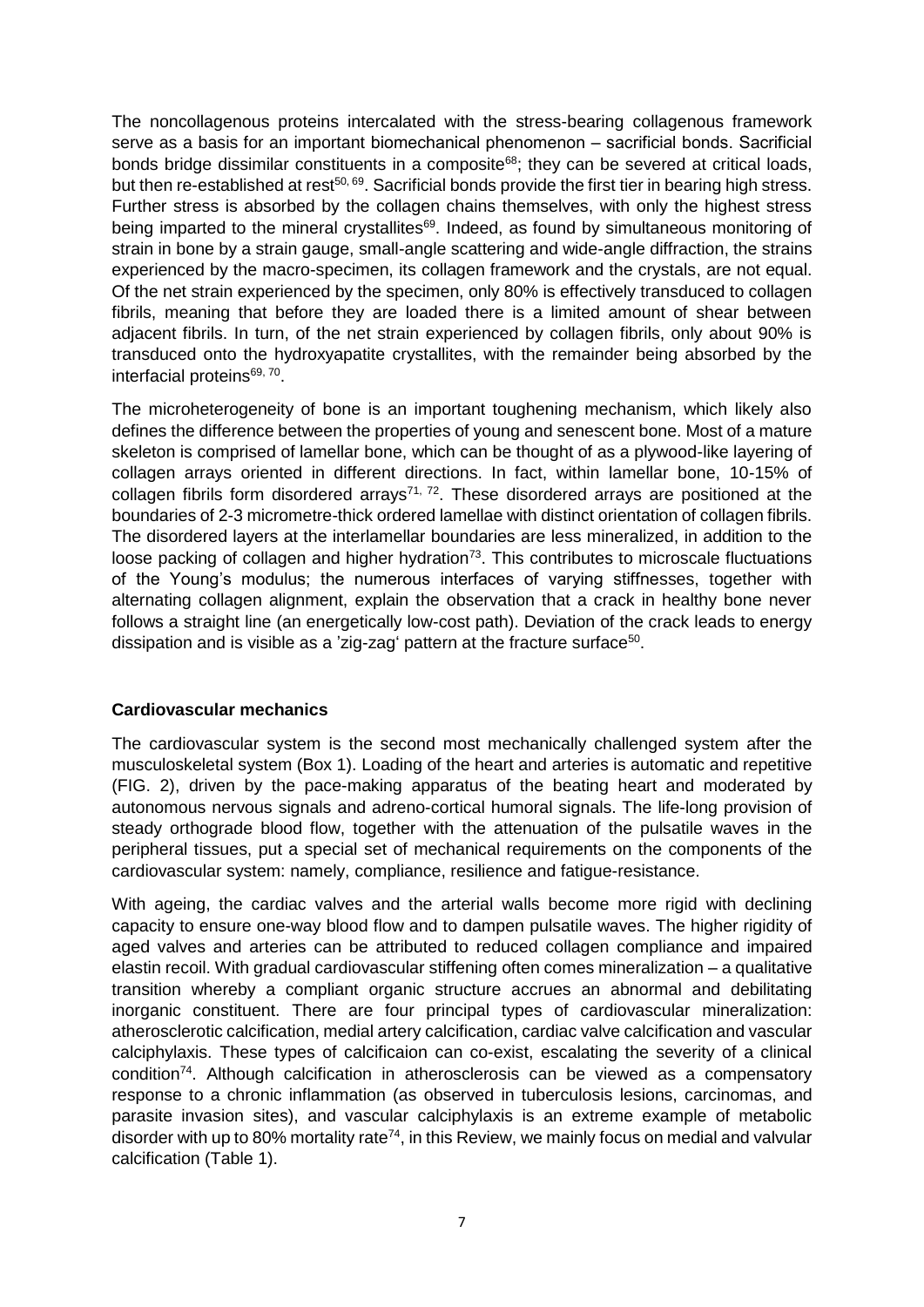#### **Cardiovascular mineralization**

To understand the pathophysiology of cardiovascular calcification, one must appreciate the balance between the local anti- and pro-mineralization factors acting in a dynamic and mechanically challenged milieu<sup>[75-77](#page-16-11)</sup>. The pro-mineralization agents include ubiquitous calcium and phosphate ions, and a collagen- and elastin-rich tissue framework. These are opposed by anti-mineralization factors, both systemic (PPi and fetuin  $A)^{25}$  $A)^{25}$  $A)^{25}$  and local (MGP)<sup>[35](#page-14-3)</sup>. Local nucleators of mineralization, such as thrombi, cell debris, matrix vesicles and activated platelets may favour calcium phosphate mineral nucleation upon local trauma or necrosis<sup>[78](#page-17-0)</sup>. Of note, injury to the intima triggers OPN expression by vascular smooth muscle cells in the arterial media; thus, OPN, which is normally absent in the arterial wall, may appear as a second line of defence against unwanted local calcification<sup>[79](#page-17-1)</sup>.

Cardiovascular mineralization occurs systemically if the pro- and anti-mineralization factors are not balanced, as in the example of the genetic loss of MGP function (Singleton-Merten<sup>[80](#page-17-2)</sup>) and Keutel $81$  syndromes), or as in the case of an abnormal concentration of circulating phosphate in uraemia<sup>[82](#page-17-4)</sup>. An elevated plasma phosphate level readily leads to the formation of ectopic calcification foci in various soft tissues (skin, kidneys, tendons), but is most significant in arteries, namely in the *tunica media*. Medial arterial calcification, can occur not only in uraemia, but may also present in type 2 diabetes and aggravates the prognosis for both $^{83}$  $^{83}$  $^{83}$ .

Intriguingly, we have reported that highly-crystalline spherical mineral particles can be found in both the aortic and valvular tissue not manifesting any macroscopic calcification, and also within calcific lesions in pathological vascular tissue and cardiac valves<sup>[84](#page-17-6)</sup>. In some of the macroscopic calcification sites it was possible to identify these particles either associated with mineralized fibres or embedded within compact calcified areas<sup>[84](#page-17-6)</sup>. The origin of the spherical mineral particles remains of great interest; in particular, with regards to their high crystallinity, their spherical shape and their lack of a structural association with extracellular matrix fibres. Unveiling the full mechanism of pathological cardiovascular calcification is thus an active are of research and many questions remain on the origin of the mineral and its nucleation and growth. It is important to note that the cardiovascular calcification comprises a different variety of calcium phosphate to bone (whitlockite versus hydroxyapatite $85$ ) and cardiovascular mineralization is thus quite different from bone proper. Nonetheless, a postulated driving force for cardiovascular calcification at the local level is provided by osteoblasts-like cells, which can transdifferentiate from local pericytes and smooth muscle cells, or can differentiate from circulating pluripotent cells<sup>[74](#page-16-10)</sup>. Vascular smooth muscle cells display signs of transdifferentiation towards chondro/osteoprogenitors, and their transcription profile ultimately overlaps with that of osteoblasts (although it does not fully match). What is less clear, however, is whether mineralization precedes this cellular change<sup>[86](#page-17-8)</sup>, or whether it follows it<sup>[87](#page-17-9)</sup>. The chondro/osteogenic shift of the transcription profile is associated with pro-inflammatory factors such as TNF $\alpha$  and vascular calcification in general is accompanied by neoangiogenesis<sup>[74](#page-16-10)</sup>. It is conceivable that the inflammatory component is more characteristic of local cardiovascular calcification primarily associated with cell transdifferentiation $87$ , whereas systemic vascular calcification is rather induced, independently of inflammation by metabolic imbalance and alteration of the ionic equilibrium<sup>[83](#page-17-5)</sup>. Although atherosclerosis-associated vascular calcification merits a separate review, it is intriguing from the biomechanical perspective that a higher heterogeneity of a calcifying plaque, and the presence of numerous interfaces between its organic and inorganic constituents, lead to plaque instability and higher risk of disintegration followed by thrombosis<sup>[88](#page-17-10)</sup>. In contrast, macrocalcification of the plaque sustains plaque integrity and bears a lesser risk of thrombosis<sup>[88](#page-17-10)</sup>. To compare to physiological mineralization, in bone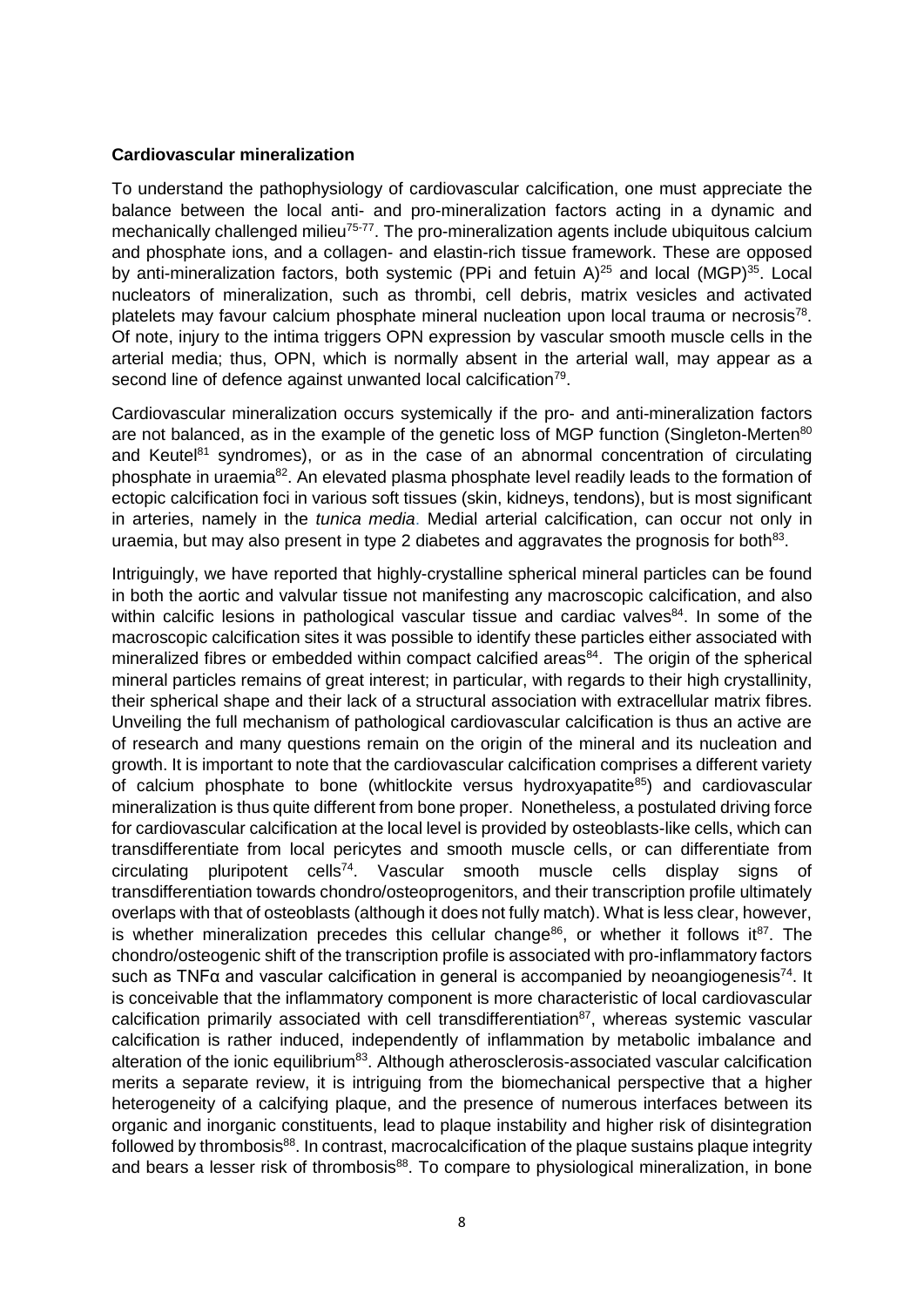the presence of abundant interfaces with abruptly changing moduli is essential for adequate toughness<sup>[50](#page-15-4)</sup>.

Cells are generally responsive to the stiffness of the extracellular matrix—to such an extent that the fate of stem cells is strongly influenced by the substrate's Young's modulus<sup>[89](#page-17-11)</sup>. It seems reasonable that abnormal stiffening of the substrate might contribute to the acceleration of osteogenic transdifferentiation and mineralization<sup>[86](#page-17-8)</sup>. The effect of the substrate stiffness is not the only factor governing cell fate, but is likely synergistically enhanced by the differentiation potential ('stemness') of the cells in question. Indeed, injection of mesenchymal stem cells into relatively stiff infarcted heart tissue in mice led to the eventual formation of calcific lesions, possibly occurring through differentiation of the cells towards the osteogenic lineage<sup>[90](#page-18-0)</sup>. In contrast, injected fibroblasts or hematopoietic progenitors in the same mouse model were not associated with cardiac tissue calcification. Nevertheless, tissue stiffness may also be increased by the accumulation of nonspecific crosslinks in the collagen framework induced by advanced glycation end-products (AGE). This nonenzymatic reaction between sugar metabolites results in predominantly protein crosslinking (but also in lipid and nucleic acid crosslinking), and increases tissue rigidity (Table 2). Although primarily attributed to uncompensated diabetes, this phenomenon is in fact associated with ageing in general, and largely affects tissues with a slow turnover rate. As lipids are also a substrate for AGE, nonenzymatic crosslinking aggravates atherosclerotic plaque instability. Thus, nonspecific AGE crosslinking of collagen, elastin and lipids could explain the higher incidence of both atherosclerotic (intimal) and nonatherosclerotic (medial) vascular calcification in the elderly, attributable to their generally slower metabolism. In fact, the devastating effect of AGE-initiated nonenzymatic crosslinking can be found throughout all connective tissues, including bone, cartilage, dermis, the ocular lens capsule, blood vessels and cardiac valves, and is inevitably associated with age and amplified by glycaemia (either diabetic or dietary) and impaired renal clearance.

Cardiovascular prostheses composed of processed cadaveric or xenogeneic tissue are commonly used to replace defective cardiac valves or arteries. These bioprostheses possess excellent hydrodynamic behaviour and low thrombogenicity. Glutaraldehyde crosslinking is commonly used for preservation, fixation and sterilization of the bioprosthetic tissue, which would otherwise evoke an inflammatory foreign body reaction, followed by resorption of the graft by the host<sup>[91](#page-18-1)</sup>. However, aldehyde-treated tissues possess inferior resilience upon cycling loading<sup>[92](#page-18-2)</sup> and also eventually deteriorate and rupture following pathological calcification. Interestingly, glutaraldehyde fixation significantly stiffens the tissue and reduces its stress relaxation rate. In the sense of being a nonspecific tissue stiffener, the glutaraldehyde effect resembles that of AGE (Table 2). A promising research direction on cardiovascular grafts is the evaluation of alternative fixation methods that would allow the maximal conservation of the biomechanical properties of a tissue, and defer the calcification events. For example, the use of a carbodiimide-based compound has been reported as a crosslinking agent that results in better biocompatibility and minimal calcification of a transplant in the short term<sup>[93](#page-18-3)</sup>. Genipin, an alternative crosslinking agent that is applied for collagen hydrogels $94$ , shows encouraging results in cardiovascular transplant processing in animal models<sup>[95](#page-18-5)</sup>.

#### **Engineering control of biomineralization**

Inspiration from nature's strategies of biomineralization control can be taken and applied to the field of artificially engineered materials. Take, for example, the use of biomolecules for inhibition or for nucleation of mineral. It is noteworthy that phosphate and calcium behave in radically different ways in binding to biomolecules. Although phosphate can be polymerized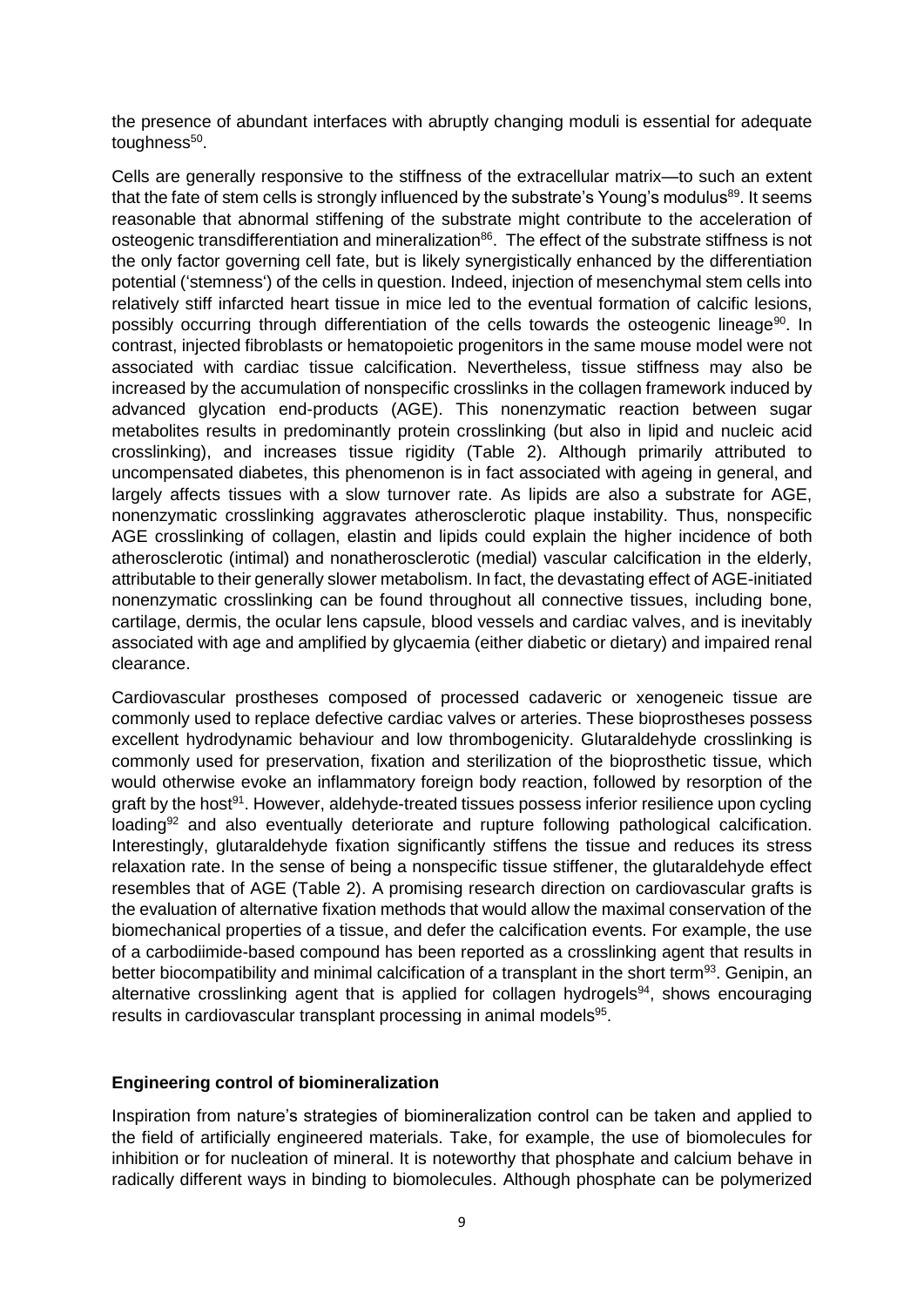or covalently attached to polymers, calcium ions bind electrostatically to negatively charged polymers. Hence, phosphate metabolism requires the action of enzymes, such as TNAP, and calcium metabolism is controlled by pH and salinity of the solution. Given that both calcium and phosphate are needed for mineral formation, this provides an interesting flexibility in controlling the mineralization process. In order to regulate the phosphate contribution to biomineralization, using TNAP enzyme control has proven to be a useful lever. In both the case of healthy skeletal development and in the deterioration of an aldehyde-treated bioprosthetic cardiac valve, phosphate ions are released by TNAP and precipitate together with calcium on the collagenous framework; yet in one case the effect is beneficial<sup>[96](#page-18-6)</sup>, and in the other case it is detrimental<sup>[91,](#page-18-1) [97](#page-18-7)</sup> (Table 1). Thus by intervening and moderating TNAP activity, for example by addition of AICI $_3$  or FeCI $_3$  salts to transplanted valves to block TNAP activity, one can delay the onset of valve calcification $97$ . Conversely, delivery of active TNAP as an enzyme-replacement therapy has recently brought to clinical practice a treatment for hypophosphatasia (HPP) to promote bone mineralization<sup>[98](#page-18-8)</sup>. Indeed, hypophosphatasia results from loss-of-function mutations in the gene encoding TNAP such that the mineralizationinhibiting substrate (PPi) for this enzyme accumulates in skeletal and dental tissues, causing osteomalacia, odontomalacia, hypercalcaemic seizures and even commonly death in infancy from respiratory insufficiency (due to a soft hypomineralized rib cage). In hypophosphatasia, the extracellular matrix collagenous framework of bone and the inorganic ions are indeed available, but biomineralization is hindered because of excessive local inhibitory PPi. In the enzyme-replacement therapy, recombinant TNAP is targeted to residual skeletal and tooth mineral in the patients via a mineral-binding deca-aspartate peptide sequence, a delivery method that contributes to the rescue of the skeletal and dental mineralization defect<sup>[98,](#page-18-8) [99](#page-18-9)</sup>. Targeting of the TNAP precisely to residual bone and tooth mineral because of the presence of the mineral-binding peptide prevents such possible adverse effects as unwanted mineralization of soft tissues at the site of injection (the skin), or more distally after its uptake in the circulation<sup>[99](#page-18-9)</sup>. However, the relative contributions to the success of this patient treatment of the mineral-targeted enzyme versus the circulating enzyme remains to be determined.

TNAP can also be immobilized to induce mineralization onto the surface of biomaterials meant to replace defective bone. For example, the coupling of TNAP to a chitosan matrix favours cell adhesion and results in increased scaffold toughness attributable to localized mineralization, as validated by X-ray diffraction analysis<sup>[100](#page-18-10)</sup>.

Due to the potential electrostatic interactions of calcium, either a pro- or anti-mineralization milieu can be artificially created for use in biomaterials development by judicious selection of appropriately charged substrates (for example, polymers, peptides, and recombinant proteins). Furthermore, collagenous matrices can be pre-mineralized by applying concentrated solutions of calcium and phosphate ions (for example, using simulated body fluid), and then used as osteoinductive scaffolds that promote osteoblast binding<sup>[101,](#page-18-11)[102](#page-18-12)</sup>. However, achieving the fine intrafibrillar mineralization found in bone, as discussed above, requires important regulatory determinants besides the calcium-phosphate product and the available collagenous framework. Intrafibrillar collagen mineralization has been achieved *in vitro* by adding polyaspartate peptide to a neutral solution of calcium and phosphate in which a highly hydrated amorphous-phase mineral is stabilized as a polymer-induced liquid precursor (PILP)[103](#page-19-0). The stabilized amorphous mineral then infiltrates collagen fibrils and crystallizes therein, thus forming a hierarchical structure. This process when applied to either demineralized bone or reconstituted collagen fibrils produces intrafibrillar, aligned nanocrystalline hydroxyapatite<sup>[104](#page-19-1)</sup>.

Even in the absence of molecular or ionic biomimetic cues, biomaterial-induced mineralization can be tailored through changes in biomaterial properties such as topography and stiffness.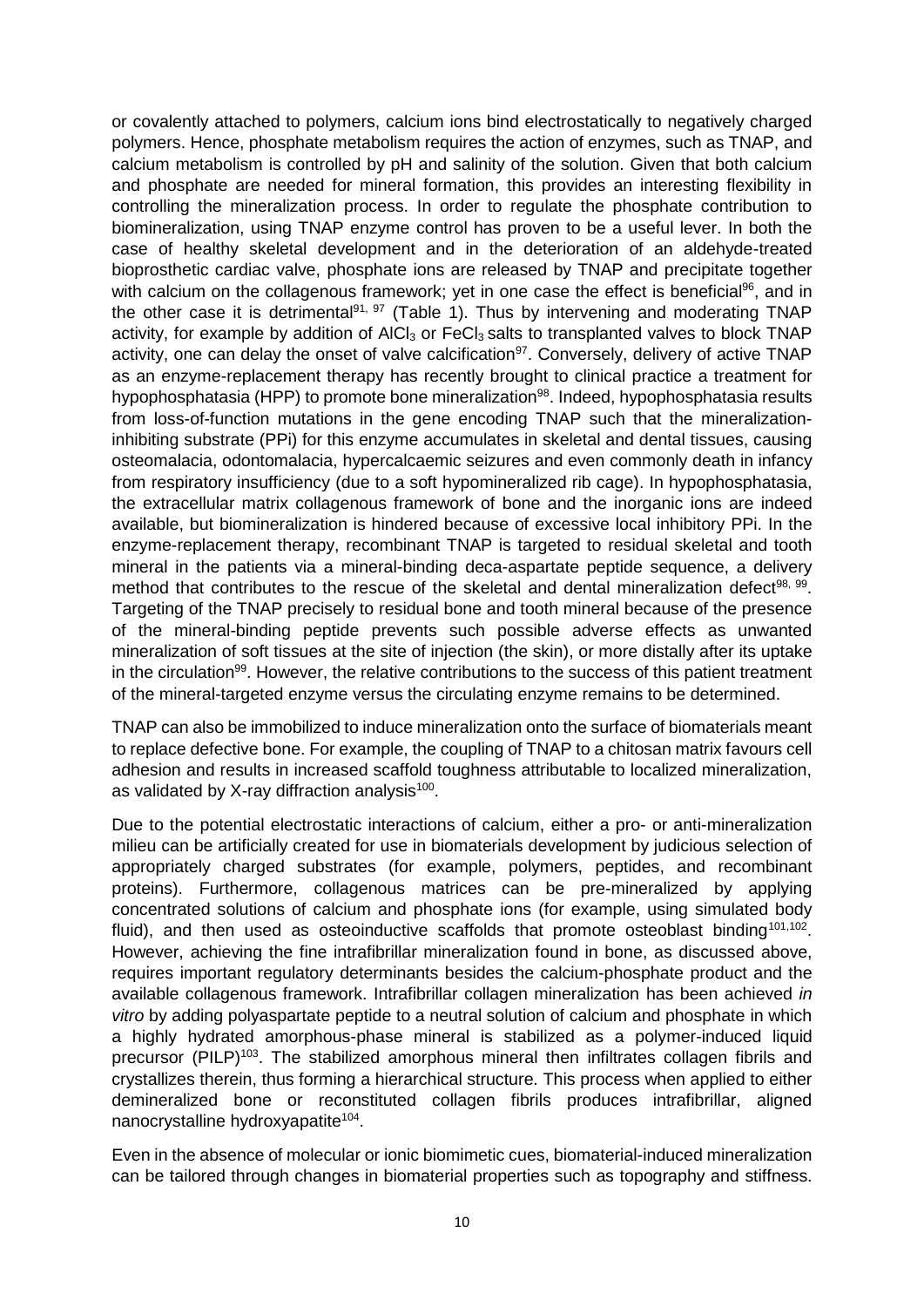The stiffness of the substrate, as mentioned above, has been shown to influence whether mesenchymal stem cells take a neurogenic or osteogenic differentiation route, with the latter being favoured in the presence of a higher Young's modulus of 25-40 kPa versus 1 kPa<sup>[89](#page-17-11)</sup>. Furthermore, even small changes in surface roughness<sup>[105,](#page-19-2) [106](#page-19-3)</sup>, or the order/disorder of nanoscale pits on a substrate, can strongly influence mineralization<sup>[107](#page-19-4)</sup>. The strongest osteogenic commitment was reported for a culture grown on a substrate with a surface roughness *ca*. 2-3 µm and the distance between micro-asperities 50-70 µm (measured by alkaline phosphatase activity and collagen I gene expression)<sup>[108](#page-19-5)</sup>. However, in other cell evaluation experiments, the effect of surface roughness levels off as a culture develops and matures<sup>[109](#page-19-6)</sup>, perhaps attributable to deposition of the ECM by the cell culture and masking of the original surface roughness. Currently, scaffolds composed of functionalised materials can be custom-built from an array of techniques to suit the size and type of defect, as well as the regenerative capacity of the patient. Ideally, these scaffolds should aim to combine the macroscopic geometry and stiffness required to support loads, with meso- and cell-scale structures, stiffnesses, and materials that take into consideration pro- or anti-mineralization cues as required for a particular application.

## **Conclusions and future perspectives**

Nature has created a redundancy of control mechanisms which together make the biomineralization cascade predictable and finely regulated, both temporarily and spatially. This elegant machinery involves the simultaneous action of inhibitors and promoters, and enzymeenabled amplification loops. However, this versatility in the complex regulatory control of biomineralization comes at a price – a failure in just one nexus in this chain of regulation may have life-threatening consequences, as seen in individual genetic disorders such as osteogenesis imperfecta and vitamin D-resistant rickets*.* Although these genetic conditions are rare, the intricate biomineralization control mechanisms that have evolved over hundreds of millions years for hardening bones and teeth, and for preventing the debilitating calcification of soft tissues in the cardiovascular system, are seemingly unable to keep pace with recent changes in human lifestyle, particularly our diet and our increasing longevity<sup>[110](#page-19-7)</sup>.

The first known prosthetic replacement of a body part (a right big toe) took place around four thousand years ago in ancient  $Egypt<sup>111</sup>$  $Egypt<sup>111</sup>$  $Egypt<sup>111</sup>$ . The carved wooden toe had wear patterns indicating that it was functional for years. The desire to recreate missing or damaged tissues is even more pressing today, with a shift from using inert prosthetics that simply replace the lost organ, to the use of cell-instructive biomaterials, which are capable of a far more intimate integration into the host by means of maximizing the regenerative potential of the cells. The ultimate goal of 'cell-instructive biomaterials' could be seen in complete regeneration of tissues and organs achieved by appropriate tuning of the host cellular responses using ionic dopants, signalling molecules or peptides, in combination with physical cues (for example substrate roughness, stiffness, curvature).

As the materials analysis field advances, one can gain even greater insight into the intricate structure of natural materials. For example, high-resolution electron microscopy imaging used today in the field of structural biology cannot be even thought of without the use of advanced cryo-preservation methods to keep molecules and cells in their pristine, hydrated native state, as opposed to the chemical fixation that is associated with dehydration and distortion of the sample<sup>[43,](#page-14-9) [112,](#page-19-9) [113](#page-19-10)</sup>. Biomineralization is a multi-step process involving mineral-protein complexes and meta-stable compounds (such as amorphous calcium-phosphate), and therefore, arguably the most informative way to interrogate this in detail might be dynamic liquid-cell or atmospheric electron microscopy to provide analysis under more native aqueous conditions<sup>113,</sup>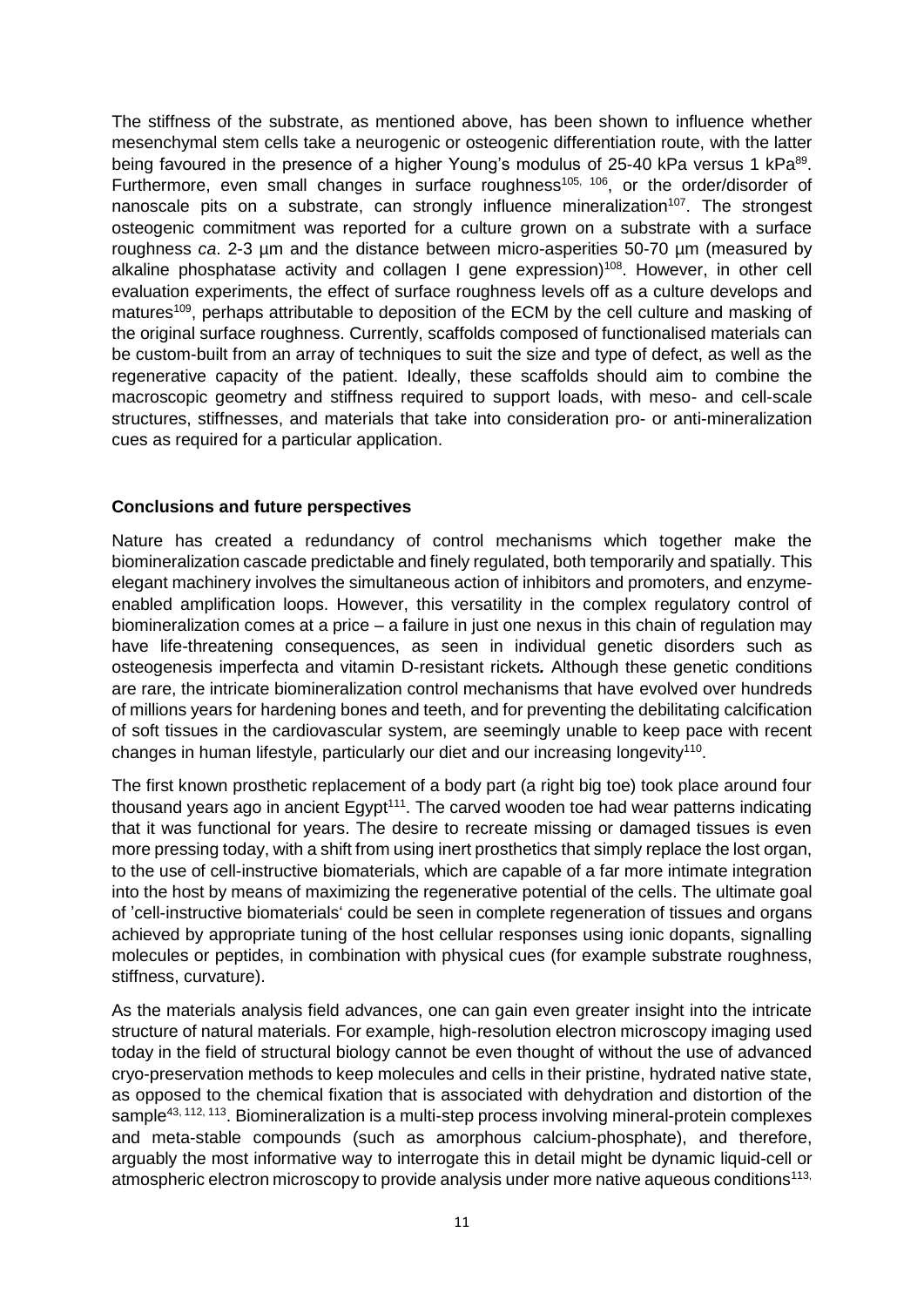[114](#page-19-11). As another example, Raman spectroscopy - originally developed for material characterization ‒ has been successfully adapted for *in situ* monitoring of mineralization in living cells and tissues *in vivo* and *in vitro[115](#page-19-12)*. In this way, advances in state-of-the-art technology can unravel the mysteries of nature and likewise provide tools for biomimetic design. As the resolution of modern imaging methods constantly improves, it is important to keep findings contextualized and not to lose track of the bigger picture. This is especially important for imaging of hierarchically organized biological materials and in accounting for normal biological variation where correlative imaging is gaining momentum. By combining two, three or even more imaging methods that allow co-localization of a feature of interest, the resolution and the volume of imaging can span 7-8 orders of magnitude (FIG. 3 and Table 3).[115-129](#page-19-12)

The principles governing the mineralization of biological tissues, or those preventing it from mineralizing, have evolved over millions of years into robust mechanisms that function under a variety of environmental challenges. A detailed understanding of such principles is naturally inspiring new approaches in engineering. This includes self-organization processes and mimicking the multi-scale hierarchical structure of mineralized tissues. However, many processes are poorly understood and, in particular, the dynamics of mineral (ion) transport, intermediate storage and on-time delivery remain a mystery in most mineralizing tissues. Moreover, mechanosensitivity of cells integrates mechanical stimuli into growth and adaptation of skeletal tissues. This raises a number of important research questions, some examples are summarized in Figure 4. These questions need to be addressed if we want to push our knowledge from a simple description of structures and their material properties to a more complete understanding of how these structures are formed, repaired and adapted to changing needs. Such understanding will also improve our abilities to conceive new types of active, adaptive and self-repairing materials. Finally, there is a counter-intuitive character of many of nature's technological solutions – namely, that imperfections (in their common connotation) can be biologically advantageous in several different ways<sup>[130](#page-20-0)</sup>. Skeletal fragility, for example, is reduced by the inhomogeneity of bone, while the biological activity of mineral crystals results from their imperfection, and mechanosensation of bone cells is facilitated by local disorder in bone collagen organization. The intentional productive use of imperfection is a hallmark of materials engineering, making biomineralization particularly inspiring for discoveries in materials science.

[131,](#page-20-1) [132](#page-21-0)

## **Conflicts of interest**

The authors declare no conflict of interests.

## **Acknowledgements**

We thank Professor Marc McKee, McGill University, for critical reading of this manuscript and insightful comments.

## **References**

- <span id="page-11-0"></span>1. Pearce, P. Structure in Nature Is a Strategy for Design (MIT Press, Boston, MA, USA, 1990).
- <span id="page-11-1"></span>2. Thompson, D.W. On Growth and Form (Cambridge University Press, Cambridge, 1942).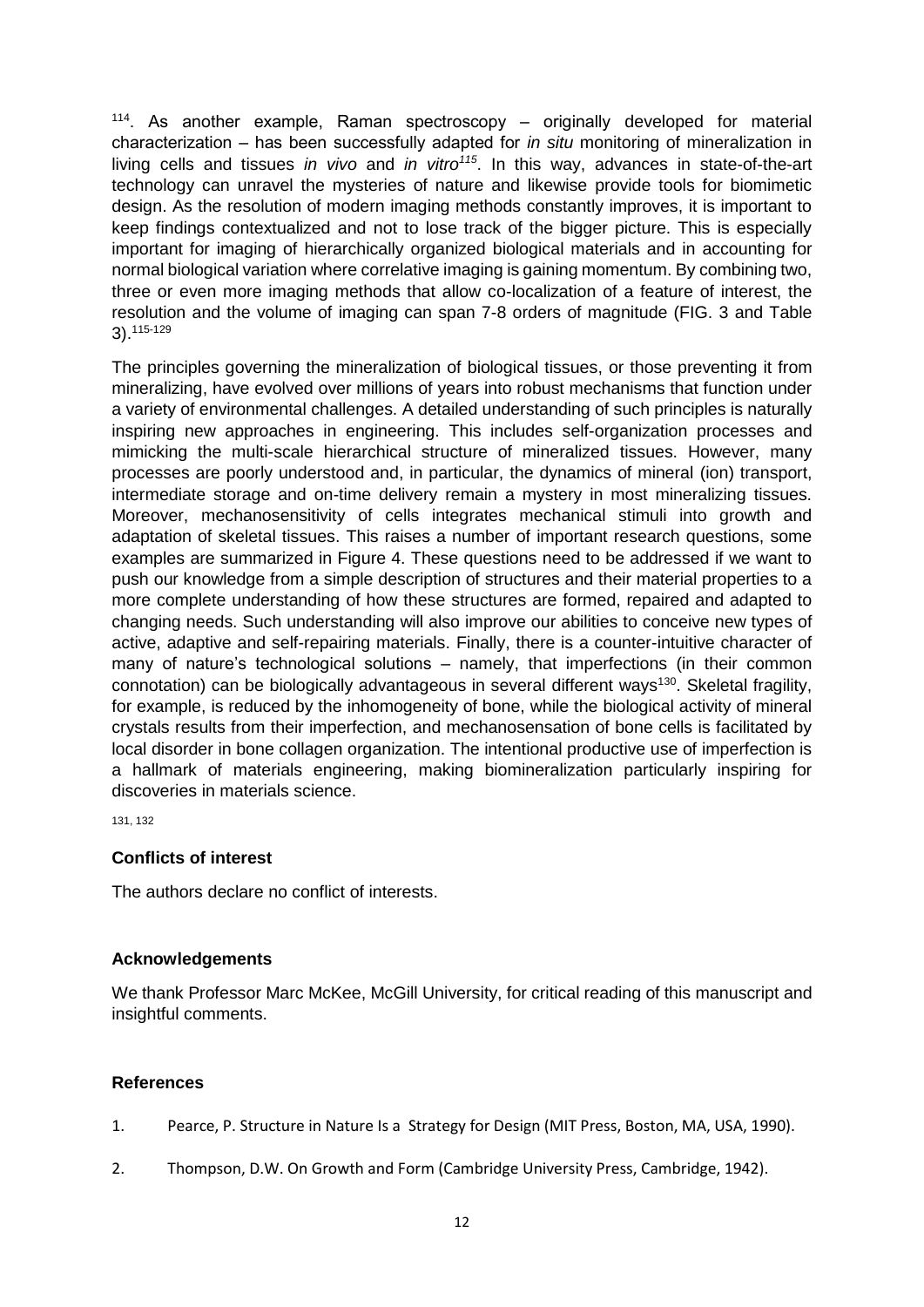- <span id="page-12-0"></span>3. Campbell, A.K. Calcium as an intracellular regulator. *Proceedings of the Nutrition Society* **49**, 51-56 (1990).
- <span id="page-12-1"></span>4. Penido, M.G.M.G., Alon, U.S. Phosphate homeostasis and its role in bone health. *Pediatr Nephrol* **27**, 2039-2048 (2012).
- <span id="page-12-2"></span>5. Hunter, G.K., Kyle, C.L. & Goldberg, H.A. Modulation of crystal formation by bone phosphoproteins: structural specificity of the osteopontin-mediated inhibition of hydroxyapatite formation. *Biochem J* **300**, 723-728 (1994).
- <span id="page-12-3"></span>6. Addison, W.N., Masica, D.L., Gray, J.J. & McKee, M.D. Phosphorylation-dependent inhibition of mineralization by osteopontin ASARM peptides is regulated by PHEX cleavage. *J Bone Miner Res* **25**, 695-705 (2010).
- <span id="page-12-4"></span>7. Goldstein, D.A. Clinical Methods: The History, Physical, and Laboratory Examinations (Butterworths, Boston, MA, USA, 1990).
- <span id="page-12-5"></span>8. Magalhaes, M.C.F., Marques, P.A.A.P., Correira, R.N. Biomineralization. Medical Aspects of Solubility (ed. Koenigsberger, E., Koenigsberger, L.) (John Wiley and Sons Ltd., Chichester, UK, 2006).
- <span id="page-12-6"></span>9. Moreno, E.C., Gregory, T.M., Brown, W.E. Preparation and solubility of hydroxyapatite. *Journal of Research of the National Bureau of Standards - A. Physics and Chemistry* **72A**, 773- 782 (1968).
- 10. Elliott, J.C. Calcium phosphate biominerals. *Rev. Geochem. Mineral.* **48**, 427-453 (2002).
- 11. Elliott, J.C. Hydroxyapatites and nonstoichiometric apatites. *Studies in Inorganic Chemistry* **18**, 111-189 (1994).
- <span id="page-12-7"></span>12. Habraken, W.J.E.M., Tao, J., Brylka, L.J., Friedrich, H., Bertinetti, L., Schenk, A.S., Verch, A., Dmitrovic, V., Bomans, P.H.H., Frederik, P.M., Laven, J., van der Schoot, P., Aichmayer, B., de With, G., De Yoreo, J.J., Sommerdijk, N.A.J.M. Ion-association complexes unite classical and non-classical theories for the biomimetic nucleation of calcium phosphate. *Nature Communications* **4** (2013).
- <span id="page-12-8"></span>13. De Yoreo, J.J., Gilbert, P.U.P.A., Sommerdijk, N.A.J.M., Penn, R.L., Whitelam, S., Joester, D., Zhang, H., Rimer, J.D., Navrotsky, A., Banfield, J.F., Wallace, A.F., Michel, F.M., Meldrum, F.C., Coelfen, H., Dove, P.M. Crystallization by particle attachment in synthetic, biogenic, and geologic environments. *Science* **349**, aaa6760 (2015).
- <span id="page-12-9"></span>14. Hodge, A.J. & Petruska, J.A. in Aspects of Protein Structure (ed. Ramachandran, G.N.) 289-300 (Academic Press, New York, 1963).
- <span id="page-12-10"></span>15. Saito, M., Marumo, K. Collagen cross-links as a determinant of bone quality: a possible explanation for bone fragility in aging, osteoporosis, and diabetes mellitus. *Osteoporosis Int* **21**, 195-214 (2010).
- <span id="page-12-11"></span>16. Eyre, D.R., Dickson, I.R., Van Ness, K. Collagen cross-linking in human bone and articular cartilage. *Biochem J* **252**, 495-500 (1988).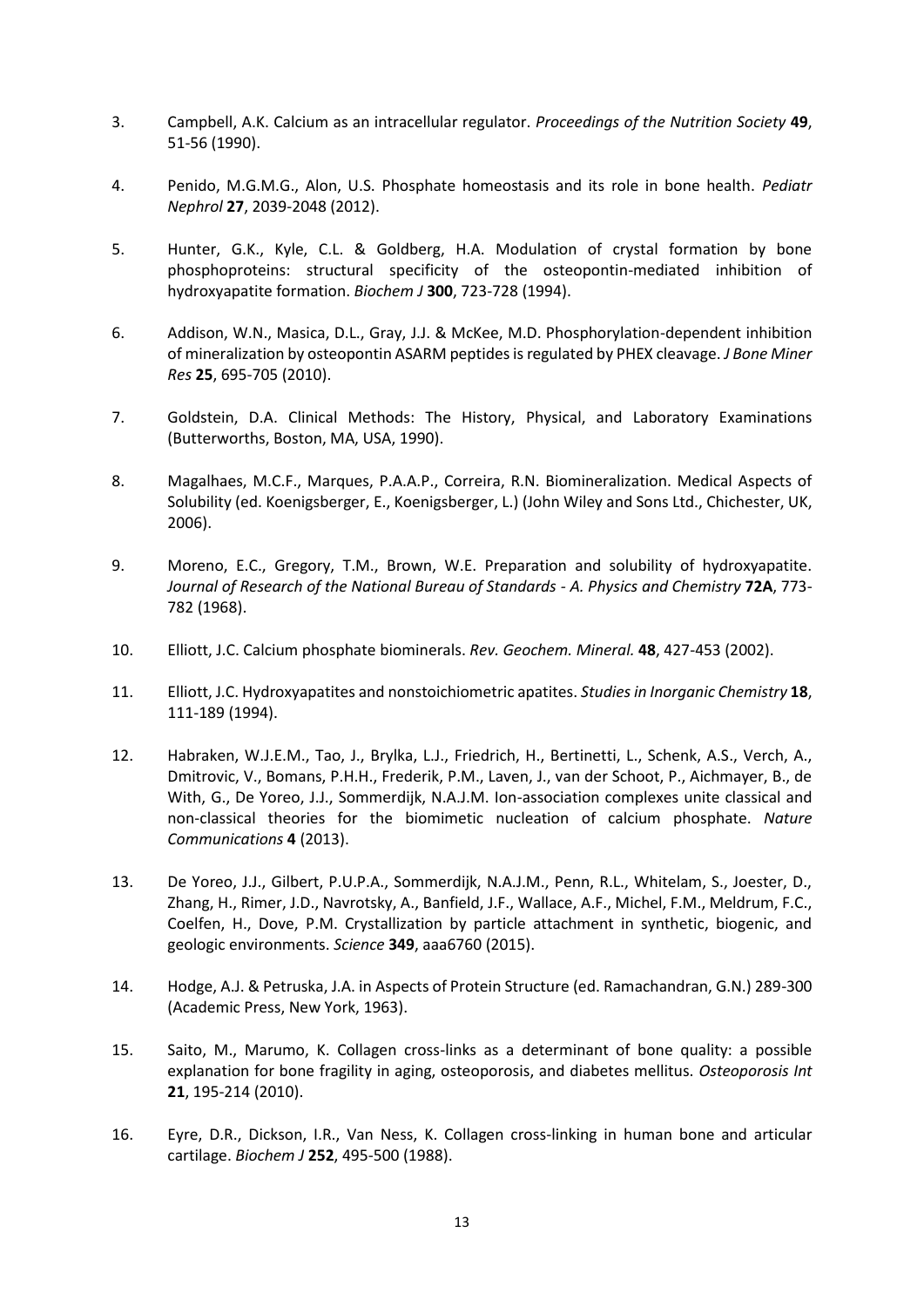- <span id="page-13-0"></span>17. Fratzl, P. Collagen: structure and mechanics (Springer Science + Business Media, LLC, New York, USA, 2008).
- <span id="page-13-1"></span>18. Fratzl, P., Weinkamer, R. Nature's hierarchical materials. *Progress in Materials Science* **52**, 1263-1334 (2007).
- <span id="page-13-2"></span>19. Reznikov, N., Shahar, R., Weiner, S. Bone hierarchical structure in three dimensions. *Acta Biomaterialia* **10**, 3815-2826 (2014).
- <span id="page-13-3"></span>20. Yamauchi, M., Chandler, G.S. & Katz, E.P. in Chemistry and Biology of Mineralized Tissues. (eds. Slavkin, H. & P., P.) 39-46 (Elsever Science Publishers, 1992).
- <span id="page-13-4"></span>21. Fleisch, H., Russell, R.G.G., Straumann, F. Effect of pyrophosphate on hydroxyapatite and its implications in calcium homeostasis. *Nature* **5065**, 901-903 (1966).
- <span id="page-13-5"></span>22. Omelon, S. et al. Control of vertebrate skeletal mineralization by polyphosphates. *PLoS One* **4**, e5634 (2009).
- <span id="page-13-6"></span>23. Omelon, S., Ariganello, M., Bonucci, E., Grynpas, M., Nanci, A. A review of phosphate mineral nucleation in biology and geobiology. *Calcified Tissue International* **93**, 382-396 (2013).
- <span id="page-13-7"></span>24. Jahnen-Dechent, W., Schaefer, C., Ketteler, M., McKee, M.D. Mineral chaperones: a role for fetuin-A and osteopontin in the inhibition and regression of pathologic calcification. *Journal of Molecular Medicine* **86**, 379-389 (2008).
- <span id="page-13-8"></span>25. Jahnen-Dechent, W., Heiss, A., Schaefer, C., Ketteler, M. Fetuin A regulation of calcified matrix metabolism. *Circulation Research* **108**, 1494-1509 (2011).
- <span id="page-13-9"></span>26. Millan, J.L. Alkaline phosphatases. Structure, substrate specificity and functional relatedness to other members of a large superfamily of enzymes. *Purinergic Signalling* **2**, 335-341 (2006).
- <span id="page-13-10"></span>27. George, A., Veis, A. Phosphorylated proteins and control over apatite nucleation, crystal growth, and inhibition. *Chem Rev* **108**, 4670-4693 (2008).
- <span id="page-13-11"></span>28. Nudelman, F. et al. The role of collagen in bone apatite formation in the presence of hydroxyapatite nucleation inhibitors. *Nature Materials* **9**, 1004-1009 (2010).
- <span id="page-13-12"></span>29. Wang, Y., Azais, T., Robin, M., Vallee, A., Catania, C., Legriel, P., Pehau-Arnaudet, G., Babonneau, F., Giraud-Guille, M.-M., Nassif, N. The predominant role of collagen in the nucleation, growth, structure and orientation of bone apatite. *Nature Materials* **11**, 724-733 (2012).
- <span id="page-13-13"></span>30. McKee, M.D., Nanci, A. Osteopontin: an interfacial extracellular matrix protein in mineralized tissues. *Connect Tissue Res* **35**, 197-205 (1996).
- <span id="page-13-14"></span>31. McKee, M.D., Nanci, A. Osteopontin at mineralized tissue interfaces in bone, teeth and osseointegrated implants: ultrastructural distribution and implications for mineralized tissue formation, turnover and repair. *Microscopy Reasearch and Technique* **33**, 141-164 (1996).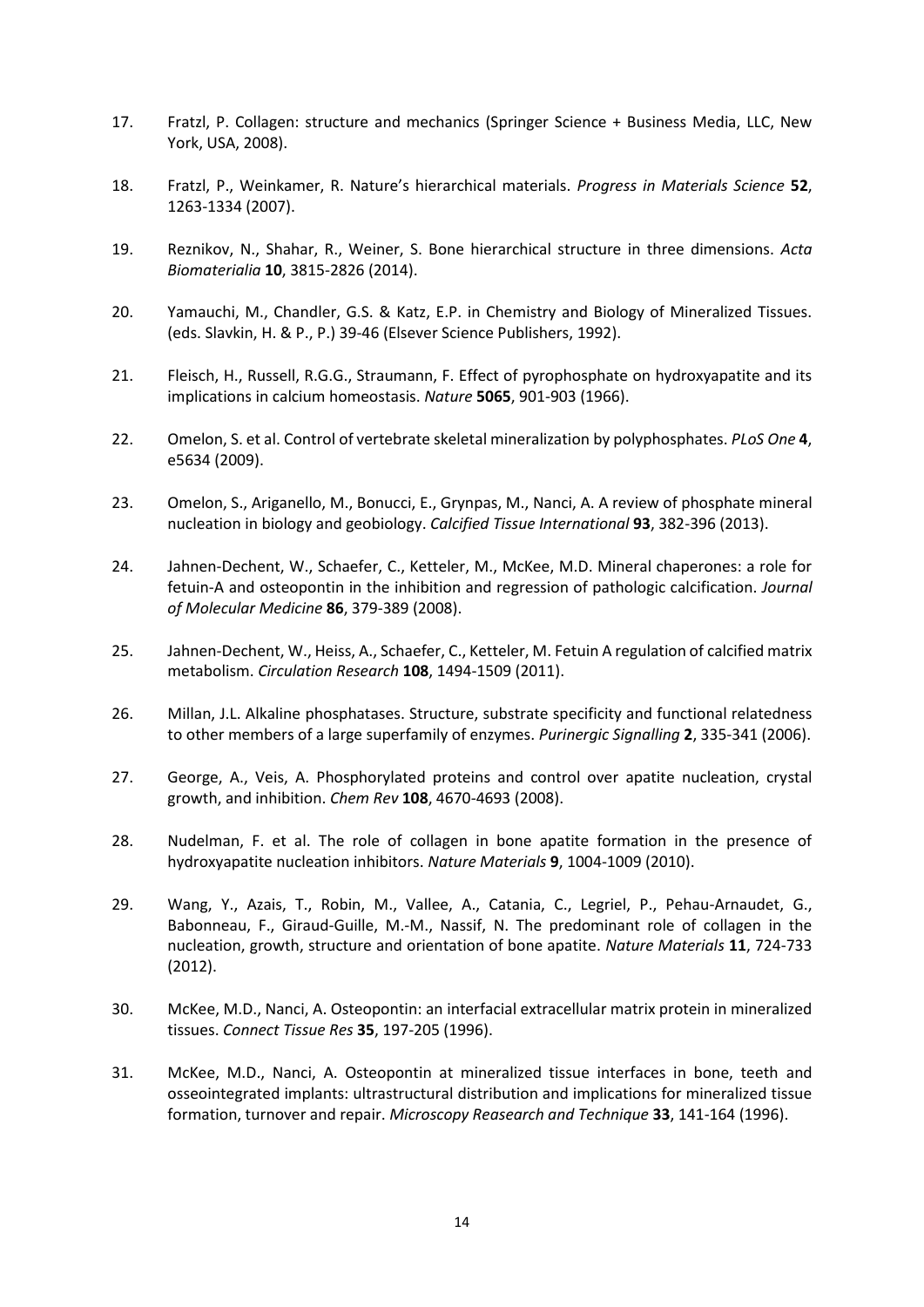- <span id="page-14-0"></span>32. McKee, M.D., Zalzal, S., Nanci, A. Extracellular matrix in tooth cementum and mantle dentin: localization of osteopontin and other noncollagenous proteins, plasma proteins, and glycoconjugates by electron microscopy. *The Anatomical Record* **245**, 293-312 (1996).
- <span id="page-14-1"></span>33. Kavukcuoglu, N.B., Denhardt, D.T., Guzelsu, N. & Mann, A.B. Osteopontin deficiency and aging on nanomechanics of mouse bone. *J Biomed Mater Res A* **83**, 136-44 (2007).
- <span id="page-14-2"></span>34. Boskey, A.L., Spevak, L., Paschalis, E., Doty, S.B., McKee, M.D. Osteopontin deficiency increases mineral content and mineral crystallinity in mouse bone. *Calcified Tissue International* **71**, 145-154 (2002).
- <span id="page-14-3"></span>35. Luo, G., Ducy, P., McKee, M.D., Pinero, G.J., Loyer, E., Behringer, R.R., Karsenty, G. Spontaneous calcification of arteries and cartilage in mice lacking matrix GLA protein. *Nature* **386**, 78-81 (1997).
- <span id="page-14-4"></span>36. Schinke, T., McKee, M.D., Karsenty, G. Extracellular matrix calcification: where is the action? *Nature Genetics* **21**, 150-151 (1999).
- <span id="page-14-5"></span>37. Gorski, J.P. Is all bone the same? Distinctive distributions and properties of non-collagenous matrix proteins in lamellar vs. woven bone imply the existence of different underlying osteogenic mechanisms. *Critical Reviews in Oral Biology and Medicine* **9**, 201-23 (1998).
- 38. Boskey, A.L. Biomineralization:conflicts, challenges and opportunities. *J. Cell. Biochem. Suppl.* **30-31**, 83-91 (1998).
- 39. Veis, A. in Biomineralization. Reviews in Mineralogy and Geochemistry (eds. Dove, P.M., De Yoreo, J.J. & Weiner, S.) 249-290 (Mineralogical Society of America, Washington DC, 2003).
- <span id="page-14-6"></span>40. Barros, N.M.T., Hoac, B., Neves, R.L., Addison, W.N., Assis, D.M., Murshed, M., Carmona, A.K., McKee, M.D. Proteolytic processing of osteopontin by PHEX and accumulation of osteopontin fragments in Hyp mouse bone, the murine model of X-linked hypophosphatemia. *Journal of Bone and Mineral Research* **28**, 688-699 (2013).
- <span id="page-14-7"></span>41. Posner, A.S., Betts, F., Blumenthal, N.C. Properties of nucleating systems. *Metabolic Bone Disease* **1**, 179-183 (1978).
- <span id="page-14-8"></span>42. Betts, F., Blumenthal, N.C., Posner, A.S. Bone mineralization. *Journal of Crystal Growth* **53**, 63- 73 (1981).
- <span id="page-14-9"></span>43. Mahamid, J., Sharir, A., Gur, D., Zelzer, E., Addadi, L., Weiner, S. Bone mineralization proceeds through intracellular calcium phosphate loaded vesicles: a cryo-electron microscopy study. *J Struct Biol* **174**, 527-535 (2011).
- <span id="page-14-10"></span>44. Politi, Y., Arad, T., Klein, E., Weiner, S. & Addadi, L. Sea urchin spine calcite forms via a transient amorphous calcium carbonate phase. *Science* **306**, 1161-4 (2004).
- <span id="page-14-11"></span>45. Mahamid, J., Sharir, A., Addadi, L., Weiner, S. Amorphous calcium phosphate is a major component of the forming fin bones of zebrafish: indications for an amorphous precursor phase. *PNAS* **105**, 12748-12753 (2008).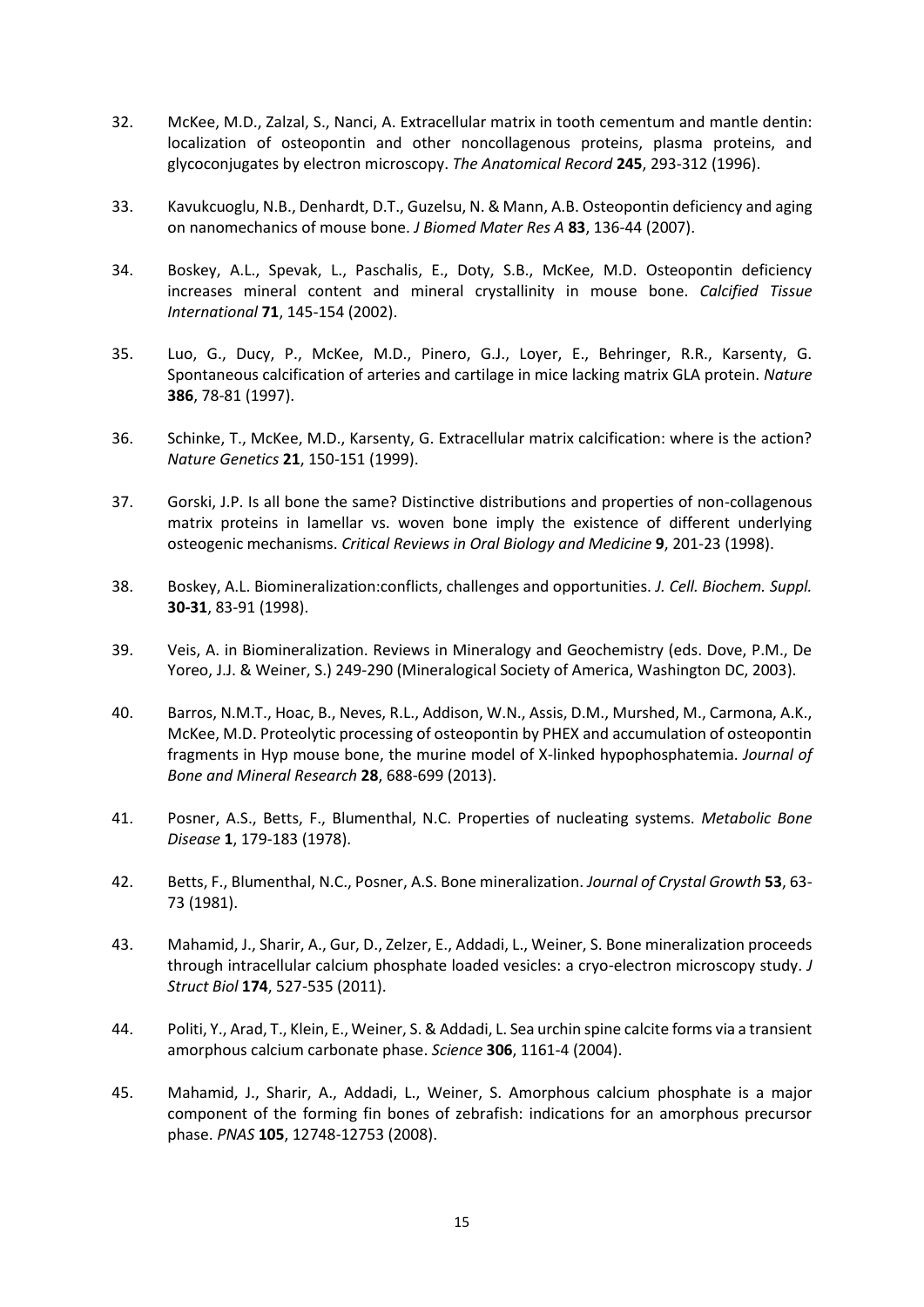- <span id="page-15-0"></span>46. Boonrungsiman, S., Gentleman, E., Carzaniga, R., Evans, N.D., McComb, D.W., Porter, A.E., Stevens, M.M. The role of intracellular calcium phosphate in osteoblast-mediated bone apatite formation. *PNAS* **109**, 14170-14175 (2012).
- <span id="page-15-1"></span>47. Akiva, A., Malkinson, G., Masic, A., Kerschnitzki, M., Bennet, M., Fratzl, P., Addadi, L., Weiner, S., Yaniv, K. On the pathway of mineral deposition in larval zebrafish caudal fin bone. *Bone* **75**, 192-200 (2015).
- <span id="page-15-2"></span>48. Kerschnitzki, M., Akiva, A., Ben Shoham, A., Koifman, N., Shimoni, E., Rechav, K., Arraf, A.A., Schultheiss, T.M., Talmon, Y., Zelzer, E., Weiner, S., Addadi, L/. Transport of membrane-bound mineral particles in blood vessels during chicken embryonic bone development. *Bone* **83**, 65- 72 (2016).
- <span id="page-15-3"></span>49. Currey, J.D. Bones: Structure and Mechanics (Princeton University press, Oxford, 2002).
- <span id="page-15-4"></span>50. Wagermaier, W., Klaushofer, K., Fratzl, P. Fragility of bone material controlled by internal interfaces. *Calcified Tissue International* **97**, 201-212 (2015).
- 51. Martin, R.B., Burr, D.B. & Sharkey, N.A. Skeletal Tissue Mechanics (Springer-Verlag, New York, 1998).
- 52. Helfrich, M.H. Osteoclast diseases. *Microscopy Research and Technique* **61**, 514-32 (2003).
- <span id="page-15-5"></span>53. Golub, E.E. Role of matrix vesicles in biomineralization. *Biochimica et Biophysica Acta* **1790**, 1592-1598 (2009).
- <span id="page-15-6"></span>54. Landis, W.J., Hodgens, K.J., Arena, J., Song, M.J. & McEwen, B.F. Structural relations between collagen and mineral in bone as determined by high voltage electron microscopic tomography. *Microsc. Res. Tech.* **33**, 192-202 (1996).
- <span id="page-15-7"></span>55. Weiner, S. & Price, P. Disaggregation of bone into crystals. *Calcif Tissue Int.* **39**, 365-375 (1986).
- <span id="page-15-8"></span>56. Moradian-Oldak, J., Weiner, S., Addadi, L., Landis, W.J. & Traub, W. Electron imaging and diffraction study of individual crystals of bone, mineralized tendon and synthetic carbonate apatite. *Connect Tissue Res* **25**, 219-28 (1991).
- <span id="page-15-9"></span>57. Wang, Y., Von Euw, S., Fernandes, F.M., Cassaignon, S., Selmane, M., Laurent, G., Pehau-Arnaudet, G., Coelho, C., Bonhomme-Coury, L., Giraud-Guille, M.-M., Babonneau, F., Azais, T., Nassif, N. Water-mediated structuring of bone apatite. *Nature Materials* **12**, 1144-1153 (2013).
- <span id="page-15-10"></span>58. Ennos, R. Solid biomechanics (Princeton University Press, Woodstock, England, 2012).
- <span id="page-15-11"></span>59. Wainwright, S.A., Biggs, W.D., Currey, J.D. & Gosline, J.M. Mechanical Design in Organisms (Princeton University Press, Princeton, 1976).
- <span id="page-15-12"></span>60. Gordon, J.E. Structures: or why things don't fall down (Da Capo Press, Reading, England, 2003).
- <span id="page-15-13"></span>61. Nikitovic, D., Aggelidakis, J., Young, M.F., Iozzo, R.V., Karamanos, N.K., Tzanakakis, G.N. The biology of small leucine-rich proteoglycans in bone pathophysiology. *Journal of Biological Chemistry* **287**, 33926-33933 (2012).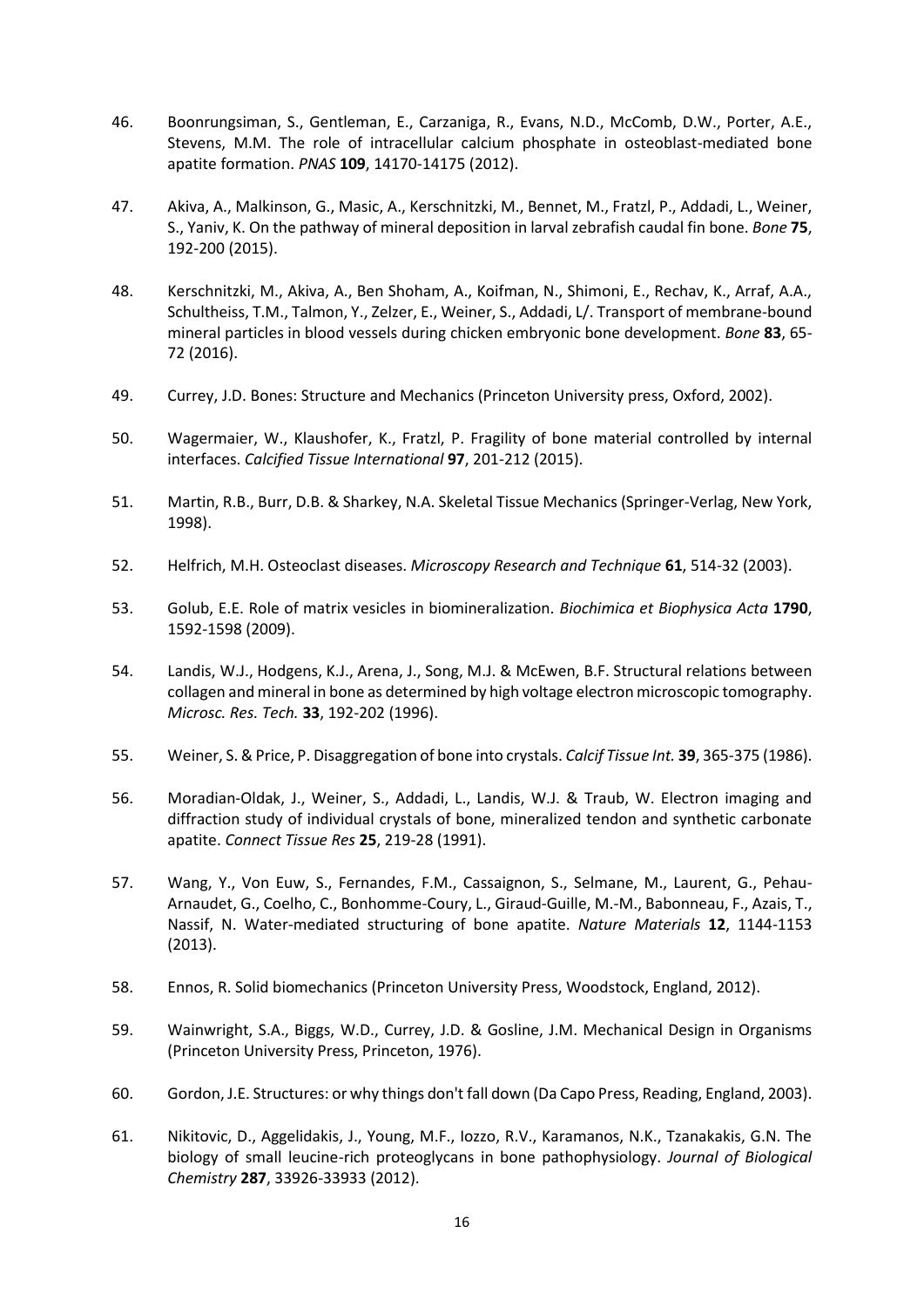- <span id="page-16-0"></span>62. Allen, M.R., Newman, C.L., Chen, N., Granke, M., Nyman, J.S., Moe, S.M. Changes in skeletal collagen cross-links and matrix hydration in high- and low-turnover chronic kidney disease. *Osteoporosis Int* **26**, 977-985 (2015).
- <span id="page-16-1"></span>63. Bertinetti, L. et al. Osmotically driven tensile stress in collagen-based mineralized tissues. *J Mech Behav Biomed Mater* **52**, 14-21 (2015).
- 64. Masic, A., Berrtinetti, L., Schuetz, R., Chang, S.-W., Metzger, T.H., Buehler, M.J., Fratzl, P. Osmotic pressure induces tensile forces in tendon collagen. *Nature Communications*, 6:5942 (2015).
- 65. Maroudas, A. Balance between swelling pressure and collagen tension in normal and degenerate cartilage. *Nature* **260**, 808-809 (1976).
- <span id="page-16-2"></span>66. Timmins, P.A. & Wall, J.C. Bone water. *Calcified Tissue Research* **23**, 1-5 (1977).
- <span id="page-16-3"></span>67. Forien, J.B. et al. Compressive residual strains in mineral nanoparticles as a possible origin of enhanced crack resistance in human tooth dentin. *Nano Letters* **15**, 3729-3734 (2015).
- <span id="page-16-4"></span>68. Kaartinen, M.T., El-Maadawy, S., Rasanen, N.H., McKee, M.D. Tissue transglutaminase and its substrates in bone. *Journal of Bone and Mineral Research* **17**, 2161-2173 (2002).
- <span id="page-16-5"></span>69. Gupta, H.S., Seto, J., Wagermaier, W., Zaslansky, P., Boesecke, P., Fratzl, P. Cooperative deformation of mineral and collagen in bone at the nanoscale. *PNAS* **103**, 17741-17746 (2006).
- <span id="page-16-6"></span>70. Hoo, R.P., Fratzl, P., Daniels, J.E., Dunlop, J.W.C., Honkimaeki, V., Hoffmann, M. Cooperation of length scales and orientations in the deformation of bovine bone. *Acta Biomaterialia* **7**, 2943-2951 (2011).
- <span id="page-16-7"></span>71. Reznikov, N., Almany-Magal, R., Shahar, R., Weiner, S. Three-dimensional imaging of collagen fibril organization in rat circumferential lamellar bone using a dual beam electron microscope reveals ordered and disordered sub-lamellar structures. *Bone* **52**, 676-683 (2013).
- <span id="page-16-8"></span>72. Reznikov, N., Shahar, R., Weiner, S. Three-dimensional structure of human lamellar bone: the presence of two different materials and new insights into the hierarchical organization. *Bone* **59** (2014).
- <span id="page-16-9"></span>73. Utku, F.S., Klein, E., Saybasili, H., Yucesoy, C.A., Weiner, S. Probing the role of water in lamellar bone by dehydration in the environmental scanning electron microscope. *J Struct Biol* **162**, 361-367 (2008).
- <span id="page-16-10"></span>74. Johnson, R.C., Leopold, J.A., Loscalzo, J. Vascular calcification. Pathobiological mechanisms and clinical implications. *Circulation Research* **90**, 1044-1059 (2006).
- <span id="page-16-11"></span>75. Lee, D. Vascular calcification: Inducers and inhibitors. *Materials Science and Engineering B* **176**, 1133-1141 (2011).
- 76. Marulanda, J., Alqarni, S., Murshed, M. Mechanisms of vascular calcification and associated diseases. *Current Pharmaceutical Design* **20**, 1-10 (2014).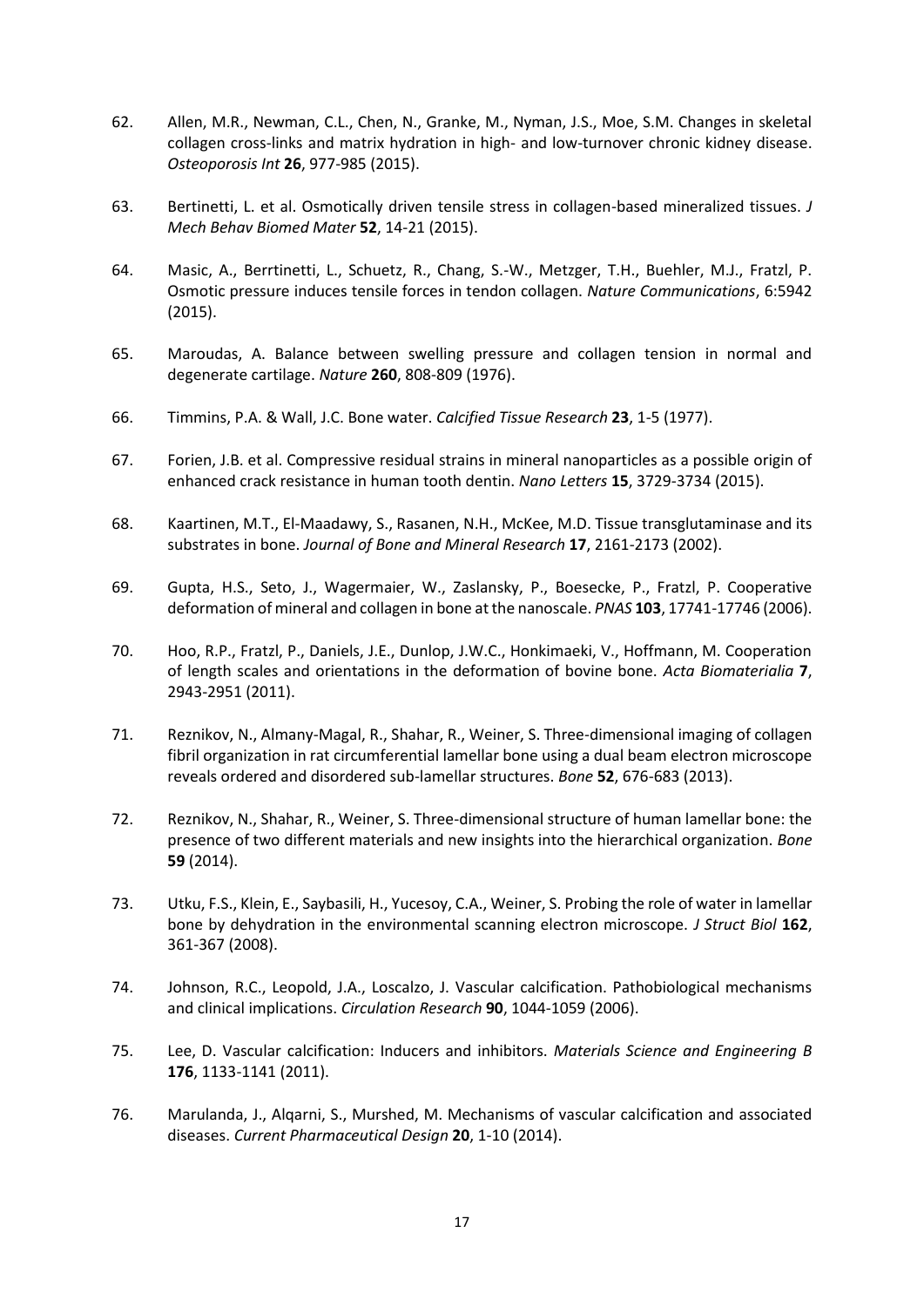- 77. Ruiz, J.L., Hutcheson, J.D., Aikawa, E. Cardiovascular calcification: current controversies and novel concepts. *Cardiovascular Pathology* **24**, 207-212 (2015).
- <span id="page-17-0"></span>78. Clarke, M.C.H., Littlewood, T.D., Figg, N., Maguire, J.J., Davenport, A.P., Goddard, M., Bennett, M.R. Chronic apoptosis of vascular smooth muscle cells accelerates atherosclerosis and promotes calcification and medial degeneration. *Circulation Research* **102**, 1529-1538 (2008).
- <span id="page-17-1"></span>79. Liaw, L., Lindner, V., Schwartz, S.M., Chambers, A.F., Giachelli, C.M. Osteopontin and beta 3 integrin are coordinately expressed in regenerating endothelium in vivo and stimulate Arg-Gly-Asp-dependent endothelial migration in vitro. *Circulation Research* **77**, 665-672 (1995).
- <span id="page-17-2"></span>80. Singleton, E.B., Merten, D.F. An unusual syndrome of widened medullary cavities of the metacarpals and phalanges, aortic calcification and abnormal dentition. *Pediatric Radiology* **1**, 2-7 (1973).
- <span id="page-17-3"></span>81. Munroe, P.B., Olgunturk, R.O., Fryns, J.-P., Maldergem, L.V., Ziereisen, F., Yuksel, B., Gardiner, R.M., Chung, E. Mutations in the gene encoding the human matrix Gla protein cause Keutel syndrome. *Nature Genetics* **21**, 142-144 (1999).
- <span id="page-17-4"></span>82. Hofmann Bowman, M., A., McNally, E.M. Genetic pathways of vascular calcification. *Trends in Cardiovascular Medicine* **22**, 93-98 (2012).
- <span id="page-17-5"></span>83. Lanzer, P., Boehm, M., Sorribas, V., Thiriet, M., Janzen, J., Zeller, T., St Hilaire, C., Shanahan, C. Medial vascular calcification revisited: review and perspectives. *European Heart Journal* **35**, 1515-1525 (2014).
- <span id="page-17-6"></span>84. Bertazzo, S., Gentleman, E., Cloyd, K.L., Chester, A.H., Yacoub, M.H., Stevens, M.M. Nanoanalytical electron microscopy reveals fundamental insights into human cardiovascular tissue calcification. *Nature Materials* **12**, 576-583 (2013).
- <span id="page-17-7"></span>85. Schlieper, G., Aretz, A., Verberckmoes, S.C., Krueger, T., Behets, G.J., Ghadimi, R., Weirich, T.E., Rohrmann, D., Langer, S., Tordoir, J.H., Amann, K., Westenfield, R., Brandenburg, V.M., D'Haese, P.D., Mayer, J., Ketteler, M., McKee, M.D., Floege, J. Ultrastructural analysis of vascular calcifications in uremia. *Journal of American Society of Nephrology* **21**, 689-696 (2010).
- <span id="page-17-8"></span>86. Murshed, M., McKee, M.D. Molecular determinants of extracellular matrix mineralization in bone and blood vessels. *Current Opinion in Nephrology and Hypertension* **19**, 359-365 (2010).
- <span id="page-17-9"></span>87. Demer, L.L., Watson, K.E., Bostroem, K. Mechanism of calcification in atherosclerosis. *Trends in Cardiovascular Medicine* **4**, 45-49 (1994).
- <span id="page-17-10"></span>88. Hutcheson, J.D., Goettsh, C., Bertazzo, S., Maldonado, N., Ruiz, J.L., Goh, W., Yabusaki, K., Faits, T., Bouten, C., Franck, G., Quillard, T., Libby, P., Aikawa, M., Weinbaum, S., Aikawa, E. Genesis and growth of extracellular-vesicle-derived microcalcification in atherosclerotic plaques. *Nature Materials* (2016).
- <span id="page-17-11"></span>89. Engler, A.J., Sen, S., Sweeney, H.L., Discher, D.E. Matrix Elasticity Directs Stem Cell Lineage Specification. *Cell* **126**, 677-689 (2006).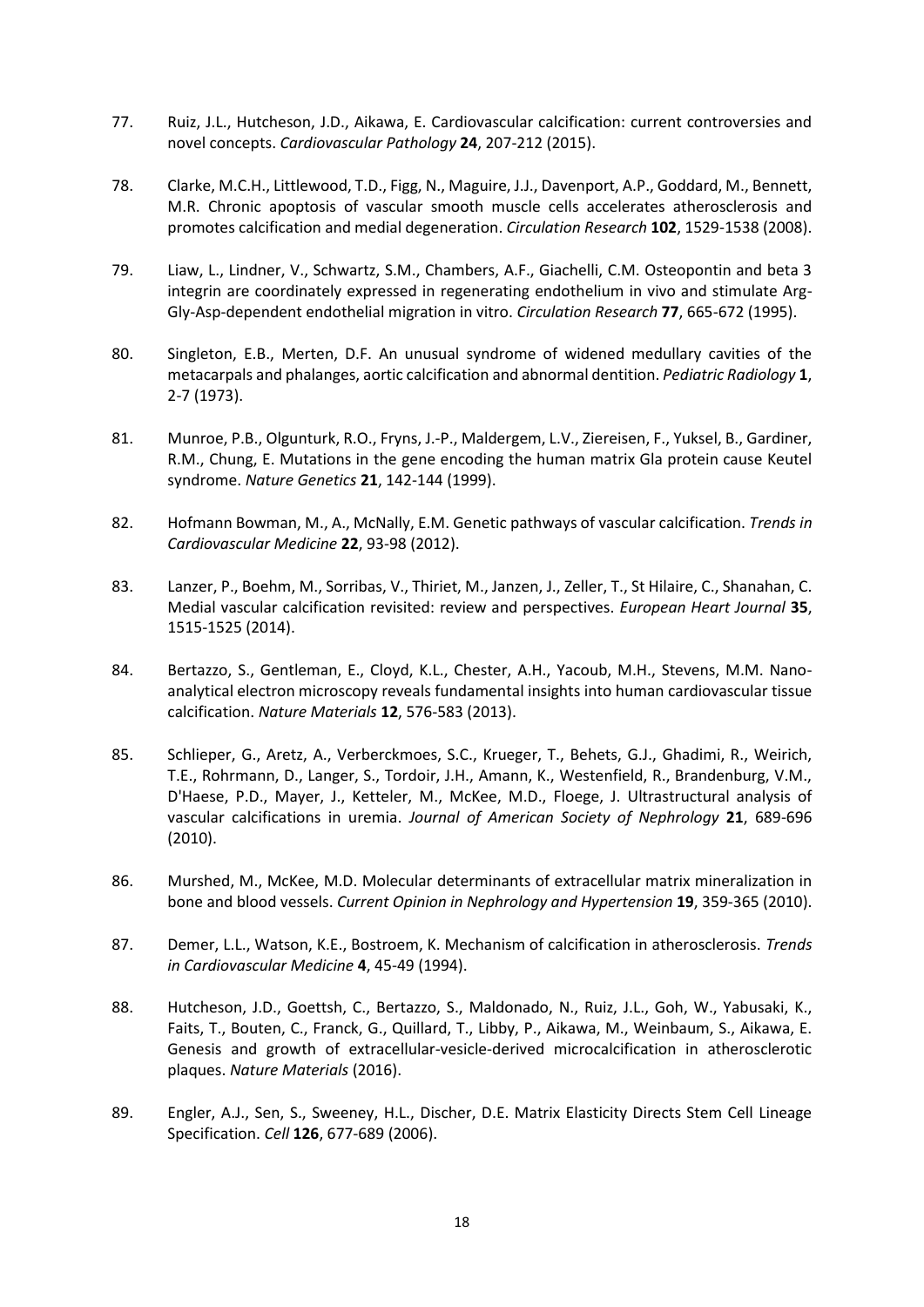- <span id="page-18-0"></span>90. Breitbach, M., Bostani, T., Roell, W., Xia, Y., Dewald, O., Nygren, J.M., Fries, J.W.U., Tiemann, K., Bohlen, H., Hescheler, J., Welz, A., Bloch, W., Jacobsen, S.E.W., Fleischmann, B.K. Potential risks of bone marrow cell transplantation into infarcted hearts. *Blood* **110**, 1362-1369 (2007).
- <span id="page-18-1"></span>91. Schoen, F.J., Levy, R.J. Calcification of tissue heart valve substitutes: progress toward understanding and prevention. *Annals of Thoracic Surgery* **79**, 1072-1080 (2005).
- <span id="page-18-2"></span>92. Park, J.C., Siegel, R.J., Demer, L.L. Effect of calcification and formalin fixation on in vitro distensibility of human femoral arteries *American Heart Journal* **125**, 344-349 (1993).
- <span id="page-18-3"></span>93. Tam, H., Zhang, W., Feaver, K.R., Parchment, N., Sacks, M.S., Vyavahare, N. A novel crosslinking method for improved tear resistance and biocompatibility of tissue based biomaterials. *Biomaterials* **66**, 83-91 (2015).
- <span id="page-18-4"></span>94. Sundararaghavan, H.G., Monteiro, G.A., Lapin, N.A., Chabal, Y.J., Miksan, J.R., Shreiber, D.I. Genipin-induced changes in collagen gels: Correlation of mechanical properties to fluorescence. *J Biomed Mater Res Part A* **87**, 308-320 (2008).
- <span id="page-18-5"></span>95. Lim, H.G., Kim, S.H., Choi, S.Y., Kim, Y.J. Anticalcification effects of decellularization, solvent, and detoxification treatment for genipin and glutaraldehyde fixation of bovine pericardium. *European Journal of Cardiothoracic Surgery* **41**, 383-390 (2012).
- <span id="page-18-6"></span>96. Currey, J.D. The many adaptations of bone. *Journal of Biomechanics* **36**, 1487-95 (2003).
- <span id="page-18-7"></span>97. Levy, R.J., Schoen, F.J., Flowers, W.B., Staelin, S.T. Initiation of mineralization in bioprosthetic heart valves: Studies of alkaline phosphatase activity and its inhibition by A1Cl3 or FeC13 preincubations. *Journal of Biomedical Materials Research* **25**, 905-935 (1991).
- <span id="page-18-8"></span>98. Whyte, M.P., Greenberg, C.R., Salman, N.J., Bober, M.B., McAlister, W.H., Wenkert, D., Van Sickle, B.J., Simmons, J.H., Edgar, T.S., Bauer, M.L., Hamdan, M.A., Bishop, N., Lutz, R.E., McGinn, M., Craig, D., Moore, J.N., Taylor, J.W., Cleveland, R.H., Cranley, W.R., Lim, R., Thacher, T.D., Mayhew, J.E., Downs, M., Millán, J.L., Skrinar, A.M., Crine, P., Landy, H. Enzymereplacement therapy in life-threatening hypophosphatasia. *N Engl J Med* **266**, 904-913 (2012).
- <span id="page-18-9"></span>99. Millán, J.L., Narisawa, S., Lemire, I., Loisel, T.P., Boileau, G., Leonard, P., Gramatikova, S., Terkeltaub, R., Pleshko Camacho, N., McKee, M.D., Crine, P., Whyte, M.P. Enzyme replacement therapy for murine hypophosphatasia. *J Bone Miner Res* **23**, 777-787 (2008).
- <span id="page-18-10"></span>100. Dash, M., Samal, S.K., Douglas, T.E.L., Schaubroeck, D., Leeuwenburgh, S.C., Van Der Voort, P., Declercq, H.A., Dubruel, P. Enzymatically biomineralized chitosan scaffolds for tissueengineering applications. *Journal of Tissue Engineering and Regenerative Medicine* (2015).
- <span id="page-18-11"></span>101. Suárez-González, D., Barnhart, K., Migneco, F., Flanagan, C., Hollister, S.J., Murphy, W.L. . Controllable mineral coatings on PCL scaffolds as carriers for growth factor release. *Biomaterials* **33**, 713-721 (2012).
- <span id="page-18-12"></span>102. Liu, W., Yeh, Y.C., Lipner, J., Xie, J., Sung, H.W., Thomopoulos, S., et al. . Enhancing the stiffness of electrospun nanofiber scaffolds with a controlled surface coating and mineralization. *Langmuir* **27**, 9088-9093 (2011).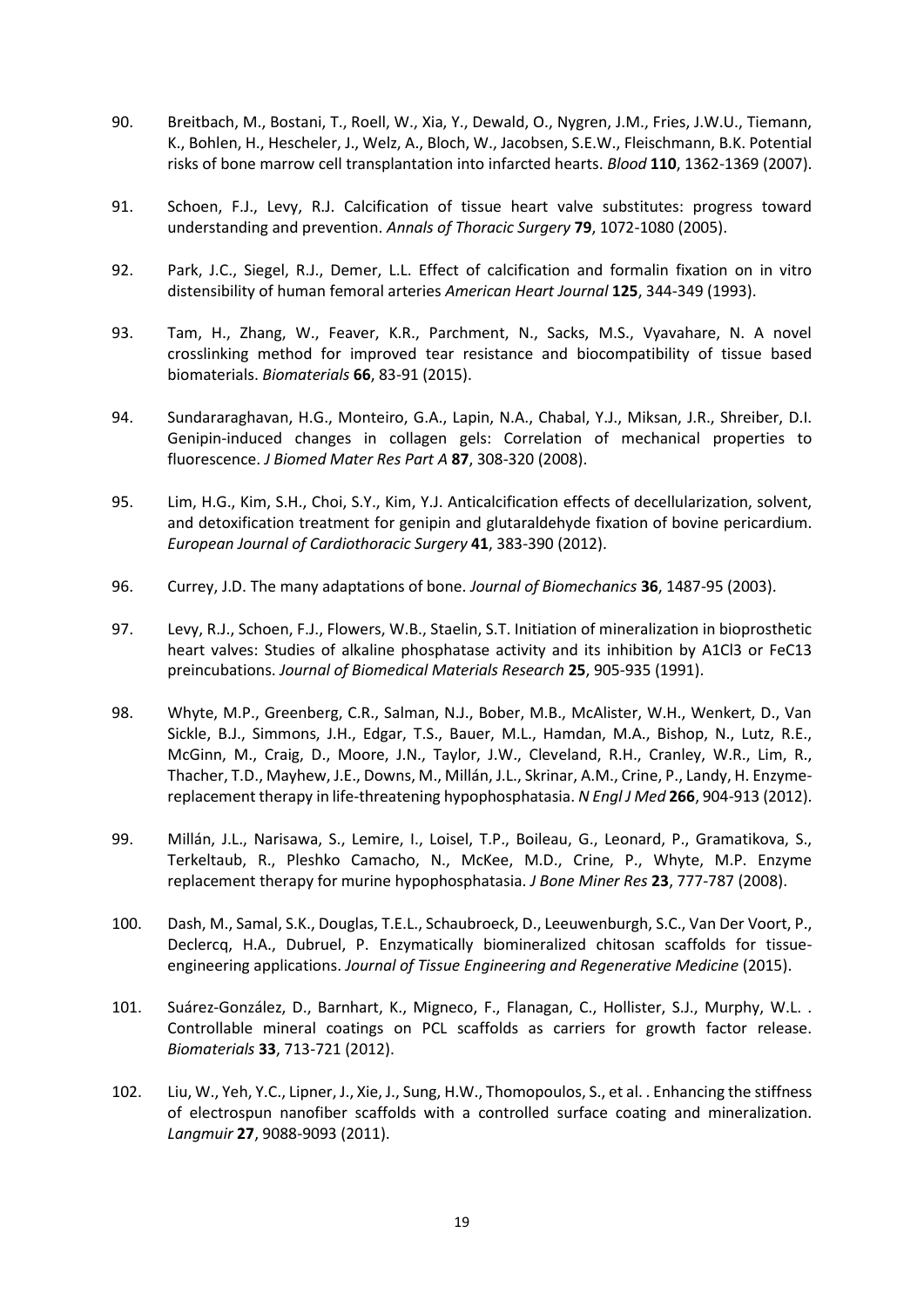- <span id="page-19-0"></span>103. Gower, L.B. & Odum, D.J. Deposition of calcium carbonate films by a polymer-induced liquidprecursor (PILP) process. *J. Crystal Growth* **210**, 719-734 (2000).
- <span id="page-19-1"></span>104. Thula, T.T., Rodriguez, D.E., Lee, M.H., Pendi, L., Podschun, J., Gower, L.B. In vitro mineralization of dense collagen substrates: A biomimetic approach toward the development of bone-graft materials. *Acta Biomaterialia* **7**, 3158-3169 (2011).
- <span id="page-19-2"></span>105. Smith, L.A., Liu, X., Hu, J., Wang, P., Ma, P.X. Enhancing osteogenic differentiation of mouse embryonic stem cells by nanofibers. *Tissue Engineering Part A* **15**, 1855-1864 (2009).
- <span id="page-19-3"></span>106. Wei, G., Ma, P.X. Partially noanofibrous architecture of 3D tissue engineering scaffolds. *Biomaterials* **30**, 6426-6434 (2009).
- <span id="page-19-4"></span>107. Dalby, M.J., Gadegaard, N., Tare, R., Andar, A., Riehle, M.O., Herzyk, P., Wilkinson, C.D.W., Oreffo, R.O.C. The control of human mesenchymal cell differentiation using nanoscale symmetry and disorder. *Nature Materials* **6**, 997-1003 (2007).
- <span id="page-19-5"></span>108. Faia-Torres, A.B., Guimond-Lischer, S., Rottmar, M., Chamley, M., Goren, T., Maniura-Weber, K., Spencer, N.D., Reis, R.L., Textor, M., Neves, N.M. Differential regulation of osteogenic differentiation of stem cells on surface roughness gradients. *Biomaterials* **35**, 9023-9032 (2014).
- <span id="page-19-6"></span>109. Wirth, C., Comte, V., Lagneau, C., Exbrayat, P., Lissac, M., Jaffrezic-Renault, N., Ponsonnet, L. Nitinol surface roughness modulates in vitro cell response: a comparison between fibroblasts and osteoblasts. *Materials Science and Engineering C* **25**, 51-60 (2005).
- <span id="page-19-7"></span>110. Berner, A.K., Brouwers, O., Pringle, R., Klaassen, I., Colhoun, L., McVicar, C., Brockbank, S., Curry, J.W., Miyata, T., Brownlee, M., Schlingemann, R.O., Schalkwijk, C., Stitt, A.W. . Protection against methylglyoxal-derived AGEs by regulation of glyoxalase 1 prevents retinal neuroglial and vasodegenerative pathology. *Diabetologia* **55**, 845-854 (2012).
- <span id="page-19-8"></span>111. Nerlich, A.G., Zink, A., Szeimies, U., Hagedorn, H.G. Ancient Egyptian prosthesis of the big toe. *Lancet* **356**, 2176-79 (2000).
- <span id="page-19-9"></span>112. Nudelman, F., de With, G., Sommerdijk, N.A.J.M. Cryo-electron tomography: 3-dimensional imaging of soft matter. *Soft Matter* **7**, 17-24 (2011).
- <span id="page-19-10"></span>113. De Yoreo, J.J. & Sommerdijk, N.A.J.M. *Nature Reviews Materials* (2016).
- <span id="page-19-11"></span>114. Verch, A., Morrison, I.E.G., van de Locht, R. & Kröger, R. In situ electron microscopy studies of calcium carbonate precipitation from aqueous solution with and without organic additives. *J Struct Biol* **183**, 270-277 (2013).
- <span id="page-19-12"></span>115. Gentelman, E., Swain, R.J., Evans, N.D., Boonrungsiman, S., Jell, G., Ball, M.D., Shean, T.A.V., Oyen, M.L., Porter, A., Stevens, M.M. Comparative materials differences revealed in engineered bone as a function of cell-specific differentiation. *Nature Materials* **8**, 763-770 (2009).
- 116. Gordon, L.M., Joester, D. Nanoscale chemical tomography of buried organic–inorganic interfaces in the chiton tooth. *Nature* **469**, 194-197 (2011).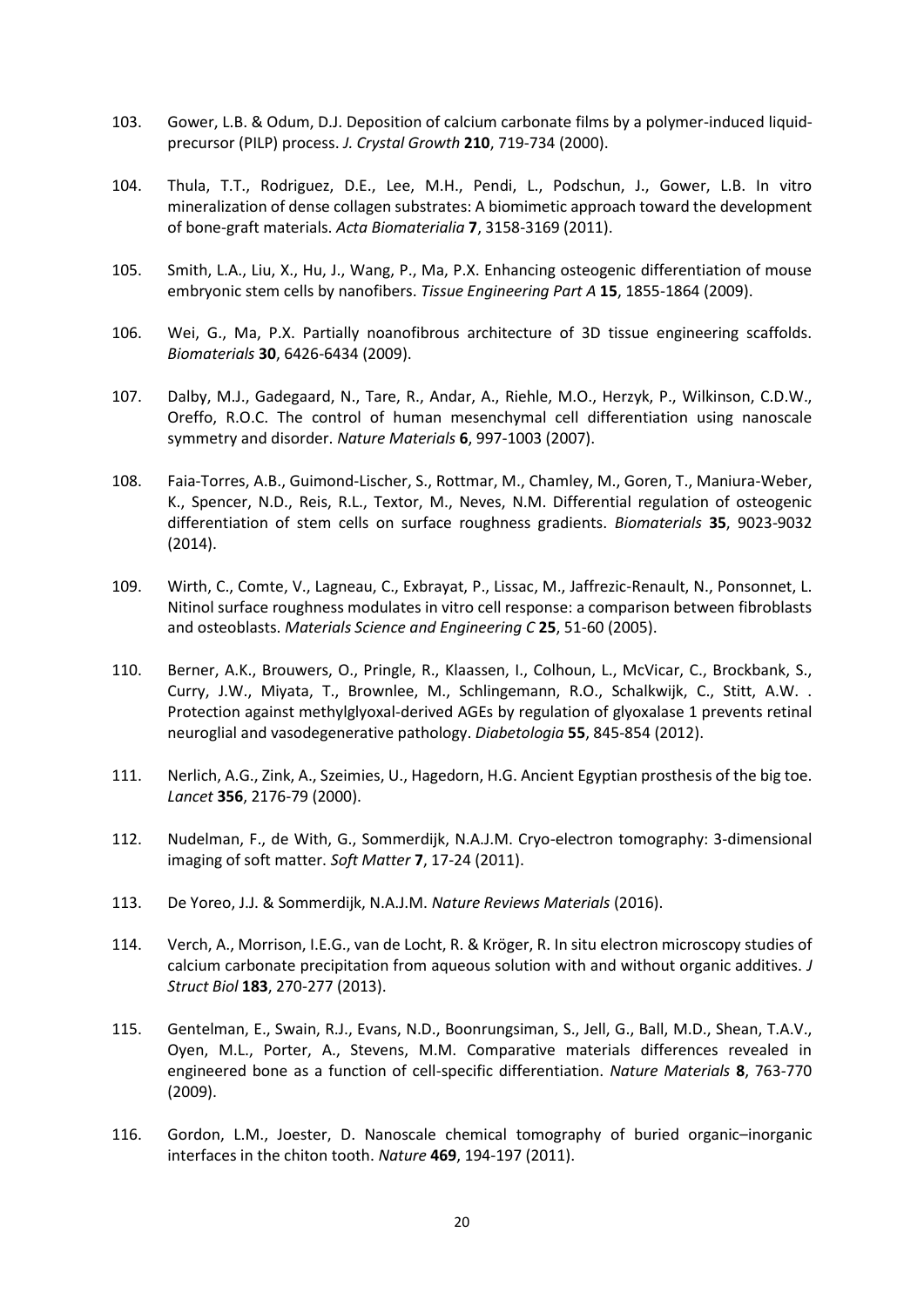- 117. Roschger, P., Paschalis, E.P., Fratzl, P., Klaushofer, K. Bone mineralization density distribution in health and disease. *Bone* **42**, 456-466 (2008).
- 118. Achrai, B., Wagner, H.D. Micro-structure and mechanical properties of the turtle carapace as a biological composite shield. *Acta Biomaterialia* **9**, 5890-5902 (2013).
- 119. Wagermaier, W., Gupta, H.S., Gourrier, A., Burghammer, M., Roschger, P., Fratzl, P. Spiral twisting of fiber orientation inside bone lamellae. *Biointerphases* **1**, 1-5 (2006).
- 120. Stock, S.R., De Carlo, F., Almer, J.D. High energy X-ray scattering tomography applied to bone. *Journal of Structural Biology* **161**, 144-150 (2008).
- 121. Rinnerthaler, S., Roschger, P., Jakob, H. F., Nader, A., Klaushofer, K., Fratzl, P. Scanning small angle X-ray scattering analysis of human bone sections. *Calcif Tissue Int* **64**, 422-9 (1999).
- 122. Liebi, M., Georgiadis, M., Menzel, A., Schneider, P., Kohlbrecher, J., Bunk, O., Guizar-Sicairos, M. Nanostructure surveys of macroscopic specimens by small-angle scattering tensor tomography. *Nature* **527**, 349-352 (2015).
- 123. Li, C., Paris, O., Siegel, S., Roschger, P., Paschalis, E.P., Klaushofer, K., Fratzl,P. Strontium is incorporated into mineral crystals only in newly formed bone during strontium ranelate treatment. *Journal of Bone and Mineral Research* **25**, 968-975 (2009).
- 124. Camacho, N.P.R., S.; Paschalis, E.P.; Mendelsohn, R.; Boskey, A.L.; Fratzl, P. Complementary information on bone ultrastructure from scanning small angle X-ray scattering and Fouriertransform infrared microspectroscopy. *Bone* **25**, 287-293 (1999).
- 125. Mueller, R. Hierarchical microimaging of bone structure and function. *Nature Reviews Rheumatology* **5**, 373-381 (2009).
- 126. Granke, M., Gourrier, A., Rupin, F., Raum, K., Peyrin, F., Burghammer, M., Saied, A., Laugier, P. Microfibril orientation dominates the microelastic properties of human bone tissue at the lamellar length scale. *PLoS ONE* **8**, e58046 (2013).
- 127. Georgiadis, M., Guizar-Sicairos, M., Zwahlen, A., Truessel, A.J., Bunk, O., Mueller, R., Schneider, P. 3D scanning SAXS: A novel method for the assessment of bone ultrastructure orientation. *Bone* **71**, 42-52 (2015).
- 128. Boskey, A.L. Bone composition: relationship to bone fragility and antiosteoporotic drug effects. *BoneKEy Reports* **2** (2013).
- 129. Kazanci, M. et al. Raman imaging of two orthogonal planes within cortical bone. *Bone* **41**, 456- 461 (2007).
- <span id="page-20-0"></span>130. Weinkamer, R., Dunlop, J.W.C., Brechet, Y. & Fratzl, P. All but diamonds – Biological materials are not forever. *Acta Materialia* **61**, 880-889 (2013).
- <span id="page-20-1"></span>131. King, J.D., Bobechko, W.P. Osteogenesis Imperfecta. An orthopaedic description and surgical review. *Journal of Bone and Joint Surgery* **53-B**, 72-89 (1984).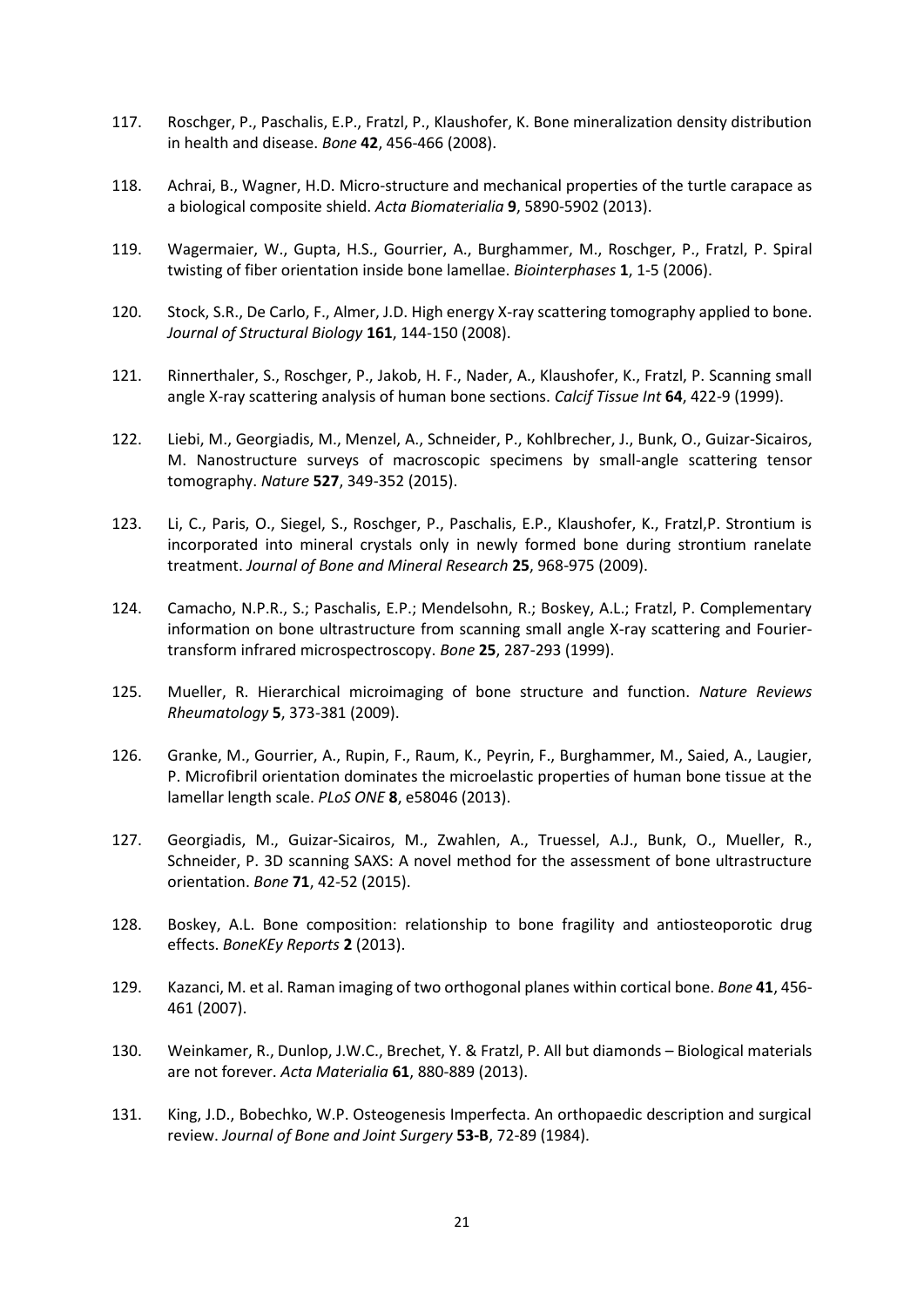<span id="page-21-0"></span>132. Harmey, D., Hessle, L., Narisawa, S., Johnson, K.A., Terkeltaub, R., Millan, J.L. Concerted regulation of inorganic pyrophosphate and osteopontin by Akp2, Enpp1, and Ank. *American Journal of Pathology* **164**, 1199-1209 (2004).

#### References

- 1. Pearce, P. Structure in Nature Is a Strategy for Design (MIT Press, Boston, MA, USA, 1990).
- 2. Thompson, D.W. On Growth and Form (Cambridge University Press, Cambridge, 1942).

#### **This monograph describes the natural phenomena of organisms' growth, development and morphology from a mathematical perspective and rationalizes the miracles of adaptation and diversity. It is a must-read for a bioengineer.**

3. Campbell, A.K. Calcium as an intracellular regulator. Proceedings of the Nutrition Society 49, 51-56 (1990).

4. Penido, M.G.M.G., Alon, U.S. Phosphate homeostasis and its role in bone health. Pediatr Nephrol 27, 2039-2048 (2012).

5. Hunter, G.K., Kyle, C.L. & Goldberg, H.A. Modulation of crystal formation by bone phosphoproteins: structural specificity of the osteopontin-mediated inhibition of hydroxyapatite formation. Biochem J 300, 723-728 (1994).

6. Addison, W.N., Masica, D.L., Gray, J.J. & McKee, M.D. Phosphorylation-dependent inhibition of mineralization by osteopontin ASARM peptides is regulated by PHEX cleavage. J Bone Miner Res 25, 695-705 (2010).

7. Goldstein, D.A. Clinical Methods: The History, Physical, and Laboratory Examinations (Butterworths, Boston, MA, USA, 1990).

8. Magalhaes, M.C.F., Marques, P.A.A.P., Correira, R.N. Biomineralization. Medical Aspects of Solubility (ed. Koenigsberger, E., Koenigsberger, L.) (John Wiley and Sons Ltd., Chichester, UK, 2006).

9. Moreno, E.C., Gregory, T.M., Brown, W.E. Preparation and solubility of hydroxyapatite. Journal of Research of the National Bureau of Standards - A. Physics and Chemistry 72A, 773-782 (1968).

10. Elliott, J.C. Calcium phosphate biominerals. Rev. Geochem. Mineral. 48, 427-453 (2002).

11. Elliott, J.C. Hydroxyapatites and nonstoichiometric apatites. Studies in Inorganic Chemistry 18, 111-189 (1994).

12. Habraken, W.J.E.M., Tao, J., Brylka, L.J., Friedrich, H., Bertinetti, L., Schenk, A.S., Verch, A., Dmitrovic, V., Bomans, P.H.H., Frederik, P.M., Laven, J., van der Schoot, P., Aichmayer, B., de With, G., De Yoreo, J.J., Sommerdijk, N.A.J.M. Ion-association complexes unite classical and non-classical theories for the biomimetic nucleation of calcium phosphate. Nature Communications 4 (2013).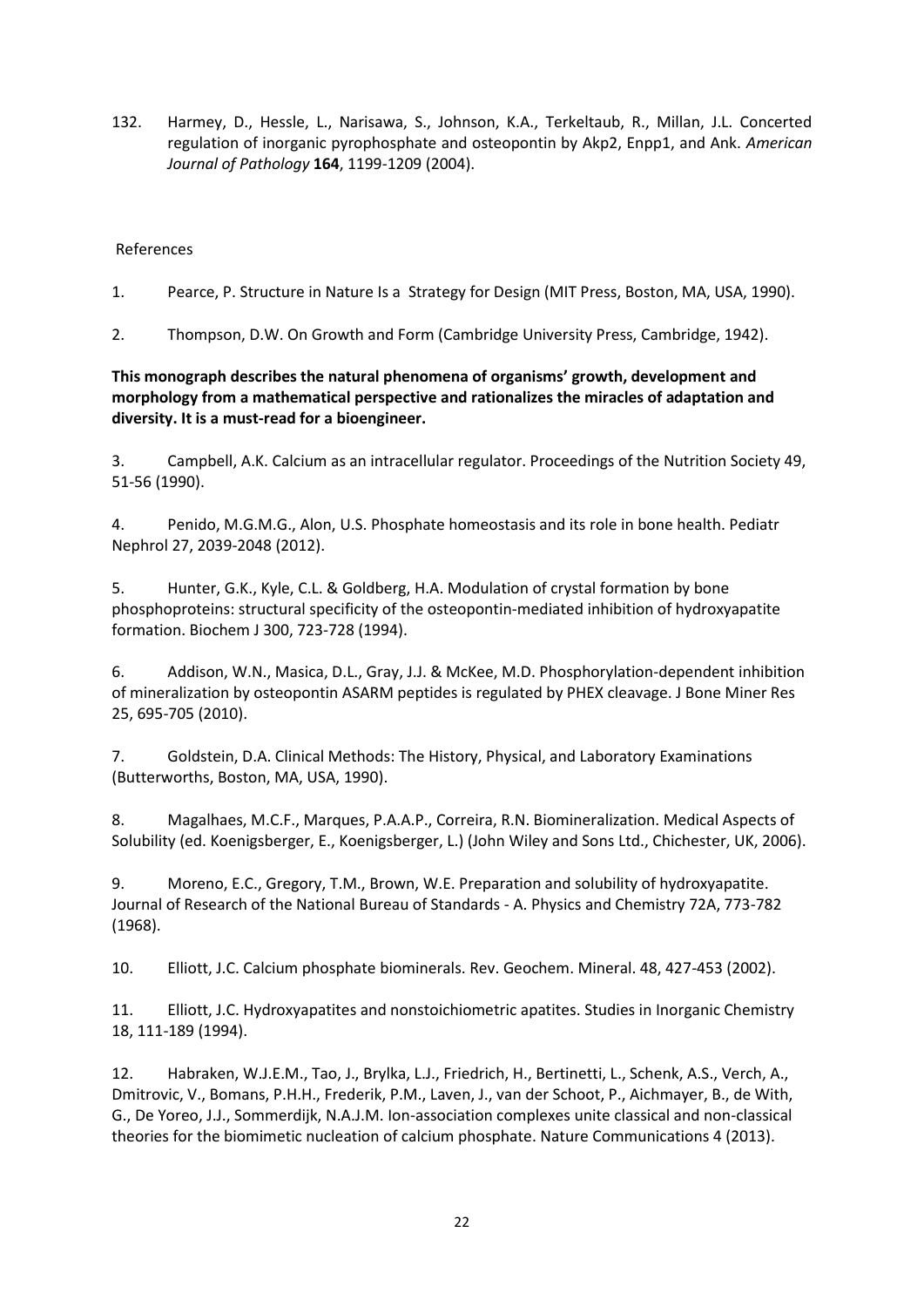13. De Yoreo, J.J., Gilbert, P.U.P.A., Sommerdijk, N.A.J.M., Penn, R.L., Whitelam, S., Joester, D., Zhang, H., Rimer, J.D., Navrotsky, A., Banfield, J.F., Wallace, A.F., Michel, F.M., Meldrum, F.C., Coelfen, H., Dove, P.M. Crystallization by particle attachment in synthetic, biogenic, and geologic environments. Science 349, aaa6760 (2015).

14. Hodge, A.J. & Petruska, J.A. in Aspects of Protein Structure (ed. Ramachandran, G.N.) 289- 300 (Academic Press, New York, 1963).

15. Saito, M., Marumo, K. Collagen cross-links as a determinant of bone quality: a possible explanation for bone fragility in aging, osteoporosis, and diabetes mellitus. Osteoporosis Int 21, 195- 214 (2010).

16. Eyre, D.R., Dickson, I.R., Van Ness, K. Collagen cross-linking in human bone and articular cartilage. Biochem J 252, 495-500 (1988).

17. Fratzl, P. Collagen: structure and mechanics (Springer Science + Business Media, LLC, New York, USA, 2008).

18. Fratzl, P., Weinkamer, R. Nature's hierarchical materials. Progress in Materials Science 52, 1263-1334 (2007).

#### **A comprehensive overview of natural materials, focusing on those where hierarchical organization of the structure is present.**

19. Reznikov, N., Shahar, R., Weiner, S. Bone hierarchical structure in three dimensions. Acta Biomaterialia 10, 3815-2826 (2014).

20. Yamauchi, M., Chandler, G.S. & Katz, E.P. in Chemistry and Biology of Mineralized Tissues. (eds. Slavkin, H. & P., P.) 39-46 (Elsever Science Publishers, 1992).

21. Fleisch, H., Russell, R.G.G., Straumann, F. Effect of pyrophosphate on hydroxyapatite and its implications in calcium homeostasis. Nature 5065, 901-903 (1966).

22. Omelon, S. et al. Control of vertebrate skeletal mineralization by polyphosphates. PLoS One 4, e5634 (2009).

23. Omelon, S., Ariganello, M., Bonucci, E., Grynpas, M., Nanci, A. A review of phosphate mineral nucleation in biology and geobiology. Calcified Tissue International 93, 382-396 (2013).

24. Jahnen-Dechent, W., Schaefer, C., Ketteler, M., McKee, M.D. Mineral chaperones: a role for fetuin-A and osteopontin in the inhibition and regression of pathologic calcification. Journal of Molecular Medicine 86, 379-389 (2008).

25. Jahnen-Dechent, W., Heiss, A., Schaefer, C., Ketteler, M. Fetuin A regulation of calcified matrix metabolism. Circulation Research 108, 1494-1509 (2011).

26. Millan, J.L. Alkaline phosphatases. Structure, substrate specificity and functional relatedness to other members of a large superfamily of enzymes. Purinergic Signalling 2, 335-341 (2006).

27. George, A., Veis, A. Phosphorylated proteins and control over apatite nucleation, crystal growth, and inhibition. Chem Rev 108, 4670-4693 (2008).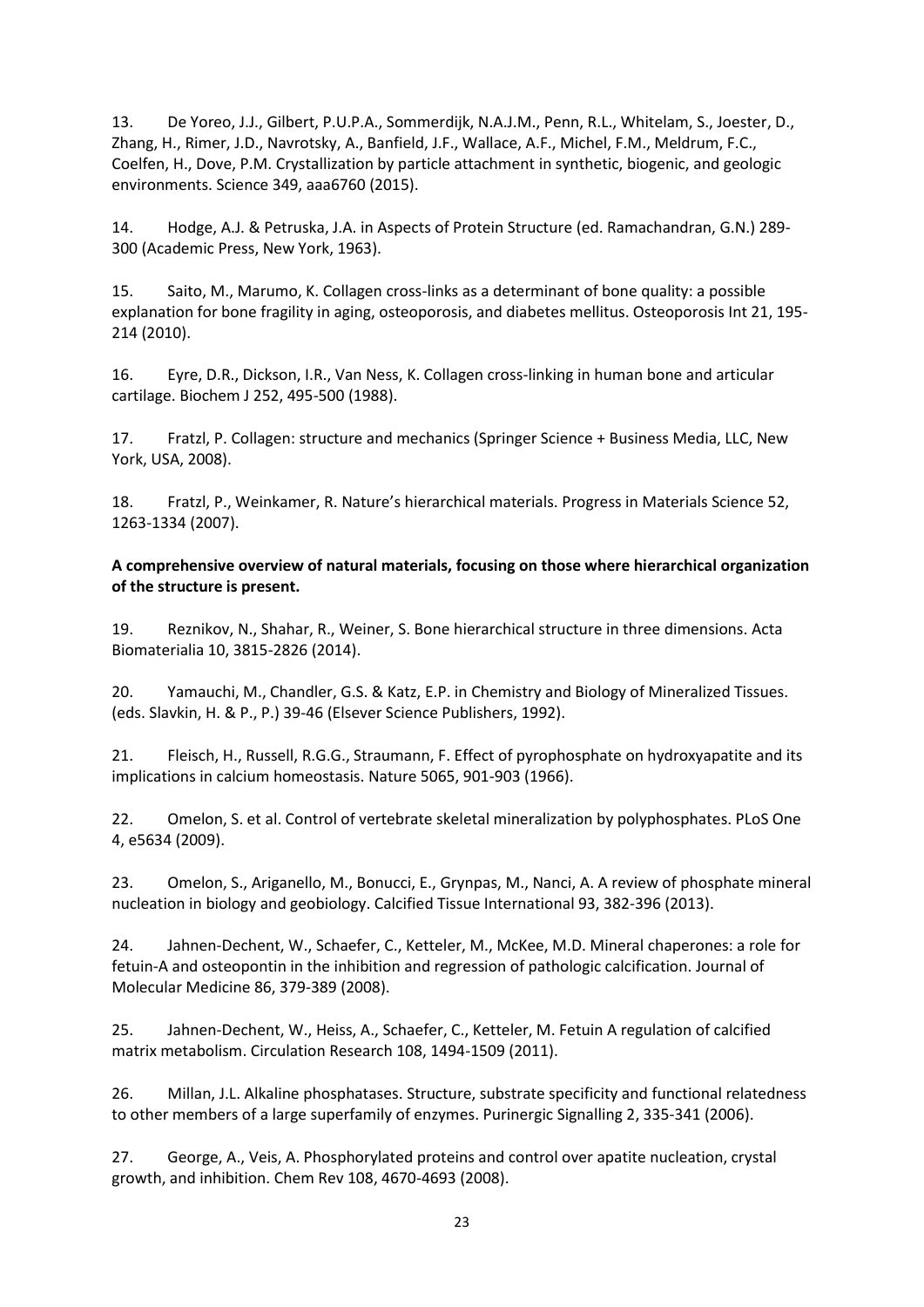28. Nudelman, F. et al. The role of collagen in bone apatite formation in the presence of hydroxyapatite nucleation inhibitors. Nature Materials 9, 1004-1009 (2010).

29. Wang, Y., Azais, T., Robin, M., Vallee, A., Catania, C., Legriel, P., Pehau-Arnaudet, G., Babonneau, F., Giraud-Guille, M.-M., Nassif, N. The predominant role of collagen in the nucleation, growth, structure and orientation of bone apatite. Nature Materials 11, 724-733 (2012).

Interaction of organic, inorganic phases and water are discussed with an emphasis on self-assembly processes and the role of water in biomineralization.

30. McKee, M.D., Nanci, A. Osteopontin: an interfacial extracellular matrix protein in mineralized tissues. Connect Tissue Res 35, 197-205 (1996).

31. McKee, M.D., Nanci, A. Osteopontin at mineralized tissue interfaces in bone, teeth and osseointegrated implants: ultrastructural distribution and implications for mineralized tissue formation, turnover and repair. Microscopy Reasearch and Technique 33, 141-164 (1996).

32. McKee, M.D., Zalzal, S., Nanci, A. Extracellular matrix in tooth cementum and mantle dentin: localization of osteopontin and other noncollagenous proteins, plasma proteins, and glycoconjugates by electron microscopy. The Anatomical Record 245, 293-312 (1996).

33. Kavukcuoglu, N.B., Denhardt, D.T., Guzelsu, N. & Mann, A.B. Osteopontin deficiency and aging on nanomechanics of mouse bone. J Biomed Mater Res A 83, 136-44 (2007).

34. Boskey, A.L., Spevak, L., Paschalis, E., Doty, S.B., McKee, M.D. Osteopontin deficiency increases mineral content and mineral crystallinity in mouse bone. Calcified Tissue International 71, 145-154 (2002).

35. Luo, G., Ducy, P., McKee, M.D., Pinero, G.J., Loyer, E., Behringer, R.R., Karsenty, G. Spontaneous calcification of arteries and cartilage in mice lacking matrix GLA protein. Nature 386, 78-81 (1997).

36. Schinke, T., McKee, M.D., Karsenty, G. Extracellular matrix calcification: where is the action? Nature Genetics 21, 150-151 (1999).

37. Gorski, J.P. Is all bone the same? Distinctive distributions and properties of non-collagenous matrix proteins in lamellar vs. woven bone imply the existence of different underlying osteogenic mechanisms. Critical Reviews in Oral Biology and Medicine 9, 201-23 (1998).

38. Boskey, A.L. Biomineralization:conflicts, challenges and opportunities. J. Cell. Biochem. Suppl. 30-31, 83-91 (1998).

39. Veis, A. in Biomineralization. Reviews in Mineralogy and Geochemistry (eds. Dove, P.M., De Yoreo, J.J. & Weiner, S.) 249-290 (Mineralogical Society of America, Washington DC, 2003).

40. Barros, N.M.T., Hoac, B., Neves, R.L., Addison, W.N., Assis, D.M., Murshed, M., Carmona, A.K., McKee, M.D. Proteolytic processing of osteopontin by PHEX and accumulation of osteopontin fragments in Hyp mouse bone, the murine model of X-linked hypophosphatemia. Journal of Bone and Mineral Research 28, 688-699 (2013).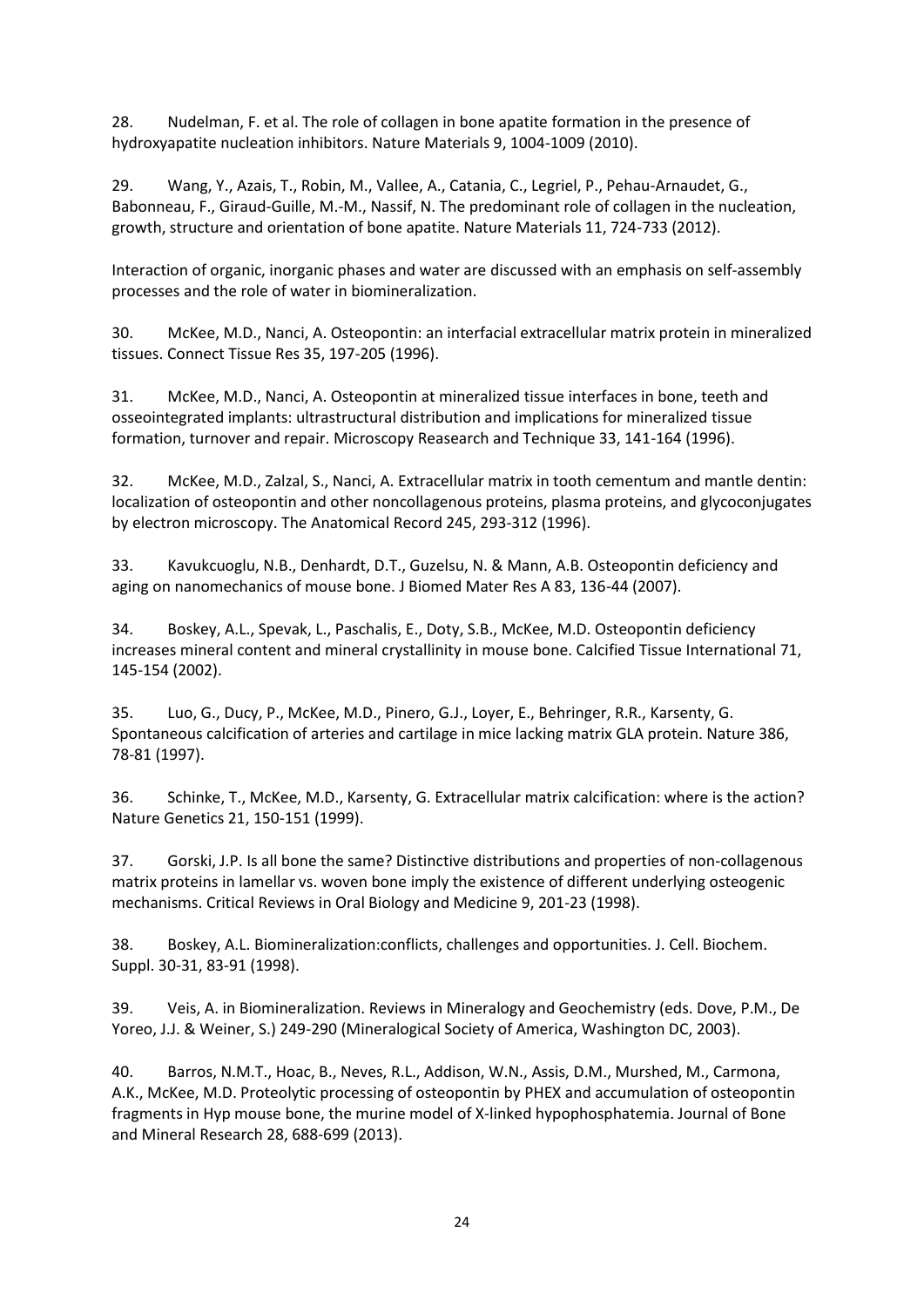41. Posner, A.S., Betts, F., Blumenthal, N.C. Properties of nucleating systems. Metabolic Bone Disease 1, 179-183 (1978).

42. Betts, F., Blumenthal, N.C., Posner, A.S. Bone mineralization. Journal of Crystal Growth 53, 63-73 (1981).

43. Mahamid, J., Sharir, A., Gur, D., Zelzer, E., Addadi, L., Weiner, S. Bone mineralization proceeds through intracellular calcium phosphate loaded vesicles: a cryo-electron microscopy study. J Struct Biol 174, 527-535 (2011).

44. Politi, Y., Arad, T., Klein, E., Weiner, S. & Addadi, L. Sea urchin spine calcite forms via a transient amorphous calcium carbonate phase. Science 306, 1161-4 (2004).

45. Mahamid, J., Sharir, A., Addadi, L., Weiner, S. Amorphous calcium phosphate is a major component of the forming fin bones of zebrafish: indications for an amorphous precursor phase. PNAS 105, 12748-12753 (2008).

#### **This state-of-the-art cryo-electron microscopy study of bone formation and maturation in situ clearly illustrates the dynamics of biomineralization via the disordered mineral precursor stage.**

46. Boonrungsiman, S., Gentleman, E., Carzaniga, R., Evans, N.D., McComb, D.W., Porter, A.E., Stevens, M.M. The role of intracellular calcium phosphate in osteoblast-mediated bone apatite formation. PNAS 109, 14170-14175 (2012).

47. Akiva, A., Malkinson, G., Masic, A., Kerschnitzki, M., Bennet, M., Fratzl, P., Addadi, L., Weiner, S., Yaniv, K. On the pathway of mineral deposition in larval zebrafish caudal fin bone. Bone 75, 192-200 (2015).

48. Kerschnitzki, M., Akiva, A., Ben Shoham, A., Koifman, N., Shimoni, E., Rechav, K., Arraf, A.A., Schultheiss, T.M., Talmon, Y., Zelzer, E., Weiner, S., Addadi, L/. Transport of membrane-bound mineral particles in blood vessels during chicken embryonic bone development. Bone 83, 65-72 (2016).

49. Currey, J.D. Bones: Structure and Mechanics (Princeton University press, Oxford, 2002).

50. Wagermaier, W., Klaushofer, K., Fratzl, P. Fragility of bone material controlled by internal interfaces. Calcified Tissue International 97, 201-212 (2015).

## **This paper overviews the role of interfaces at multiple size scales that provide appropriate bone toughness and provides a paradigm shift from the common-place notion of "strength" towards an accurate vision of the bone quality determinants.**

51. Martin, R.B., Burr, D.B. & Sharkey, N.A. Skeletal Tissue Mechanics (Springer-Verlag, New York, 1998).

52. Helfrich, M.H. Osteoclast diseases. Microscopy Research and Technique 61, 514-32 (2003).

53. Golub, E.E. Role of matrix vesicles in biomineralization. Biochimica et Biophysica Acta 1790, 1592-1598 (2009).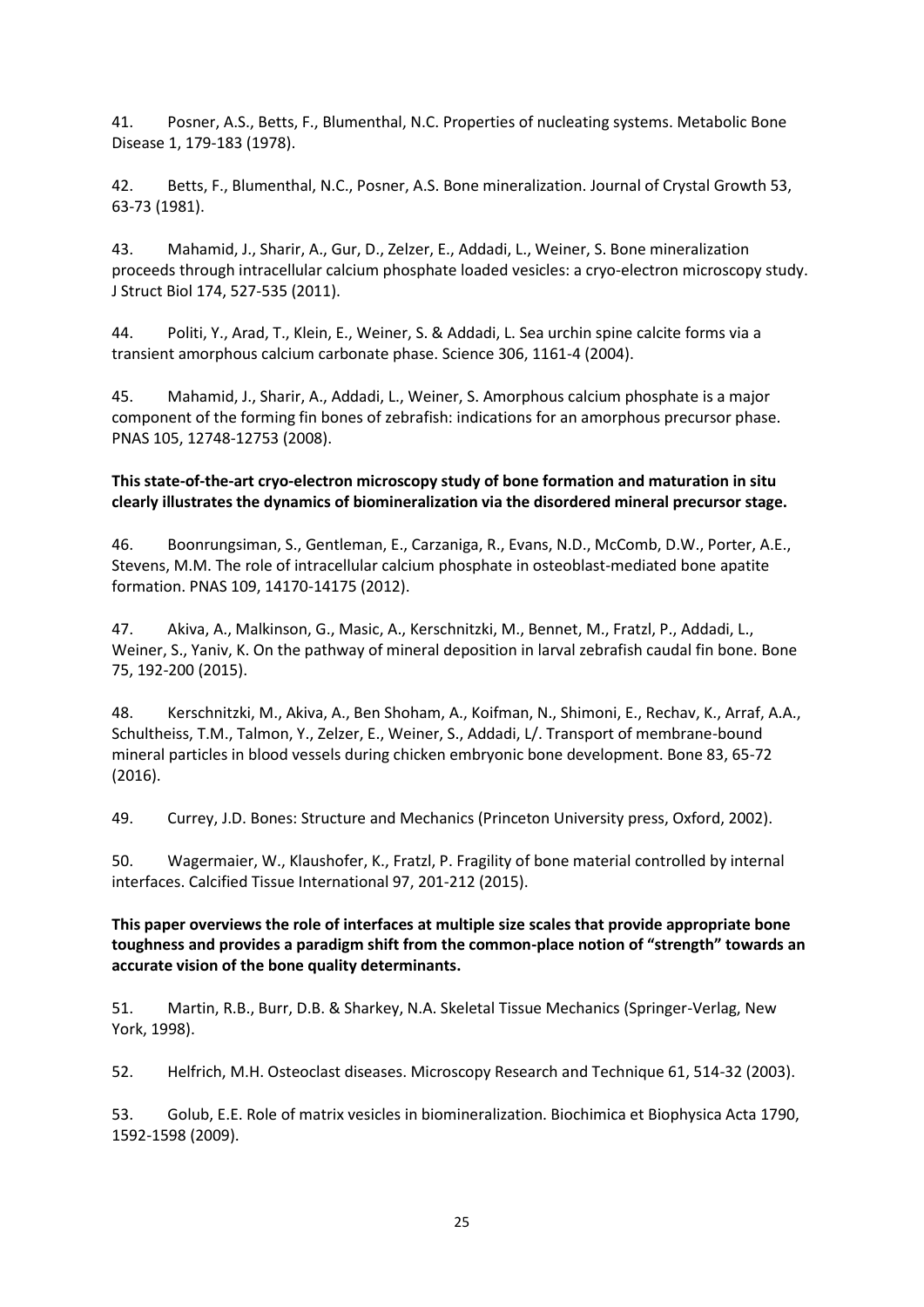54. Landis, W.J., Hodgens, K.J., Arena, J., Song, M.J. & McEwen, B.F. Structural relations between collagen and mineral in bone as determined by high voltage electron microscopic tomography. Microsc. Res. Tech. 33, 192-202 (1996).

55. Weiner, S. & Price, P. Disaggregation of bone into crystals. Calcif Tissue Int. 39, 365-375 (1986).

56. Moradian-Oldak, J., Weiner, S., Addadi, L., Landis, W.J. & Traub, W. Electron imaging and diffraction study of individual crystals of bone, mineralized tendon and synthetic carbonate apatite. Connect Tissue Res 25, 219-28 (1991).

57. Wang, Y., Von Euw, S., Fernandes, F.M., Cassaignon, S., Selmane, M., Laurent, G., Pehau-Arnaudet, G., Coelho, C., Bonhomme-Coury, L., Giraud-Guille, M.-M., Babonneau, F., Azais, T., Nassif, N. Water-mediated structuring of bone apatite. Nature Materials 12, 1144-1153 (2013).

58. Ennos, R. Solid biomechanics (Princeton University Press, Woodstock, England, 2012).

59. Wainwright, S.A., Biggs, W.D., Currey, J.D. & Gosline, J.M. Mechanical Design in Organisms (Princeton University Press, Princeton, 1976).

**An insightful monograph recommended for junior scientists working in the fields of (bio)materials and (bio)engineering. Nature's answers to engineering problems are presented in the context of basic physics and converted into a source of inspiration for materials design.**

60. Gordon, J.E. Structures: or why things don't fall down (Da Capo Press, Reading, England, 2003).

## **This witty textbook explains memorable real life examples of engineering issues in an entertaining manner yet with adamant logic; recommended for life scientists tackling the fields of engineering and materials science.**

61. Nikitovic, D., Aggelidakis, J., Young, M.F., Iozzo, R.V., Karamanos, N.K., Tzanakakis, G.N. The biology of small leucine-rich proteoglycans in bone pathophysiology. Journal of Biological Chemistry 287, 33926-33933 (2012).

62. Allen, M.R., Newman, C.L., Chen, N., Granke, M., Nyman, J.S., Moe, S.M. Changes in skeletal collagen cross-links and matrix hydration in high- and low-turnover chronic kidney disease. Osteoporosis Int 26, 977-985 (2015).

63. Bertinetti, L. et al. Osmotically driven tensile stress in collagen-based mineralized tissues. J Mech Behav Biomed Mater 52, 14-21 (2015).

64. Masic, A., Berrtinetti, L., Schuetz, R., Chang, S.-W., Metzger, T.H., Buehler, M.J., Fratzl, P. Osmotic pressure induces tensile forces in tendon collagen. Nature Communications, 6:5942 (2015).

65. Maroudas, A. Balance between swelling pressure and collagen tension in normal and degenerate cartilage. Nature 260, 808-809 (1976).

66. Timmins, P.A. & Wall, J.C. Bone water. Calcified Tissue Research 23, 1-5 (1977).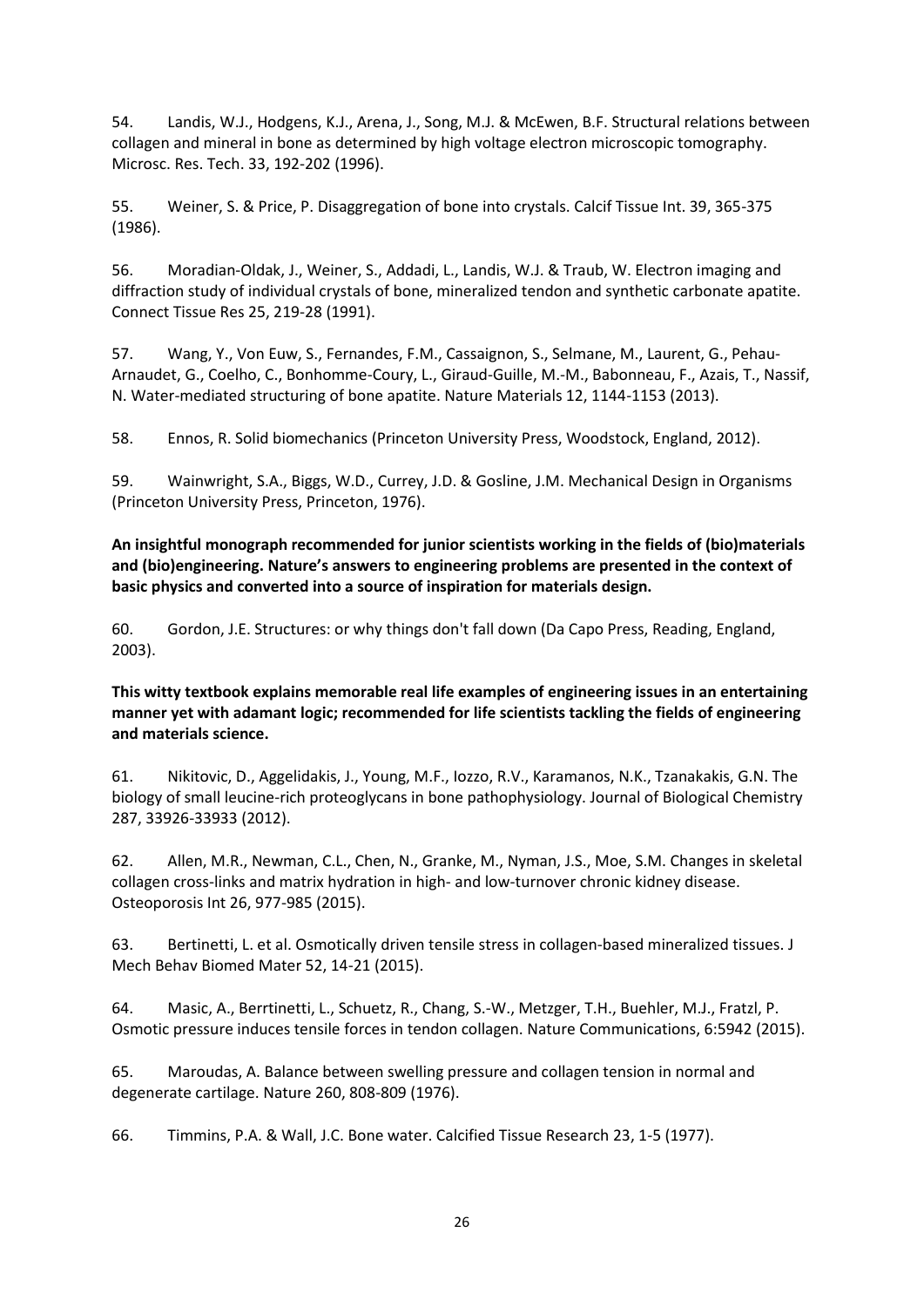67. Forien, J.B. et al. Compressive residual strains in mineral nanoparticles as a possible origin of enhanced crack resistance in human tooth dentin. Nano Letters 15, 3729-3734 (2015).

68. Kaartinen, M.T., El-Maadawy, S., Rasanen, N.H., McKee, M.D. Tissue transglutaminase and its substrates in bone. Journal of Bone and Mineral Research 17, 2161-2173 (2002).

69. Gupta, H.S., Seto, J., Wagermaier, W., Zaslansky, P., Boesecke, P., Fratzl, P. Cooperative deformation of mineral and collagen in bone at the nanoscale. PNAS 103, 17741-17746 (2006).

70. Hoo, R.P., Fratzl, P., Daniels, J.E., Dunlop, J.W.C., Honkimaeki, V., Hoffmann, M. Cooperation of length scales and orientations in the deformation of bovine bone. Acta Biomaterialia 7, 2943-2951 (2011).

71. Reznikov, N., Almany-Magal, R., Shahar, R., Weiner, S. Three-dimensional imaging of collagen fibril organization in rat circumferential lamellar bone using a dual beam electron microscope reveals ordered and disordered sub-lamellar structures. Bone 52, 676-683 (2013).

72. Reznikov, N., Shahar, R., Weiner, S. Three-dimensional structure of human lamellar bone: the presence of two different materials and new insights into the hierarchical organization. Bone 59 (2014).

73. Utku, F.S., Klein, E., Saybasili, H., Yucesoy, C.A., Weiner, S. Probing the role of water in lamellar bone by dehydration in the environmental scanning electron microscope. J Struct Biol 162, 361-367 (2008).

74. Johnson, R.C., Leopold, J.A., Loscalzo, J. Vascular calcification. Pathobiological mechanisms and clinical implications. Circulation Research 90, 1044-1059 (2006).

75. Lee, D. Vascular calcification: Inducers and inhibitors. Materials Science and Engineering B 176, 1133-1141 (2011).

76. Marulanda, J., Alqarni, S., Murshed, M. Mechanisms of vascular calcification and associated diseases. Current Pharmaceutical Design 20, 1-10 (2014).

77. Ruiz, J.L., Hutcheson, J.D., Aikawa, E. Cardiovascular calcification: current controversies and novel concepts. Cardiovascular Pathology 24, 207-212 (2015).

78. Clarke, M.C.H., Littlewood, T.D., Figg, N., Maguire, J.J., Davenport, A.P., Goddard, M., Bennett, M.R. Chronic apoptosis of vascular smooth muscle cells accelerates atherosclerosis and promotes calcification and medial degeneration. Circulation Research 102, 1529-1538 (2008).

79. Liaw, L., Lindner, V., Schwartz, S.M., Chambers, A.F., Giachelli, C.M. Osteopontin and beta 3 integrin are coordinately expressed in regenerating endothelium in vivo and stimulate Arg-Gly-Aspdependent endothelial migration in vitro. Circulation Research 77, 665-672 (1995).

80. Singleton, E.B., Merten, D.F. An unusual syndrome of widened medullary cavities of the metacarpals and phalanges, aortic calcification and abnormal dentition. Pediatric Radiology 1, 2-7 (1973).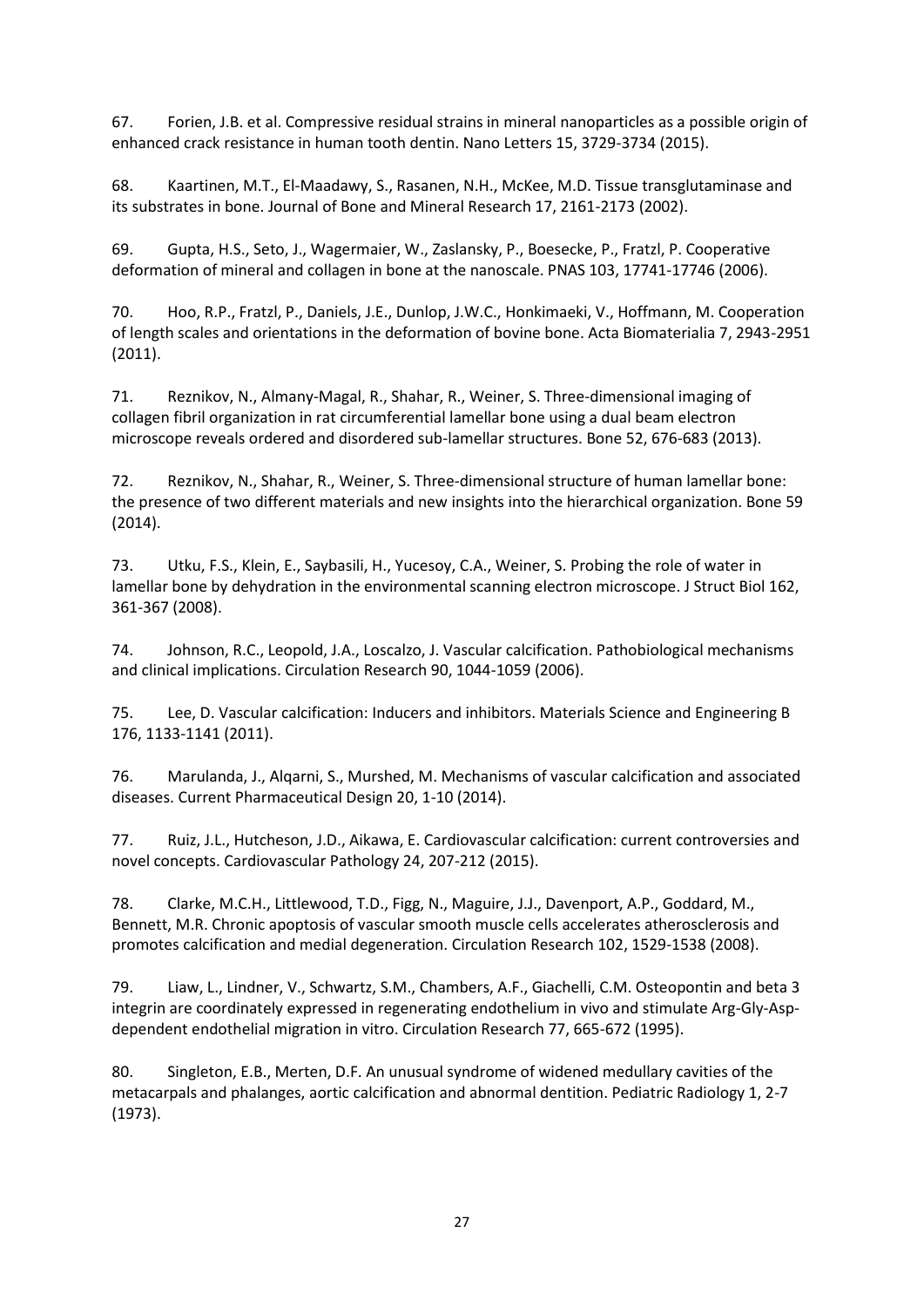81. Munroe, P.B., Olgunturk, R.O., Fryns, J.-P., Maldergem, L.V., Ziereisen, F., Yuksel, B., Gardiner, R.M., Chung, E. Mutations in the gene encoding the human matrix Gla protein cause Keutel syndrome. Nature Genetics 21, 142-144 (1999).

82. Hofmann Bowman, M., A., McNally, E.M. Genetic pathways of vascular calcification. Trends in Cardiovascular Medicine 22, 93-98 (2012).

83. Lanzer, P., Boehm, M., Sorribas, V., Thiriet, M., Janzen, J., Zeller, T., St Hilaire, C., Shanahan, C. Medial vascular calcification revisited: review and perspectives. European Heart Journal 35, 1515- 1525 (2014).

84. Bertazzo, S., Gentleman, E., Cloyd, K.L., Chester, A.H., Yacoub, M.H., Stevens, M.M. Nanoanalytical electron microscopy reveals fundamental insights into human cardiovascular tissue calcification. Nature Materials 12, 576-583 (2013).

## **This work is an example how traditional materials-oriented analytical electron microscopy techniques aid in resolving long-standing disputes of structural biology.**

85. Schlieper, G., Aretz, A., Verberckmoes, S.C., Krueger, T., Behets, G.J., Ghadimi, R., Weirich, T.E., Rohrmann, D., Langer, S., Tordoir, J.H., Amann, K., Westenfield, R., Brandenburg, V.M., D'Haese, P.D., Mayer, J., Ketteler, M., McKee, M.D., Floege, J. Ultrastructural analysis of vascular calcifications in uremia. Journal of American Society of Nephrology 21, 689-696 (2010).

86. Murshed, M., McKee, M.D. Molecular determinants of extracellular matrix mineralization in bone and blood vessels. Current Opinion in Nephrology and Hypertension 19, 359-365 (2010).

## **This concise work underscores the common features between physiological and pathological mineralization and highlights the role of non-collagenous proteins in both**

87. Demer, L.L., Watson, K.E., Bostroem, K. Mechanism of calcification in atherosclerosis. Trends in Cardiovascular Medicine 4, 45-49 (1994).

88. Hutcheson, J.D., Goettsh, C., Bertazzo, S., Maldonado, N., Ruiz, J.L., Goh, W., Yabusaki, K., Faits, T., Bouten, C., Franck, G., Quillard, T., Libby, P., Aikawa, M., Weinbaum, S., Aikawa, E. Genesis and growth of extracellular-vesicle-derived microcalcification in atherosclerotic plaques. Nature Materials (2016).

89. Engler, A.J., Sen, S., Sweeney, H.L., Discher, D.E. Matrix Elasticity Directs Stem Cell Lineage Specification. Cell 126, 677-689 (2006).

90. Breitbach, M., Bostani, T., Roell, W., Xia, Y., Dewald, O., Nygren, J.M., Fries, J.W.U., Tiemann, K., Bohlen, H., Hescheler, J., Welz, A., Bloch, W., Jacobsen, S.E.W., Fleischmann, B.K. Potential risks of bone marrow cell transplantation into infarcted hearts. Blood 110, 1362-1369 (2007).

91. Schoen, F.J., Levy, R.J. Calcification of tissue heart valve substitutes: progress toward understanding and prevention. Annals of Thoracic Surgery 79, 1072-1080 (2005).

92. Park, J.C., Siegel, R.J., Demer, L.L. Effect of calcification and formalin fixation on in vitro distensibility of human femoral arteries American Heart Journal 125, 344-349 (1993).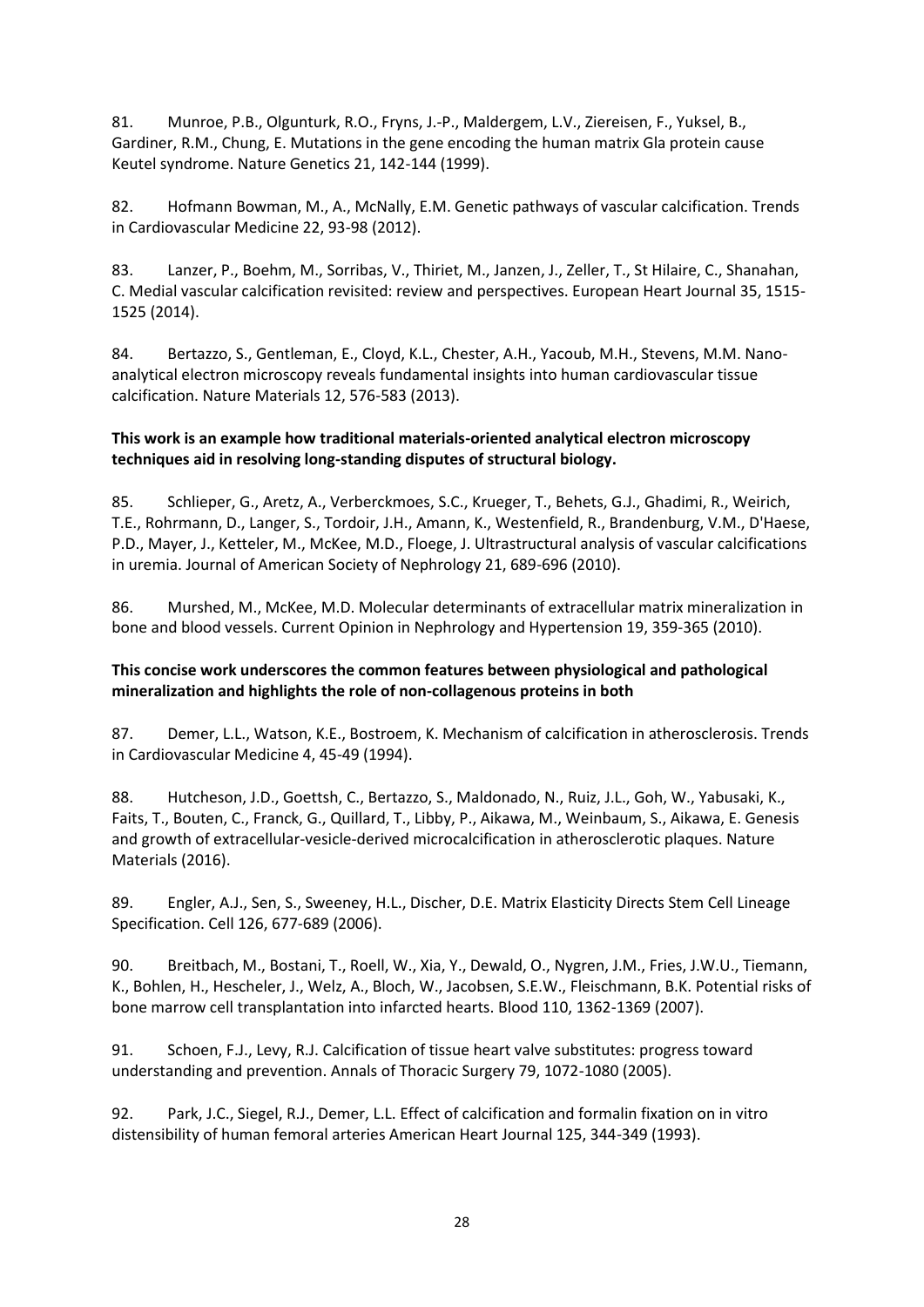93. Tam, H., Zhang, W., Feaver, K.R., Parchment, N., Sacks, M.S., Vyavahare, N. A novel crosslinking method for improved tear resistance and biocompatibility of tissue based biomaterials. Biomaterials 66, 83-91 (2015).

94. Sundararaghavan, H.G., Monteiro, G.A., Lapin, N.A., Chabal, Y.J., Miksan, J.R., Shreiber, D.I. Genipin-induced changes in collagen gels: Correlation of mechanical properties to fluorescence. J Biomed Mater Res Part A 87, 308-320 (2008).

95. Lim, H.G., Kim, S.H., Choi, S.Y., Kim, Y.J. Anticalcification effects of decellularization, solvent, and detoxification treatment for genipin and glutaraldehyde fixation of bovine pericardium. European Journal of Cardiothoracic Surgery 41, 383-390 (2012).

96. Currey, J.D. The many adaptations of bone. Journal of Biomechanics 36, 1487-95 (2003).

97. Levy, R.J., Schoen, F.J., Flowers, W.B., Staelin, S.T. Initiation of mineralization in bioprosthetic heart valves: Studies of alkaline phosphatase activity and its inhibition by A1Cl3 or FeC13 preincubations. Journal of Biomedical Materials Research 25, 905-935 (1991).

98. Whyte, M.P., Greenberg, C.R., Salman, N.J., Bober, M.B., McAlister, W.H., Wenkert, D., Van Sickle, B.J., Simmons, J.H., Edgar, T.S., Bauer, M.L., Hamdan, M.A., Bishop, N., Lutz, R.E., McGinn, M., Craig, D., Moore, J.N., Taylor, J.W., Cleveland, R.H., Cranley, W.R., Lim, R., Thacher, T.D., Mayhew, J.E., Downs, M., Millán, J.L., Skrinar, A.M., Crine, P., Landy, H. Enzyme-replacement therapy in lifethreatening hypophosphatasia. N Engl J Med 266, 904-913 (2012).

# **This work is a striking illustration of a translational application of basic biomineralization research.**

99. Millán, J.L., Narisawa, S., Lemire, I., Loisel, T.P., Boileau, G., Leonard, P., Gramatikova, S., Terkeltaub, R., Pleshko Camacho, N., McKee, M.D., Crine, P., Whyte, M.P. Enzyme replacement therapy for murine hypophosphatasia. J Bone Miner Res 23, 777-787 (2008).

100. Dash, M., Samal, S.K., Douglas, T.E.L., Schaubroeck, D., Leeuwenburgh, S.C., Van Der Voort, P., Declercq, H.A., Dubruel, P. Enzymatically biomineralized chitosan scaffolds for tissue-engineering applications. Journal of Tissue Engineering and Regenerative Medicine (2015).

101. Suárez-González, D., Barnhart, K., Migneco, F., Flanagan, C., Hollister, S.J., Murphy, W.L. . Controllable mineral coatings on PCL scaffolds as carriers for growth factor release. Biomaterials 33, 713-721 (2012).

102. Liu, W., Yeh, Y.C., Lipner, J., Xie, J., Sung, H.W., Thomopoulos, S., et al. . Enhancing the stiffness of electrospun nanofiber scaffolds with a controlled surface coating and mineralization. Langmuir 27, 9088-9093 (2011).

103. Gower, L.B. & Odum, D.J. Deposition of calcium carbonate films by a polymer-induced liquidprecursor (PILP) process. J. Crystal Growth 210, 719-734 (2000).

104. Thula, T.T., Rodriguez, D.E., Lee, M.H., Pendi, L., Podschun, J., Gower, L.B. In vitro mineralization of dense collagen substrates: A biomimetic approach toward the development of bone-graft materials. Acta Biomaterialia 7, 3158-3169 (2011).

105. Smith, L.A., Liu, X., Hu, J., Wang, P., Ma, P.X. Enhancing osteogenic differentiation of mouse embryonic stem cells by nanofibers. Tissue Engineering Part A 15, 1855-1864 (2009).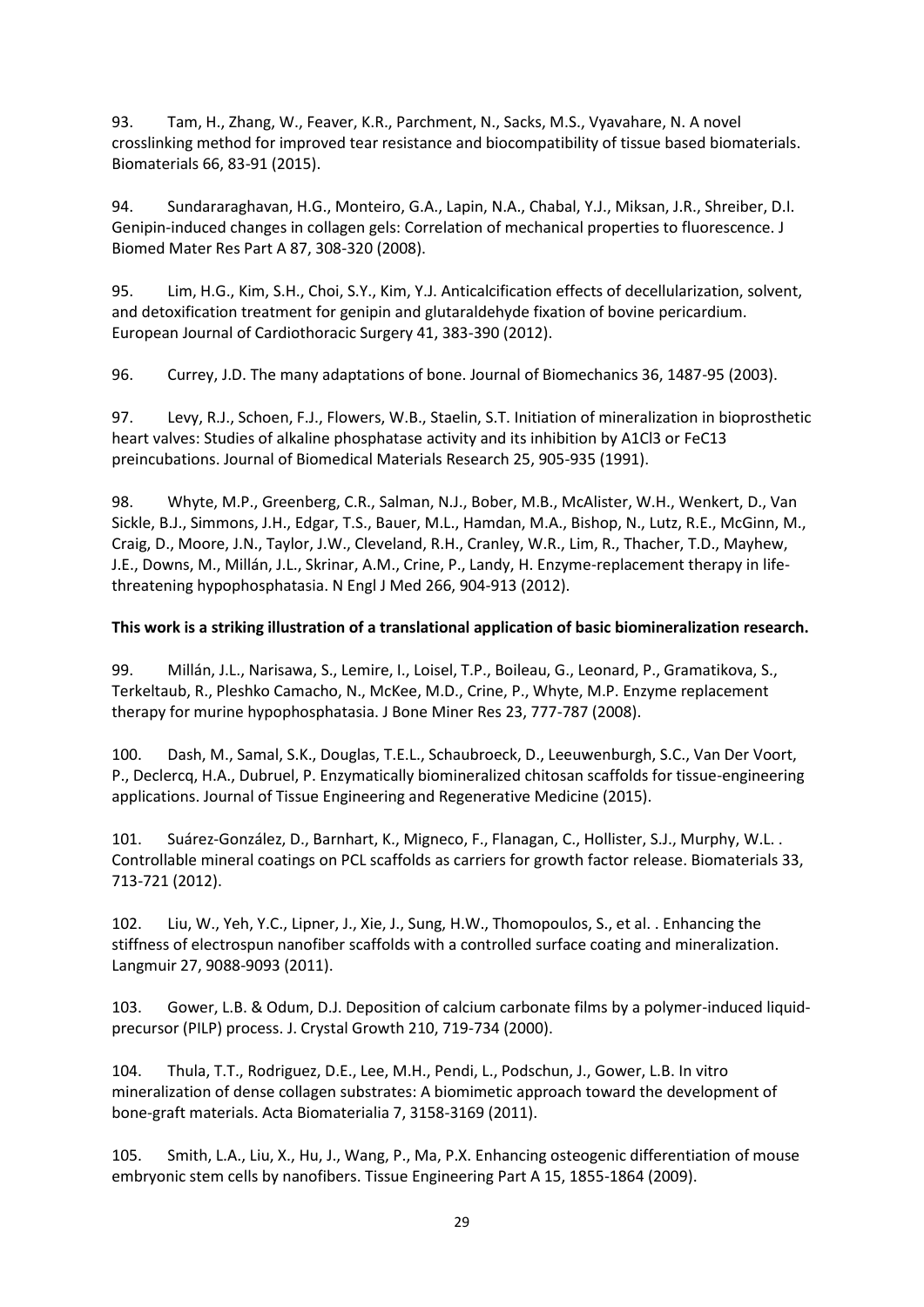106. Wei, G., Ma, P.X. Partially noanofibrous architecture of 3D tissue engineering scaffolds. Biomaterials 30, 6426-6434 (2009).

107. Dalby, M.J., Gadegaard, N., Tare, R., Andar, A., Riehle, M.O., Herzyk, P., Wilkinson, C.D.W., Oreffo, R.O.C. The control of human mesenchymal cell differentiation using nanoscale symmetry and disorder. Nature Materials 6, 997-1003 (2007).

108. Faia-Torres, A.B., Guimond-Lischer, S., Rottmar, M., Chamley, M., Goren, T., Maniura-Weber, K., Spencer, N.D., Reis, R.L., Textor, M., Neves, N.M. Differential regulation of osteogenic differentiation of stem cells on surface roughness gradients. Biomaterials 35, 9023-9032 (2014).

109. Wirth, C., Comte, V., Lagneau, C., Exbrayat, P., Lissac, M., Jaffrezic-Renault, N., Ponsonnet, L. Nitinol surface roughness modulates in vitro cell response: a comparison between fibroblasts and osteoblasts. Materials Science and Engineering C 25, 51-60 (2005).

110. Berner, A.K., Brouwers, O., Pringle, R., Klaassen, I., Colhoun, L., McVicar, C., Brockbank, S., Curry, J.W., Miyata, T., Brownlee, M., Schlingemann, R.O., Schalkwijk, C., Stitt, A.W. . Protection against methylglyoxal-derived AGEs by regulation of glyoxalase 1 prevents retinal neuroglial and vasodegenerative pathology. Diabetologia 55, 845-854 (2012).

111. Nerlich, A.G., Zink, A., Szeimies, U., Hagedorn, H.G. Ancient Egyptian prosthesis of the big toe. Lancet 356, 2176-79 (2000).

112. Nudelman, F., de With, G., Sommerdijk, N.A.J.M. Cryo-electron tomography: 3 dimensional imaging of soft matter. Soft Matter 7, 17-24 (2011).

113. De Yoreo, J.J. & Sommerdijk, N.A.J.M. Nature Reviews Materials (2016).

114. Verch, A., Morrison, I.E.G., van de Locht, R. & Kröger, R. In situ electron microscopy studies of calcium carbonate precipitation from aqueous solution with and without organic additives. J Struct Biol 183, 270-277 (2013).

115. Gentelman, E., Swain, R.J., Evans, N.D., Boonrungsiman, S., Jell, G., Ball, M.D., Shean, T.A.V., Oyen, M.L., Porter, A., Stevens, M.M. Comparative materials differences revealed in engineered bone as a function of cell-specific differentiation. Nature Materials 8, 763-770 (2009).

116. Gordon, L.M., Joester, D. Nanoscale chemical tomography of buried organic– inorganic interfaces in the chiton tooth. Nature 469, 194-197 (2011).

117. Roschger, P., Paschalis, E.P., Fratzl, P., Klaushofer, K. Bone mineralization density distribution in health and disease. Bone 42, 456-466 (2008).

118. Achrai, B., Wagner, H.D. Micro-structure and mechanical properties of the turtle carapace as a biological composite shield. Acta Biomaterialia 9, 5890-5902 (2013).

119. Wagermaier, W., Gupta, H.S., Gourrier, A., Burghammer, M., Roschger, P., Fratzl, P. Spiral twisting of fiber orientation inside bone lamellae. Biointerphases 1, 1-5 (2006).

120. Stock, S.R., De Carlo, F., Almer, J.D. High energy X-ray scattering tomography applied to bone. Journal of Structural Biology 161, 144-150 (2008).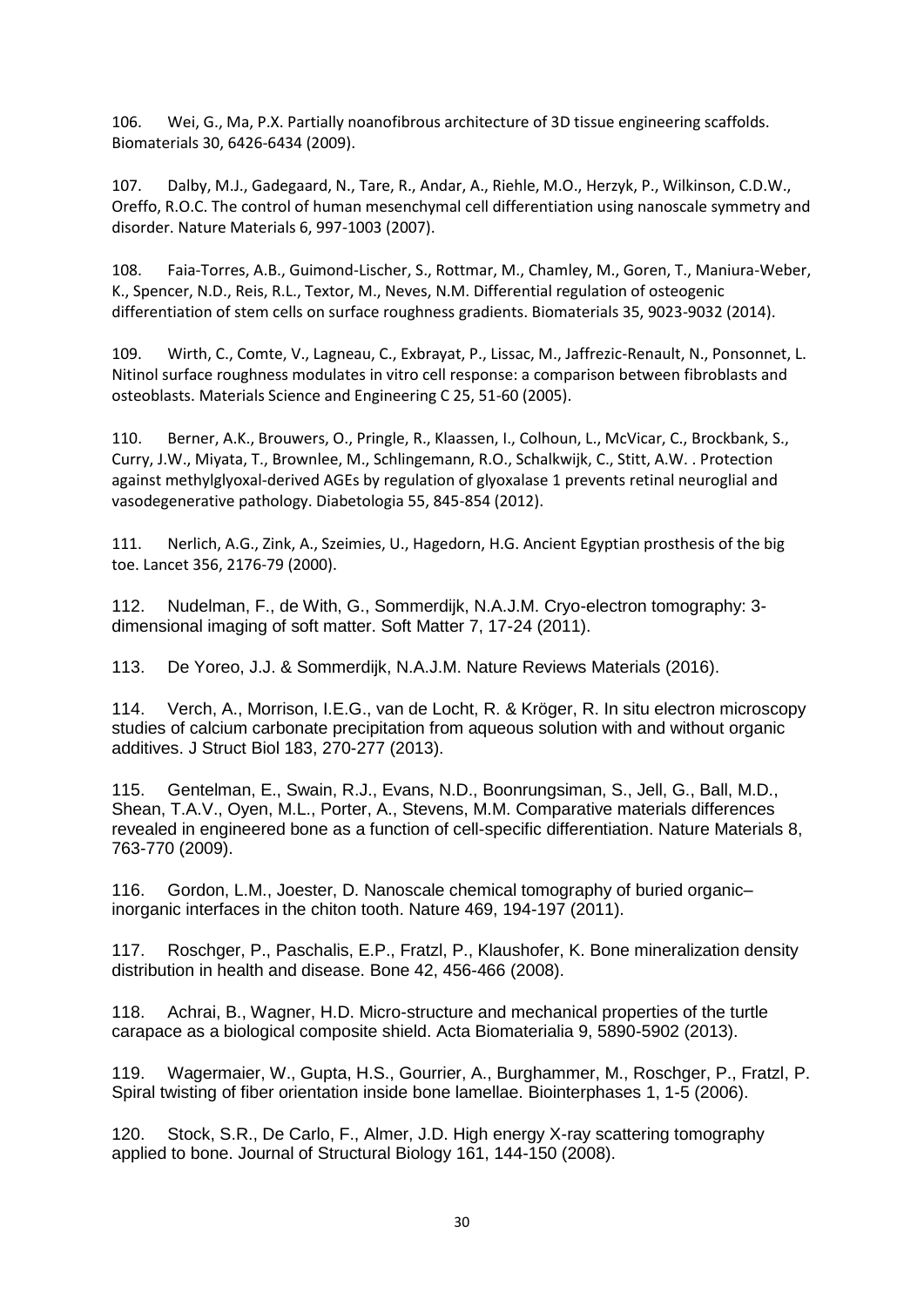121. Rinnerthaler, S., Roschger, P., Jakob, H. F., Nader, A., Klaushofer, K., Fratzl, P. Scanning small angle X-ray scattering analysis of human bone sections. Calcif Tissue Int 64, 422-9 (1999).

122. Liebi, M., Georgiadis, M., Menzel, A., Schneider, P., Kohlbrecher, J., Bunk, O., Guizar-Sicairos, M. Nanostructure surveys of macroscopic specimens by small-angle scattering tensor tomography. Nature 527, 349-352 (2015).

123. Li, C., Paris, O., Siegel, S., Roschger, P., Paschalis, E.P., Klaushofer, K., Fratzl,P. Strontium is incorporated into mineral crystals only in newly formed bone during strontium ranelate treatment. Journal of Bone and Mineral Research 25, 968-975 (2009).

124. Camacho, N.P.R., S.; Paschalis, E.P.; Mendelsohn, R.; Boskey, A.L.; Fratzl, P. Complementary information on bone ultrastructure from scanning small angle X-ray scattering and Fourier-transform infrared microspectroscopy. Bone 25, 287-293 (1999).

125. Mueller, R. Hierarchical microimaging of bone structure and function. Nature Reviews Rheumatology 5, 373-381 (2009).

126. Granke, M., Gourrier, A., Rupin, F., Raum, K., Peyrin, F., Burghammer, M., Saied, A., Laugier, P. Microfibril orientation dominates the microelastic properties of human bone tissue at the lamellar length scale. PLoS ONE 8, e58046 (2013).

127. Georgiadis, M., Guizar-Sicairos, M., Zwahlen, A., Truessel, A.J., Bunk, O., Mueller, R., Schneider, P. 3D scanning SAXS: A novel method for the assessment of bone ultrastructure orientation. Bone 71, 42-52 (2015).

128. Boskey, A.L. Bone composition: relationship to bone fragility and antiosteoporotic drug effects. BoneKEy Reports 2 (2013).

129. Kazanci, M. et al. Raman imaging of two orthogonal planes within cortical bone. Bone 41, 456-461 (2007).

130. Weinkamer, R., Dunlop, J.W.C., Brechet, Y. & Fratzl, P. All but diamonds – Biological materials are not forever. Acta Materialia 61, 880-889 (2013).

#### **Perfection is not necessarily a virtue. A broad understanding of biological materials structure underscores how "defects" can be taken advantage of.**

131. King, J.D., Bobechko, W.P. Osteogenesis Imperfecta. An orthopaedic description and surgical review. Journal of Bone and Joint Surgery 53-B, 72-89 (1984).

132. Harmey, D., Hessle, L., Narisawa, S., Johnson, K.A., Terkeltaub, R., Millan, J.L. Concerted regulation of inorganic pyrophosphate and osteopontin by Akp2, Enpp1, and Ank. American Journal of Pathology 164, 1199-1209 (2004).

#### **Box 1 Cardiovascular anatomy and physiology**

The innermost surface of an artery is covered by endothelium of one-cell thickness, which is antithrombogenic. Endothelium is supported by a basement membrane – a thin meshwork layer of collagens type III, IV and V. This tissue complex is called the *tunica intima*. The middle layer, or *tunica media*, includes the internal elastic lamina (a sub-layer of anastomosing elastin fibrils found immediately under the basement membrane), followed by multiple layers of vascular smooth muscle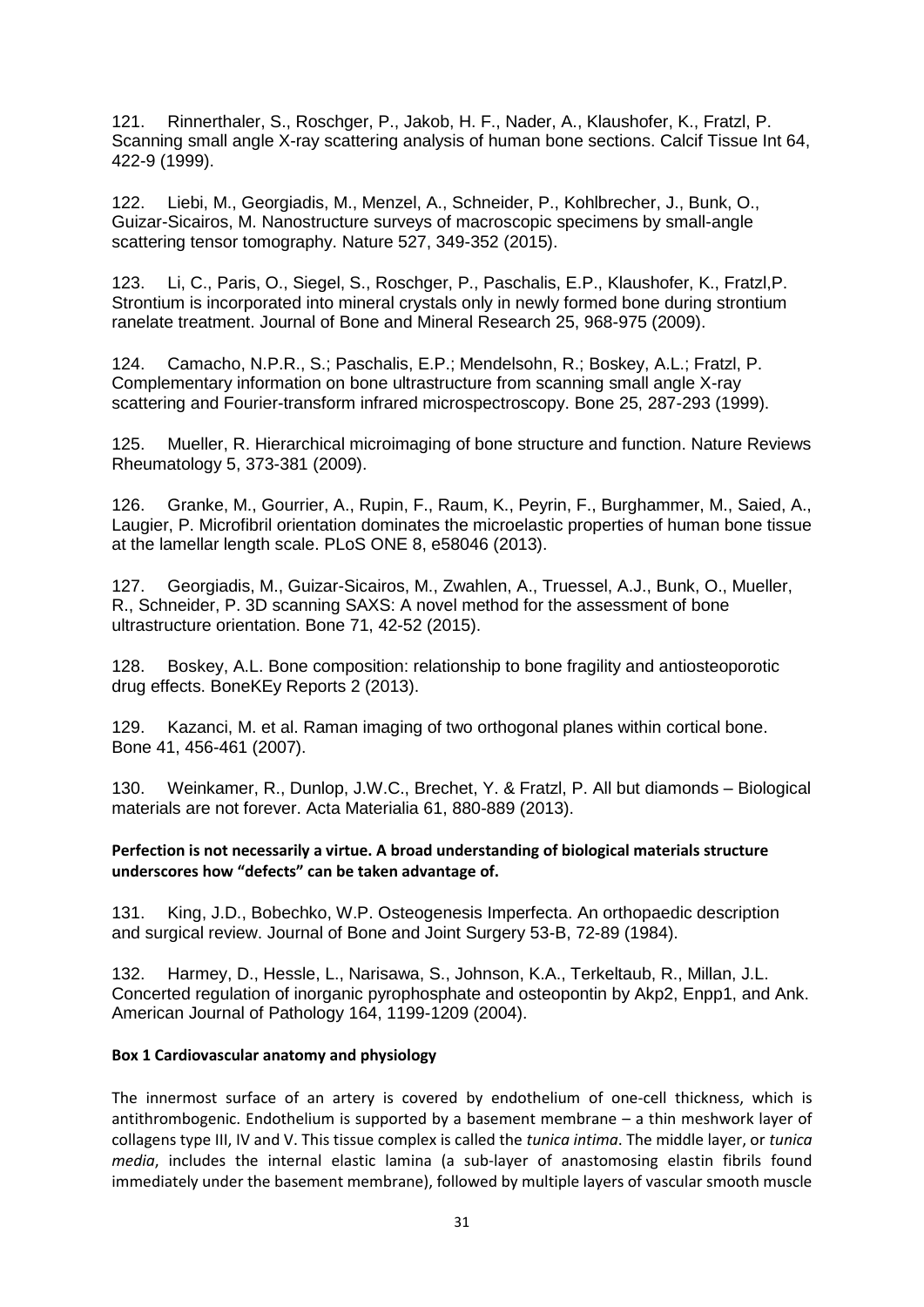cells alternating with concentric and undulating elastic laminae residing in an extracellular matrix of crimpled collagen type I fibrils and proteoglycans, collectively bounded at its outermost region by the external elastic lamina. The third major layer, or *tunica adventitia*, is the outer connective tissue sleeve of the artery consisting predominantly of abundant collagen type I fibrils, fibroblasts, neural endings and capillaries. The role of *tunica adventitia* is auxiliary, whereas the *tunica media* bears most of the mechanical burden. During systole (contraction of the ventricles), the arterial wall expands compliantly to prevent a catastrophic build-up of hydraulic pressure; however, the extent of expansion is defined by the concentric arrays of non-stretchable collagen fibrils (high tensile strength of arterial collagen prevents local bulging and lowers the risk of developing an aneurysm). During diastole (relaxation of the ventricles), previously extended elastin fibrils in the elastic laminae of the media recoil elastically, and the lumen diameter then again becomes smaller, until the next systole initiates a new cycle and a new pulsatile wave. Thus, repetitive limited expansion juxtaposed by the steady recoil of the arterial media together maintain blood pressure within the physiological range. The layer of smooth muscle cells regulates the limits of the arterial diameter between the systolic and diastolic phases, depending on the volume of circulating blood, thermoregulation and neural input.

The heart has two atrio-ventricular valves that preclude blood from re-entering the veins during systole, and aortic and pulmonary valves that prevent retrograde blood flow from the aorta and the pulmonary trunk back into the heart during diastole. Aortic, pulmonary and tricuspid valves are comprised of three leaflets, and the mitral valve has two leaflets. The central functional valve parts (cusps) of the four valves are attached to stiff fibrous outer rings – the 'skeleton' of the heart – and are lined by endocardium (a one-cell-thick layer, similar to endothelium). The heart completes up to 3 billion beats over its lifetime, with the passage of 3-5 litres of blood per minute imparting enormous shear stress on the valve surfaces. Of all the heart valves, the highest tensile stress (ca. 500 kPa) is exerted on the non-flow surface of the aortic valve in diastole. The high biomechanical requirements of the aortic valve are reflected in its structure. The non-flow aspect of the aortic valve is called the *fibrosa* and comprises circumferentially aligned collagen fibrils – its flow surface is called the ventricularis, which contains a less-ordered array of mixed collagen and elastin fibrils. Between the *fibrosa* and the *ventricularis* lies the spongiosa, a layer of extracellular matrix that is rich in proteoglycans. The thickness of all three layers does not normally exceed 1 mm in humans; the leaflets are avascular and receive the nutrients by diffusion from the nearby passing blood.

# **Figure Captions (refer to published version for Figures)**

Figure 1. Physiological regulation of mineralization. Regions of biomineralization promotion are depicted in blue and regions of biomineralization inhibition are depicted in red. a, Elastic arterial walls in vascular networks are examples of the inhibition of mineralization of the extracellular matrix. b, Bone tissue, composed of haversian systems and osteons, is an example of the promotion of extracellular matrix mineralization. Both soft and hard tissues are perfused by blood containing bound and sequestrated inorganic ions; binding and sequestration of calcium (green) and phosphate (grey) ions prevents spontaneous formation of minerals<sup>[25](#page-13-8)</sup>. In cardiovascular tissues, mineralization is further prevented by the resident cells, vascular smooth muscle cells which secrete local inhibitors such as matrix Gla protein<sup>[35](#page-14-3)</sup>. In bone tissue, the inhibitory effect of calcium and phosphorus sequestration is abolished by the enzymatic activity of the resident cells, osteoblasts, and extracellular matrix mineralization is facilitated locally.

Figure 2. Cyclic loading in the cardiovascular system and the effects of mineralization. a) A schematic representation of the arterial wall during systole and diastole. In the arterial wall, the systolic blood pressure build up is counteracted by the hoop strain of the stretched collagen and elastin fibres. During diastole, decreasing blood pressure is followed by recoil of elastic fibres and passive crimpling of collagen fibres. b) A schematic representation of the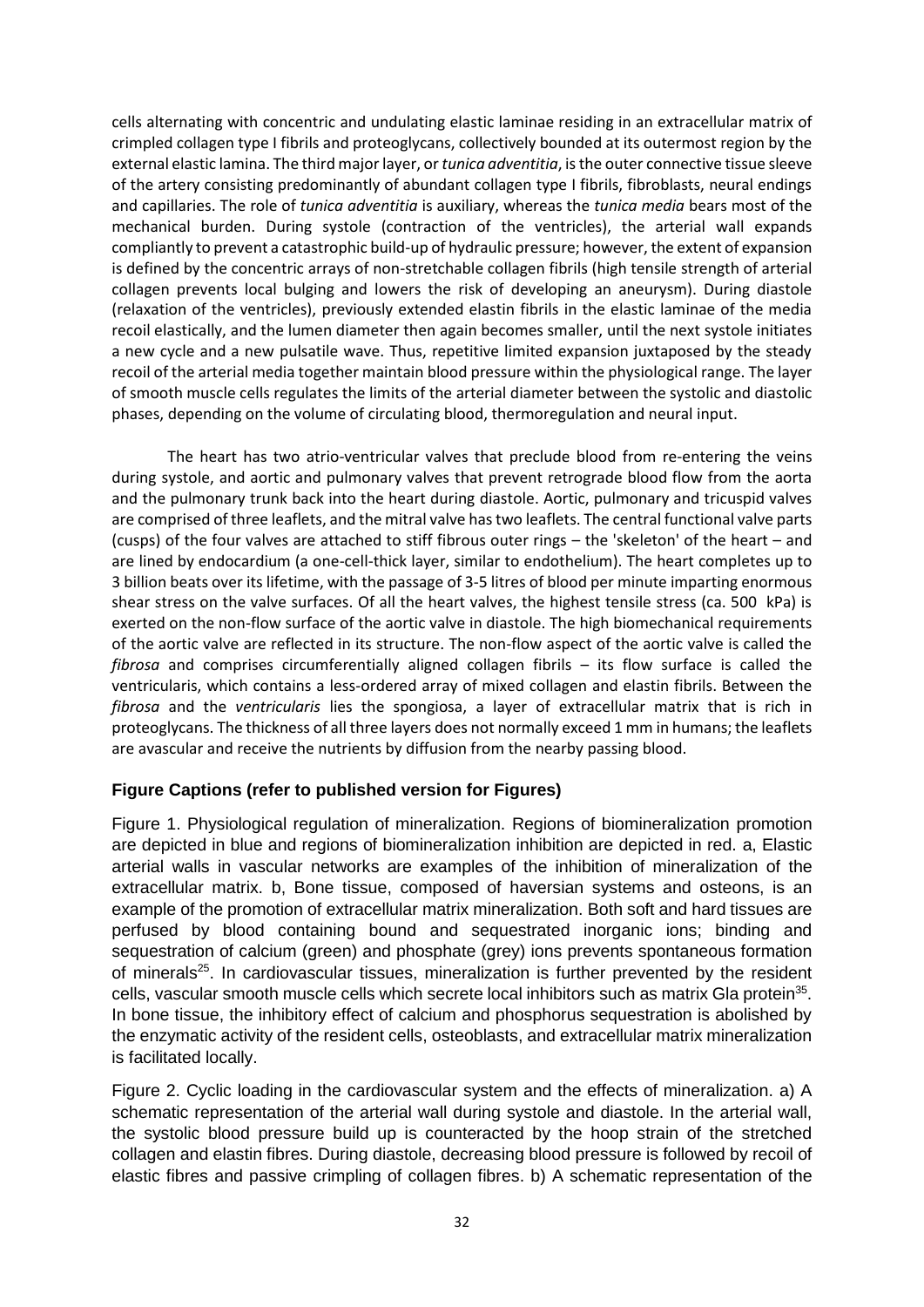cardiac valves during systole and diastole. During systole, the collagen fibres of the non-flow surface crimple, and the elastin fibres of the flow surface stretch. During diastole, the collagen fibres of the non-flow surface stretch and the elastin fibres of the flow surface relax. c) Clinical examples in which the normal mechanical response of the tissues is impaired by the detrimental effects of pathological mineralization.

Figure 3. Examples of correlative combinations of materials-based analytical tools for multiscale interrogation of bone. The arrows indicate how a higher-resolution image can be contextualized within a broader-scale image in order to keep track of the organizational level within a complex hierarchical material such as bone.

Figure 4. Unanswered questions related to the pathological mineralization of cardiovascular tissues and the physiological mineralization of bone. a, The arterial wall. Constituents that are associated with pathological mineralization are depicted in blue— these include globular calcium phosphate particles, diffuse mineralization (collagen and elastin) of the arterial wall, and pro-osteogenic cells. b, The formation of bone. Constituents that pose unanswered questions include mineral-containing vesicles in the peripheral bloodstream, osteoblasts and osteocytes, and the canalicular network.

# **Tables**

Table 1. An overview of clinical conditions associated with perturbed skeletal tissue mineralization in comparison with physiological mineralization.

|                                          | Adequate                                                                     | Perturbed                                                       |                                | Deficient                  |                                                    | Excessive        |                            |
|------------------------------------------|------------------------------------------------------------------------------|-----------------------------------------------------------------|--------------------------------|----------------------------|----------------------------------------------------|------------------|----------------------------|
| Clinical condition                       | mineralization of bone<br>Physiological<br>and teeth                         | Osateoporosis                                                   | Vitamin-D deficient<br>rickets | Osteogenesis<br>imperfecta | hypophosphataemia;<br>hypophosphatasia<br>X-linked | Osteopetrosis    | Ankylosis                  |
| Calcium-<br>phosphorus<br>ionic product  | -Metastable<br>-Hyper-<br>saturation with<br>respect<br>to<br>hydroxyapatite |                                                                 | Low                            |                            | Low<br>serum<br>phosphate                          |                  |                            |
| Collagen<br>framework                    | -Organized<br>-Crosslinked                                                   | -Accumulates<br>AGE                                             |                                | Impaired<br>crosslinking   |                                                    |                  |                            |
| Systemic<br>inhibitors                   | -Active                                                                      |                                                                 |                                |                            |                                                    |                  | Low<br>pyrophosphate       |
| Local<br>inhibitors                      | -Active<br>Form<br>local<br>gradients                                        | -Loss of<br>gradients<br>-Loss of<br>interfaces                 |                                |                            |                                                    |                  | Impaired                   |
| Local<br>promoters                       | -Abundant                                                                    |                                                                 |                                |                            | Impaired                                           | Elevated         | Elevated                   |
| Patho-<br>physiological<br>background    | N/A                                                                          | Perturbed<br>remodeling                                         | Metabolic                      | Genetic                    | Genetic                                            | Genetic          | Genetic or<br>traumatic    |
| Mechanical<br>implications<br>in tissues | -Optimal<br>stiffness<br>-High<br>toughness                                  | -High stiffness<br>-Low<br>toughness<br>-Low total<br>bone mass | Low stiffness                  | Low<br>toughness           | Low stiffness                                      | Low<br>toughness | Inappropriate<br>stiffness |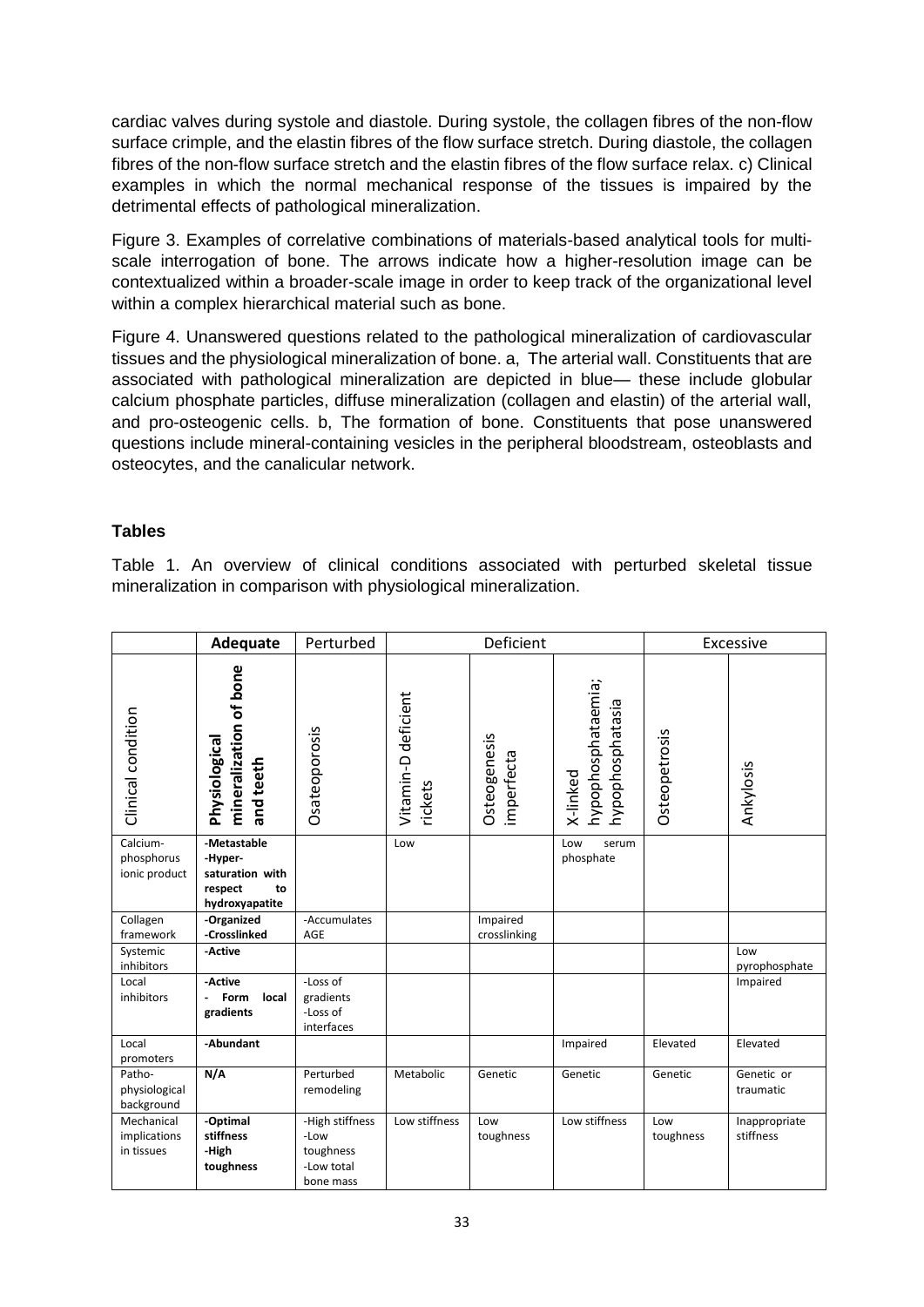| References                                                                                                   | 49.51 | 15.50 |  | ᆠᆦ | 40.98 |  | ⊥د⊥ |
|--------------------------------------------------------------------------------------------------------------|-------|-------|--|----|-------|--|-----|
| Footnotes: empty field means consistent with the normal state; AGE stands for advanced glycation endproducts |       |       |  |    |       |  |     |

| Table 2 An overview of clinical conditions associated with cardiovascular mineralization, which |  |
|-------------------------------------------------------------------------------------------------|--|
| is always excessive.                                                                            |  |

| <b>Clinical condition</b>           | Medial<br>valvular<br><sub>or</sub><br>calcification | Atherosclerotic<br>calcification                                  | Calcification<br>οf<br>valvular<br>and<br>vascular prostheses |
|-------------------------------------|------------------------------------------------------|-------------------------------------------------------------------|---------------------------------------------------------------|
| Calcium-phosphorus<br>ionic product | Elevated<br>serum<br>phosphate                       |                                                                   |                                                               |
| Collagen framework                  | May<br>accummulate<br>AGE (crosslinking)             | May<br>accummulate<br>AGE (crosslinking)                          | Chemically<br>crosslinked                                     |
| Systemic inhibitors                 |                                                      |                                                                   |                                                               |
| Local inhibitors                    | Depleted                                             | Depleted                                                          | Inactive                                                      |
| Local promoters                     | Can be elevated                                      | Can be elevated                                                   | Can be elevated                                               |
| Pathophysiological<br>background    | Metabolic or genetic                                 | -Metabolic<br>-Local<br>tissue<br>inflammation<br>and<br>necrosis |                                                               |
| Mechanical                          | -High siffness                                       | -High siffness                                                    | -High siffness                                                |
| implications in tissues             | -Low resilience                                      | -Low resilience                                                   | -Low resilience                                               |
|                                     | -Low relaxation rate                                 | -Low relaxation rate                                              | -Low relaxation rate                                          |
| References                          | 75, 76, 87, 82                                       |                                                                   | 91                                                            |

Footnotes: empty field means consistent with the normal state; AGE stands for advanced glycation endproduct

|  |  | Table 3. The role of natural and artificial crosslinks in materials properties |
|--|--|--------------------------------------------------------------------------------|

|                                | <b>Crosslinking</b>       |                                      |                                               |                                    |
|--------------------------------|---------------------------|--------------------------------------|-----------------------------------------------|------------------------------------|
|                                | <b>Natural</b>            | <b>Artificial</b>                    |                                               |                                    |
|                                | <b>Physiological</b>      |                                      | <b>Pathological</b>                           | <b>Chemical</b><br>fixation        |
| <b>Agent</b>                   | Oxidase<br>Lysyl<br>(LO)  | Transglutaminase<br>Ш                | Advanced<br>Glycation<br>Endproducts<br>(AGE) | Aldehydes                          |
| <b>Substrate</b>               | Collagen,<br>elastin      | Noncollagenous<br>proteins, collagen | Proteins, lipids,<br>nucleic acids            | Proteins, lipids,<br>nucleic acids |
| Location                       | Tissue-specific           |                                      | Non-tissue-specific                           |                                    |
| <b>Biomechanical</b><br>effect | Increased tensile modulus |                                      | Abnormally<br>incomplete recoil               | stiffness,<br>high                 |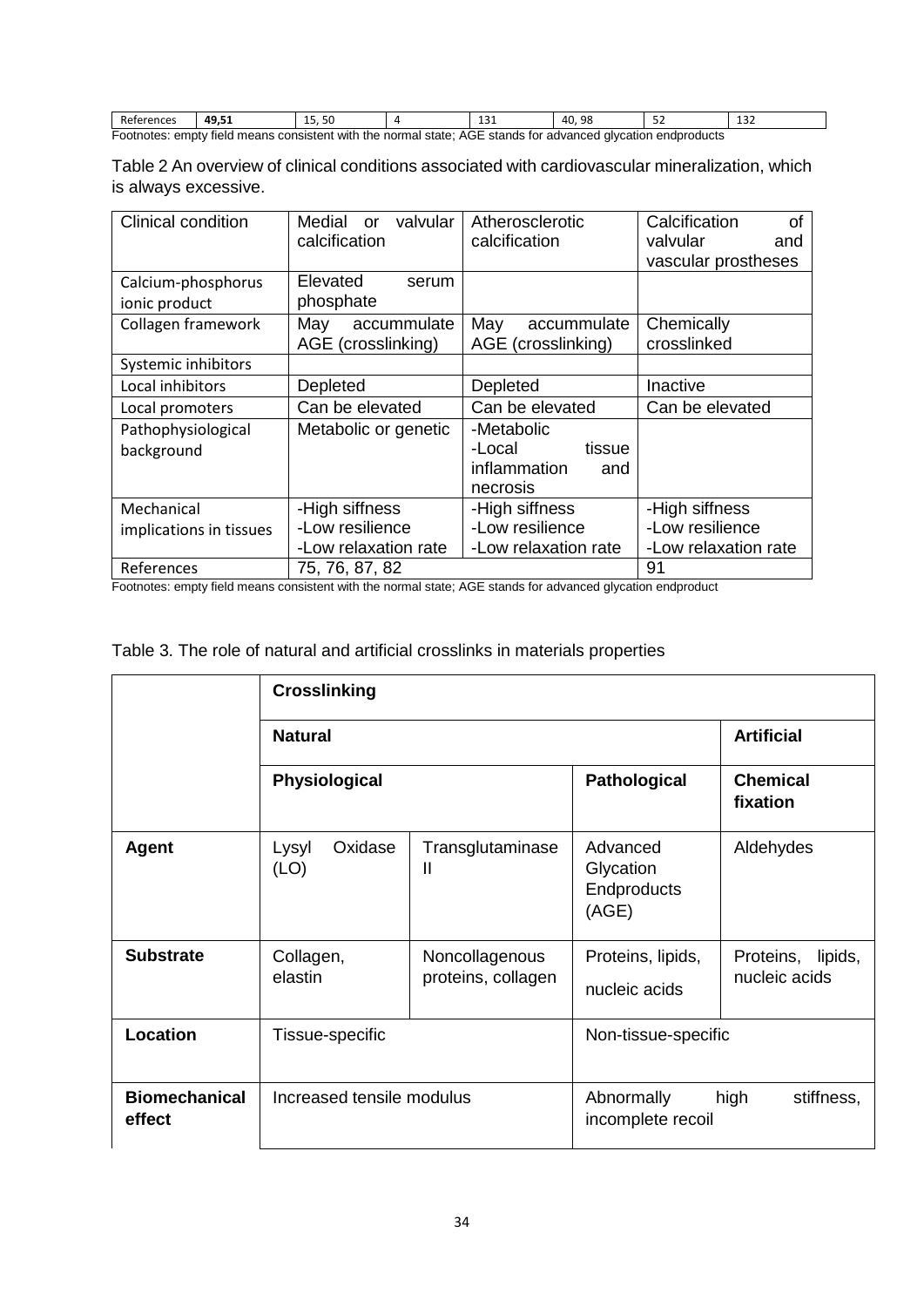|                                | Increased toughness                                                                                                                                                                                                                     |                                                                                                                                                                                                                                           | Decreased toughness                                                                                                                                                                                                                                                             |                                                                                                                                                                                                                                                          |  |
|--------------------------------|-----------------------------------------------------------------------------------------------------------------------------------------------------------------------------------------------------------------------------------------|-------------------------------------------------------------------------------------------------------------------------------------------------------------------------------------------------------------------------------------------|---------------------------------------------------------------------------------------------------------------------------------------------------------------------------------------------------------------------------------------------------------------------------------|----------------------------------------------------------------------------------------------------------------------------------------------------------------------------------------------------------------------------------------------------------|--|
| <b>Chemical</b><br>specificity | (Hydroxy)lysyl<br>residues<br>in<br>specific<br>positions.<br>Requires<br>supramolecular<br>assembly                                                                                                                                    | γ-carboxamide<br>residues<br>and<br>amines<br>primary<br>lysyl)<br>(e.g.<br>οf<br>osteocalcin, OPN,<br>BSP, fetuin A, etc.                                                                                                                | Non-substrate-<br>specific; Binds<br>terminal<br>to<br>amino<br>groups<br>and forms cyclic<br>crosslinks                                                                                                                                                                        | Non-substrate-<br>specific; Binds to<br>terminal<br>amino<br>groups                                                                                                                                                                                      |  |
| <b>Notes</b>                   | Rapid<br>accumulation<br>during<br>tissue<br>development.<br>Immature<br>divalent<br>crosslinks<br>rearrange<br>to<br>form<br>mature<br>trivalent<br>crosslinks.<br>Hereditary<br>defect:<br>Ehlers-<br>Danlos<br>syndrome<br>[16] [17] | Form<br>intramolecular<br>bonds to stabilize<br>the substrate and<br>intermolecular<br>form<br>bonds<br>to<br>large aggregates/<br>polymers.<br>Contributes<br>to<br>sacrificial<br>bonds<br>the<br>in<br>extracellular<br>matrix<br>[68] | Analogous<br>to<br>Maillard<br>the<br>reaction.<br>Gradual<br>accumulation<br>with<br>ageing.<br>Accelerated<br>accumulation in<br>glycaemia.<br>Associated with<br>slow<br>tissue<br>turnover.<br>Affects<br>all<br>tissues rich<br>in<br>extracellular<br>matrix<br>[15] [62] | Traditionally<br>used for tissue<br>preservation,<br>stabilization and<br>sterilization.<br>Decreases<br>antigen<br>recognition.<br>Non-fixed grafts<br>are resorbed by<br>the<br>host.<br>Glutaraldehyde-<br>fixed<br>grafts<br>mineralize<br>[91] [92] |  |

Table 4. Materials-based analytical tools in the order of increasing resolution. The asterisks indicate the methods applicable to living models/cultures.

| <b>Analytical technique</b>       | Output                | <b>2D</b> | 3D    |
|-----------------------------------|-----------------------|-----------|-------|
| Atom probe tomography             | Elemental composition |           | [116] |
| Electron energy loss spectroscopy | Elemental composition | $[46]$    |       |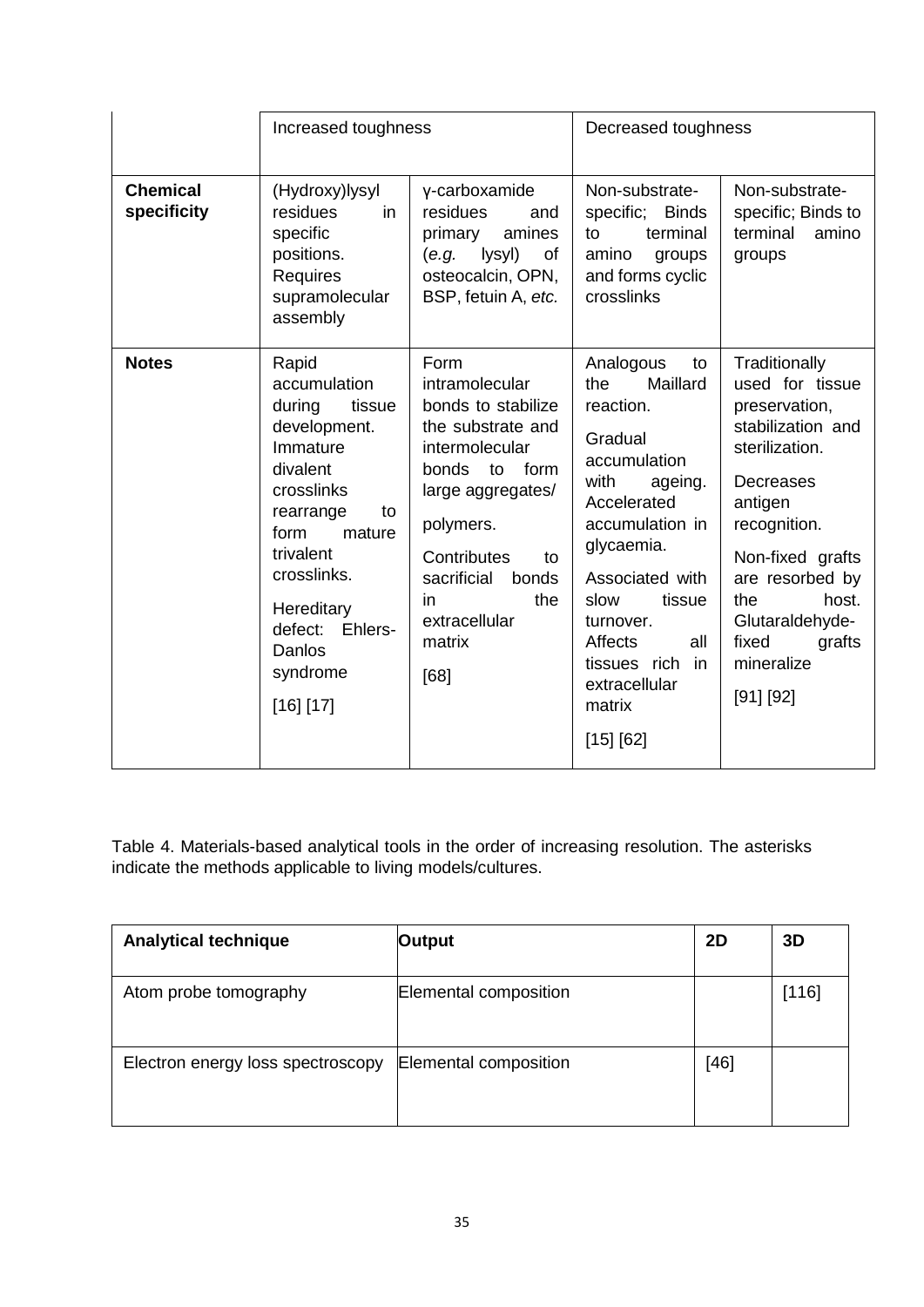| Transmission electron microscopy                  | Density                                                              | $[45]$ | $[28]$ |
|---------------------------------------------------|----------------------------------------------------------------------|--------|--------|
|                                                   | Phase-contrast                                                       |        |        |
|                                                   | <b>Diffraction</b>                                                   |        |        |
| Scanning<br>electron<br>microscopy<br>(SEM)       | topography<br>Density<br>imaging<br>and<br>Elemental composition     | [117]  |        |
| Focused ion beam (FIB)-SEM                        | Stack of 2D SEM images                                               |        | $[72]$ |
| <b>Serial Surface View</b>                        |                                                                      |        |        |
| Atomic force microscopy                           | Topography and stiffness mapping                                     | [118]  |        |
| Wide-angle X-ray diffraction                      | Crystallographic structure; texture                                  | [119]  | [120]  |
| Small-angle X-ray scattering                      | Mineral size and orientation<br>Interfaces                           | [121]  | [122]  |
| X-ray fluorescence                                | Elemental composition                                                | [123]  |        |
| Raman spectroscopy*                               | Chemical composition                                                 | [115]  |        |
|                                                   | Matrix and mineral characterization                                  |        |        |
| FTIR spectroscopy                                 | <b>Chemical composition</b>                                          | [121]  |        |
|                                                   | Matrix and mineral characterization                                  |        |        |
| Microradiography                                  | Attenuation-based contrast                                           |        | [122]  |
| µ-Computed tomography*                            |                                                                      |        |        |
| Acoustic microscopy*                              | <b>Material</b><br>density<br>stiffness [123]<br>and<br>distribution |        |        |
| Light microscopy*                                 | Structures labeling                                                  |        | $[47]$ |
| Confocal, phase-contrast                          | Interfaces                                                           |        |        |
| Nuclear<br>magnetic<br>resonance<br>spectroscopy* | Molecular interactions                                               | $[29]$ |        |

# **Subject categories**